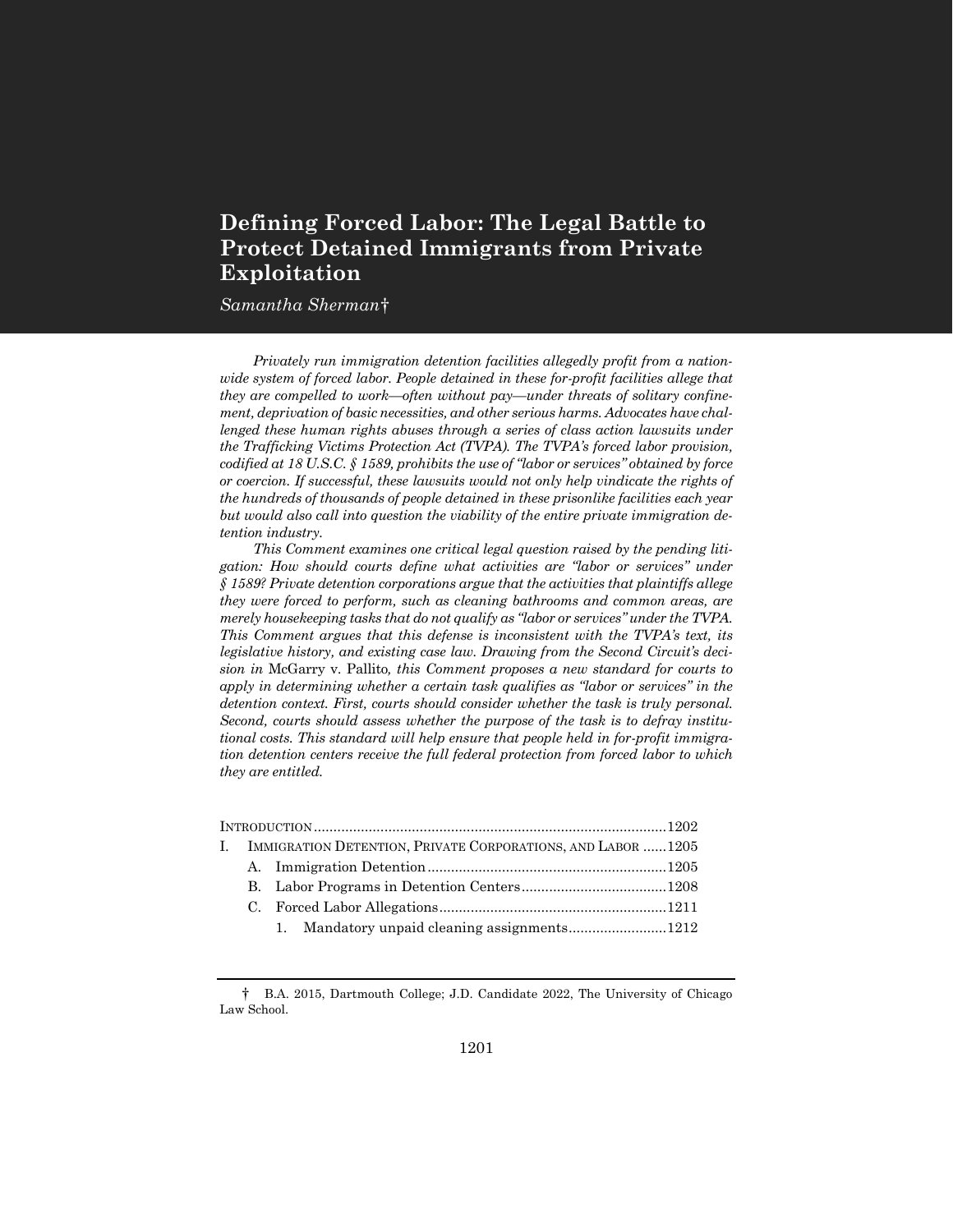|    |                                                              | 2. |                                                                 |  |  |  |
|----|--------------------------------------------------------------|----|-----------------------------------------------------------------|--|--|--|
|    |                                                              | 3. | Coerced VWP participation through deprivation1214               |  |  |  |
|    |                                                              | 4. | Coerced participation in an unpaid shadow work program          |  |  |  |
|    |                                                              |    |                                                                 |  |  |  |
| Н. |                                                              |    | PROHIBITIONS ON FORCED LABOR IN THE UNITED STATES  1215         |  |  |  |
|    | $\mathbf{A}$ .                                               |    |                                                                 |  |  |  |
|    | B.                                                           |    |                                                                 |  |  |  |
|    | III. CURRENT IMMIGRATION DETENTION TVPA CASES1222            |    |                                                                 |  |  |  |
|    | $\mathsf{A}$ .                                               |    |                                                                 |  |  |  |
|    | В.                                                           |    |                                                                 |  |  |  |
|    | IV. INTERPRETING "LABOR OR SERVICES" IN 18 U.S.C. § 15891229 |    |                                                                 |  |  |  |
|    | А.                                                           |    | Examining the Context and Legislative History of $\S 1589$ 1230 |  |  |  |
|    | В.                                                           |    |                                                                 |  |  |  |
| V. |                                                              |    | INTERPRETING "LABOR OR SERVICES" IN THE IMMIGRATION DETENTION   |  |  |  |
|    |                                                              |    |                                                                 |  |  |  |
|    | The Line-Drawing Dilemma: Permissible Housekeeping or<br>А.  |    |                                                                 |  |  |  |
|    |                                                              |    |                                                                 |  |  |  |
|    | В.                                                           |    | The McGarry v. Pallito Approach: Examining the Nature and       |  |  |  |
|    |                                                              |    |                                                                 |  |  |  |
|    |                                                              | 1. |                                                                 |  |  |  |
|    |                                                              | 2. | Whether the purpose is to defray institutional costs1243        |  |  |  |
|    |                                                              |    |                                                                 |  |  |  |
|    |                                                              |    |                                                                 |  |  |  |

#### **INTRODUCTION**

Over the past seven years, a bitterly fought legal battle over one key question has slowly advanced through the courts: Can private immigration detention corporations require detained people to work under threat of solitary confinement, deprivation of basic essentials, and other serious harms? Despite the United States' constitutional and statutory prohibitions on forced labor, people detained in privately operated immigration detention centers allege that these corporations profit from an illegal system of forced labor. Recent litigation seeks to end these practices by bringing class action suits against detention corporations under the Trafficking Victims Protection Act (TVPA).*1F* <sup>1</sup> This far-reaching Act prohibits conduct related to human trafficking, sexual exploitation, and forced labor.

1 Pub. L. No. 106–386, 114 Stat. 1464 (codified as amended in scattered sections of 8, 18, and 22 U.S.C.).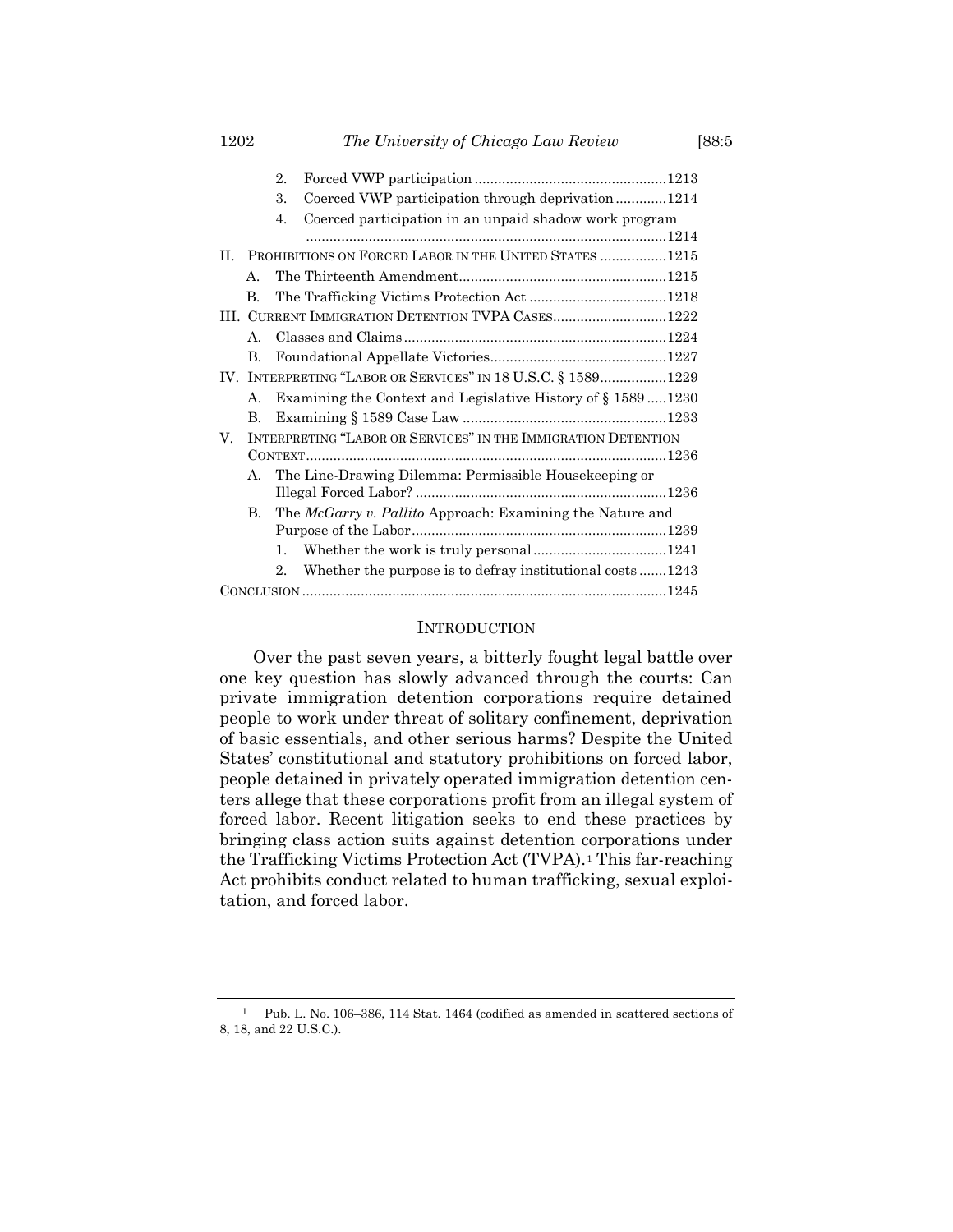<span id="page-2-1"></span>CoreCivic and GEO Group, the two largest private-prison corporations in the United States,<sup>2</sup> currently face five federal class action lawsuits for allegedly violating the TVPA's forced labor provision, codified at 18 U.S.C. § 1589. This provision creates civil and criminal liability for "[w]hoever knowingly provides or obtains the labor or services of a person" by "threat" or use of "force," "physical restraint," "serious harm," "abuse of law or legal process," or "any scheme, plan, or pattern intended to cause the person to believe that, if that person did not perform such labor or services, that person or another person would suffer serious harm or physical restraint."<sup>3</sup>

Thus far, courts have certified classes comprised of thousands of currently and formerly detained people in three of the five ongoing cases. The outcome of this litigation, however, is far from certain. At stake are the human rights of hundreds of thousands of people who are detained each year in for-profit detention facilities. People detained in these facilities have reported harrowing stories of abusive forced labor practices that not only violate fundamental principles of human dignity but also pose serious dangers to their mental and physical health and well-being.

<span id="page-2-0"></span>Recent events have magnified the stakes of these suits. In the midst of the COVID-19 pandemic, reports emerged of private detention facilities forcing detained people to work without proper protection from the highly contagious virus.<sup>4</sup> People confined in a COVID-infected facility operated by CoreCivic released a letter reporting that CoreCivic used "verbal threats" and "indefinite lock ins" to force them to work in the kitchen and other areas without proper protective gear despite the high COVID-19 risk.<sup>5</sup>

<sup>2</sup> ALEXANDRA LEVY, HUM. TRAFFICKING LEGAL CTR., FACT SHEET: HUMAN TRAFFICKING & FORCED LABOR IN FOR-PROFIT DETENTION FACILITIES 6 (2018).

<sup>3</sup> 18 U.S.C. § 1589(a)–(c). The pending federal suits include: *Owino v. CoreCivic, Inc.*, No. 17-CV-01112 (S.D. Cal. filed May 31, 2017); *Barrientos v. CoreCivic, Inc.*, No. 18- CV-00070 (M.D. Ga. filed Apr. 17, 2018); *Novoa v. GEO Group, Inc.*, No. 17-CV-02514 (C.D. Cal. filed Dec. 19, 2017); *Menocal v. GEO Group*, Inc., No. 14-CV-02887 (D. Colo. filed Oct. 22, 2014); *Gonzalez v. CoreCivic, Inc.* (*M. Gonzalez*), No. 18-CV-00169 (W.D. Tex. filed Feb. 22, 2018). Another suit, *Gonzalez v. CoreCivic, Inc.* (*C. Gonzalez*), No. 17-CV-02573 (S.D. Cal. filed Dec. 27, 2017), was filed but stayed pending the resolution of *Owino* because the putative class was duplicative of the class defined in *Owino*. *See C. Gonzalez* 2018 WL 1621543, at \*6.

<sup>4</sup> *See* Jacob Soboroff & Julia Ainsley, *Detained Migrants Say They Were Forced to Clean COVID-Infected ICE Facility*, NBC NEWS (June 10, 2020), https://perma.cc/A6QM-TF6G.

<sup>5</sup> Letter from Detainees, La Palma Corr. Ctr., to the Florence Immigrants & Refugees Rts. Project (May 18, 2020), https://perma.cc/JG7Y-S47G.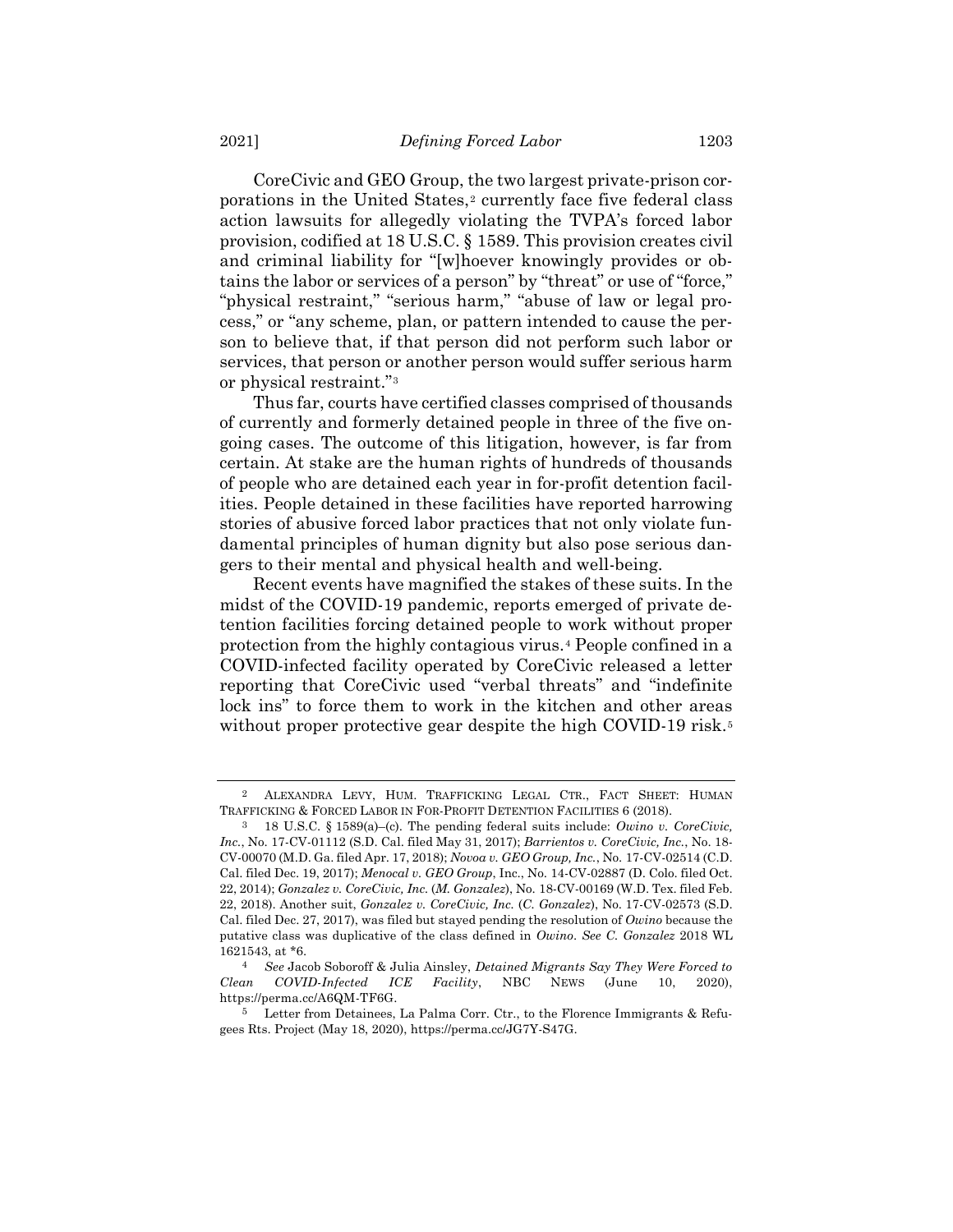"Were [sic] begging you for help because this is a life or death situation," the letter concludes.<sup>6</sup> Yet for-profit detention corporations claim not only that "claims of 'forced' work are false"<sup>7</sup> but also that these claims should not give rise to criminal or civil liability regardless of their veracity.

This Comment examines one legal question raised by the pending litigation: the scope of § 1589's "labor or services" language. Because § 1589 does not define "labor or services," interpreting this language has become a recurring flashpoint in TVPA cases since its enactment in 2000. Prosecutors and plaintiffs argue that courts should interpret "labor or services" broadly because Congress intended the statute to provide robust protection to victims regardless of the class of labor or service they were forced to perform. In contrast, defendants argue for narrow interpretations of "labor or services," especially interpretations that exclude domestic labor and housekeeping tasks, such as cleaning. Private detention corporations facing TVPA suits similarly argue that detained plaintiffs' allegations amount to little more than "general housekeeping responsibilities."<sup>8</sup> They argue that Congress could not have intended the TVPA, enacted with "the sole purpose . . . to target, deter, and prosecute international human trafficking, and protect trafficking victims," to apply to such conduct.<sup>9</sup>

<span id="page-3-0"></span>Analyzing the history and purpose of § 1589 and two decades of TVPA case law, this Comment argues that cleaning and otherwise maintaining private detention facilities qualify as "labor or services" under § 1589. First, although combatting transnational human trafficking was one of the purposes of the TVPA, Congress also intended the TVPA's broad provisions to address domestic concerns. Second, courts have consistently held that "labor or services" can encompass housekeeping tasks. This analysis demonstrates that the tasks plaintiffs allege that they were forced to perform while detained should not be categorically excluded from the scope of "labor or services."

 $\frac{6}{7}$  *Id.* 

<sup>7</sup> *See, e.g.*, Soboroff & Ainsley, *supra* note [4](#page-2-0) (quoting a statement from a CoreCivic spokesperson).

<sup>8</sup> Replacement Opening Brief for Appellant at 27–28, Barrientos v. CoreCivic, Inc., 951 F.3d 1269 (11th Cir. 2020) (No. 18-15081), 2019 WL 1417078, at \*27–28 [hereinafter CoreCivic *Barrientos* Brief] (quoting Bijeol v. Nelson, 579 F.2d 423, 424–25 (7th Cir. 1978)).

<sup>9</sup> *Id.* at 21.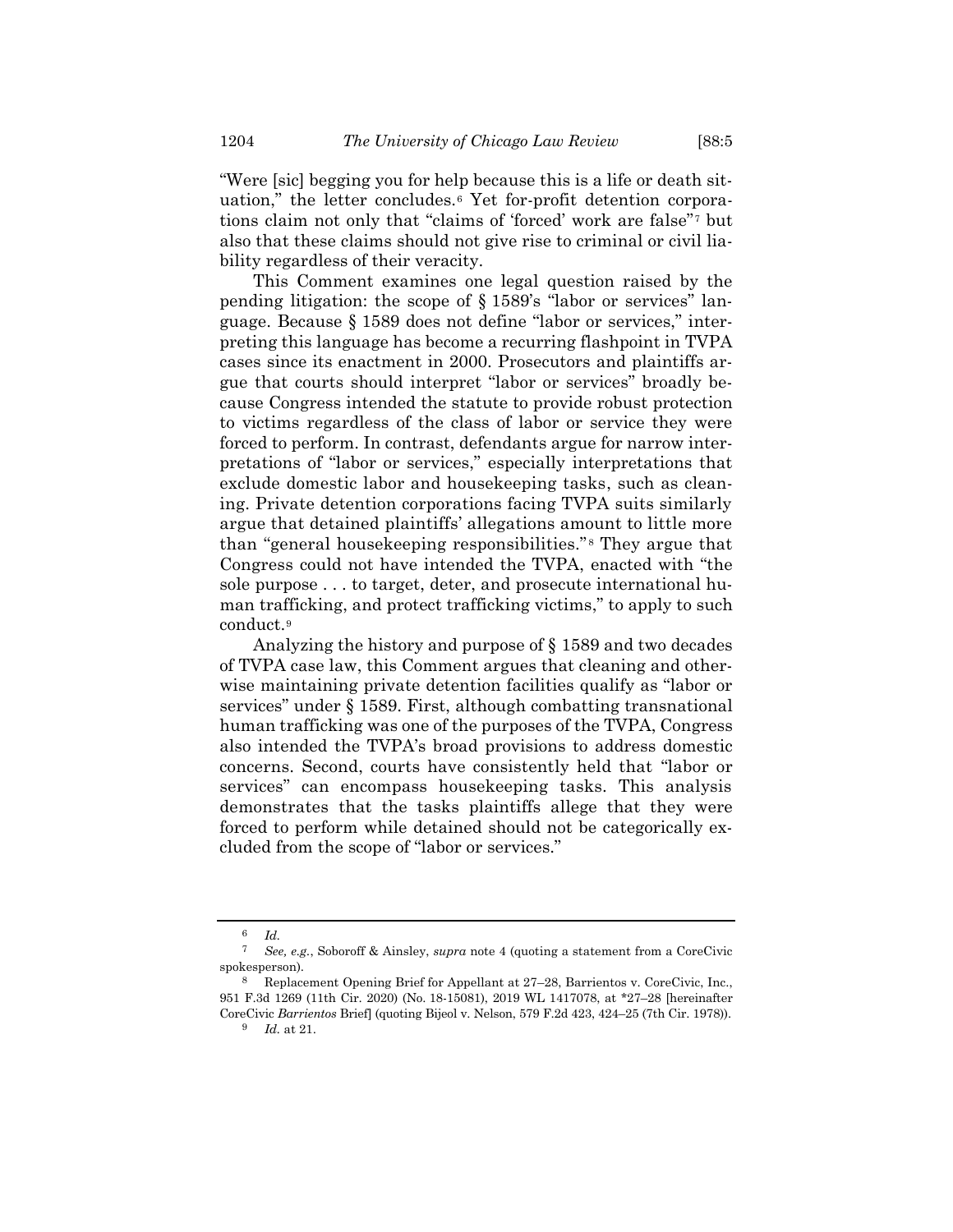Private detention corporations contest this conclusion as absurd and as endangering their ability to enforce basic rules necessary for safety and order in a communal facility. Courts have demonstrated some receptiveness to defendants' arguments that basic housekeeping chores should, at a minimum, be excluded from the definition of "labor or services." This Comment argues that a wholesale exception for the vague category of housekeeping activities is misguided. Instead, courts should consider two factors when drawing a line in the detention context between basic tasks necessary for order and tasks that constitute actionable forced labor under the TVPA. First, courts should consider whether the task is truly personal. Second, courts should assess whether the purpose of the task is to defray institutional costs.

Part I of this Comment provides an overview of immigration detention and discusses the various forms of voluntary and allegedly involuntary labor within detention facilities. Part II examines the central constitutional and statutory prohibitions on forced labor in the United States. Part III summarizes some important features of the ongoing § 1589 suits. Part IV analyzes the purpose, legislative history, and case law of the TVPA in order to understand the meaning of "labor or services" in § 1589. Part V applies this analysis to the current § 1589 lawsuits and proposes a new test to determine whether the activities plaintiffs allege give rise to a § 1589 claim.

## I. IMMIGRATION DETENTION, PRIVATE CORPORATIONS, AND LABOR

## A. Immigration Detention

<span id="page-4-1"></span>Courts have long held that immigration detention is civil not criminal—detention. The federal immigration detention system was established in 1891, and the first Supreme Court decisions distinguishing immigration detention from criminal incarceration followed shortly thereafter.<sup>10</sup> People are not sent to immigration detention facilities as punishment for a crime. Rather, immigration detention serves the "preventive" purpose of ensuring that people appear at hearings or comply with removal orders.<sup>11</sup> Similarly, the

<span id="page-4-0"></span><sup>10</sup> *See* Anita Sinha, *Slavery by Another Name: "Voluntary" Immigrant Detainee Labor and the Thirteenth Amendment*, 11 STAN. J. C.R. & C.L. 1, 8–10 (2015).

<sup>11</sup> *See id.* at 10–11; *see also* U.S. IMMIGR. & CUSTOMS ENF'T, PERFORMANCE-BASED NATIONAL DETENTION STANDARDS 2011, at i (2016) [hereinafter PBNDS] ("ICE detains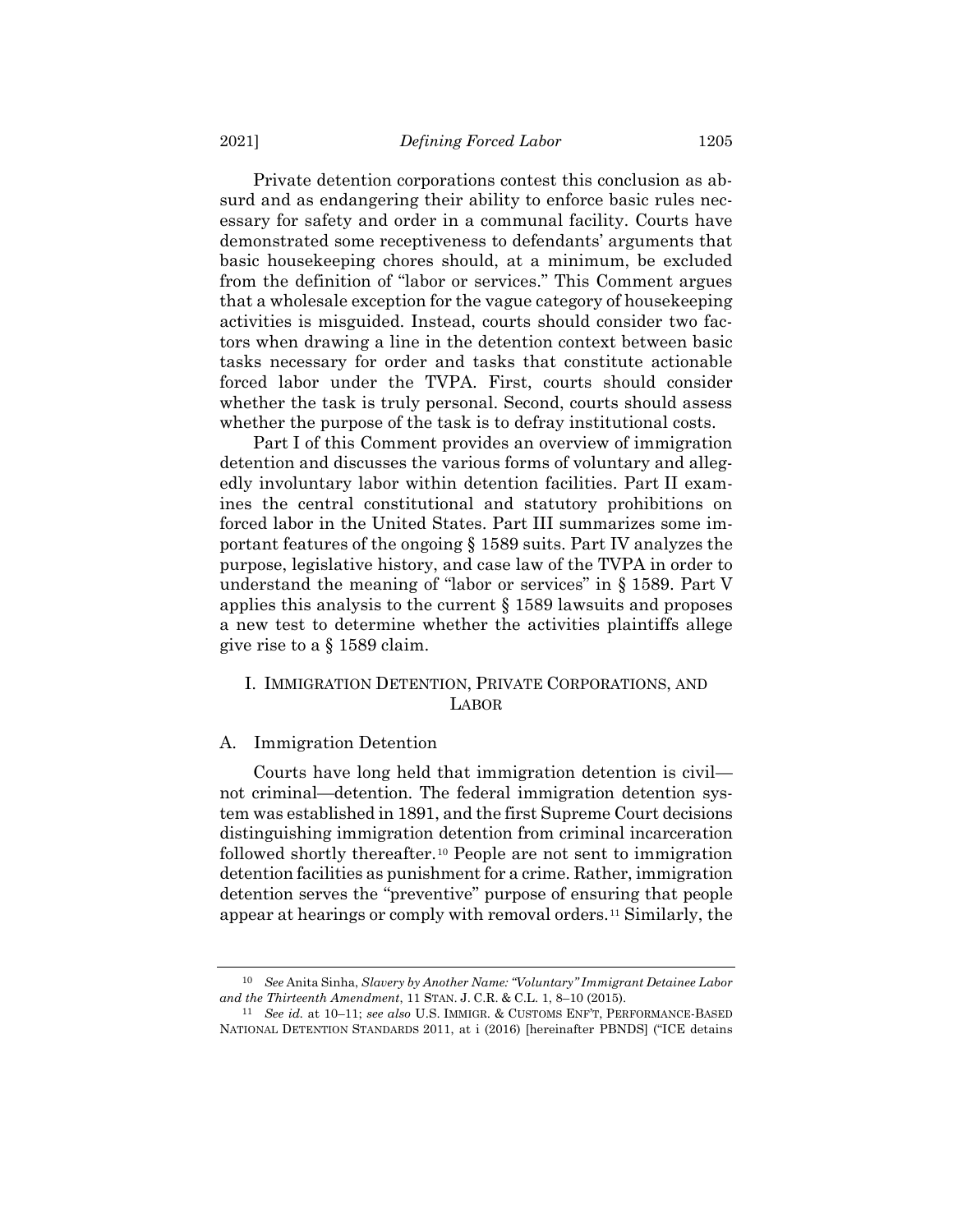Court has resisted characterizing deportation and removal as criminal punishments and emphasized the civil enforcement nature of these processes.<sup>12</sup> Because of this distinction, the Supreme Court has denied to people who are detained for suspected civil immigration violations many of the constitutional rights that they would be guaranteed if facing incarceration through the criminal justice system.

Most people whom Immigration and Customs Enforcement (ICE) detains in immigration facilities are awaiting immigration court hearings and decisions on whether they may legally remain in the country. They include asylum seekers, torture and human trafficking survivors, people who have overstayed legally granted visas, people who have lived in the United States for decades, legal permanent residents, U.S. military veterans, and even U.S. citizens.<sup>13</sup> While immigration detention was once reserved only for rare cases in which a person suspected of an immigration violation was determined to be a particular risk, that is far from the case today. ICE's own data suggest that the overwhelming majority of people it currently detains pose no danger to the public.<sup>14</sup>

Regardless of its formal legal classification as a civil system, immigration detention is a significant deprivation of liberty and shares many similarities with incarceration in terms of everyday life inside detention centers. In fact, many facilities that house people awaiting immigration hearings or removal proceedings were originally designed as prisons.<sup>15</sup> Living conditions commonly

<span id="page-5-0"></span>people for no purpose other than to secure their presence both for immigration proceedings and their removal.").

<sup>12</sup> *See, e.g.*, Fong Yue Ting v. United States, 149 U.S. 698, 730 (1893) ("The order of deportation is not a punishment for crime. . . . It is but a method of enforcing the return [of an immigrant] to his own country.").

<sup>13</sup> *See Immigration Detention 101*, DET. WATCH NETWORK (2019), https://perma.cc/VD4C-Q37X; Maria Ines Zamudio, *Deported U.S. Veterans Feel Abandoned by the Country They Defended*, NPR (June 21, 2019), https://perma.cc/88XH-5VRP; DAVID J. BIER, CATO INST., U.S. CITIZENS TARGETED BY ICE 3 (2018).

<sup>14</sup> *See* Tara Tidwell Cullen, *ICE Released Its Most Comprehensive Immigration Detention Data Yet. It's Alarming*, NAT'L IMMIGRANT JUST. CTR. (Mar. 13, 2018), https://perma.cc/NC2V-58UQ; *see also Decline in ICE Detainees with Criminal Records Could Shape Agency's Response to COVID-19 Pandemic*, TRAC IMMIGR. (Apr. 3, 2020), https://perma.cc/3TB6-GBPY (reporting that only approximately 10.7% of people in ICE detention have a serious criminal conviction). This Comment's discussion of the differences between civil detention and criminal incarceration should not be read to imply an acceptance of forced labor in the criminal incarceration context.

<sup>15</sup> *See* CTR. FOR IMMIGRANTS' RTS. CLINIC, PENN STATE L., IMPRISONED JUSTICE: INSIDE TWO GEORGIA IMMIGRANT DETENTION CENTERS 31 (2017) [hereinafter IMPRISONED JUSTICE]; *see also* Jacqueline Stevens, *One Dollar per Day: The Slaving Wages of Immigration Jail, from 1943 to Present*, 29 GEO. IMMIGR. L.J. 391, 410, 413 (2015) (discussing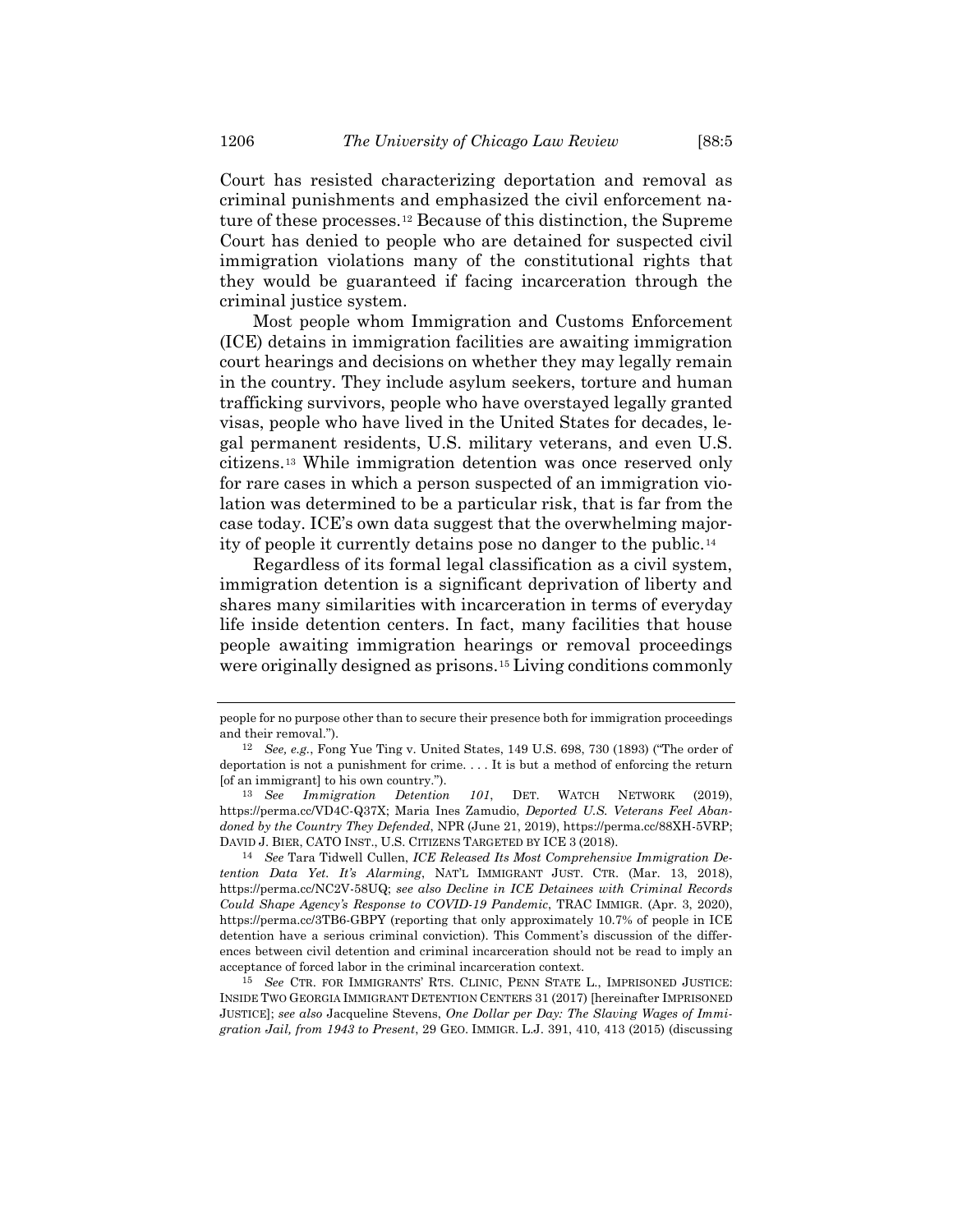<span id="page-6-1"></span>associated with prisons, such as bathrooms shared among large numbers of people without privacy, are the norm.<sup>16</sup> Detention facilities also regularly employ prisonlike disciplinary practices, such as "segregation," which can involve isolating and locking people in cells for up to twenty-three hours per day.<sup>17</sup>

ICE operates only a fraction of all immigration detention facilities. Instead, the vast majority of people detained for suspected immigration violations are sent to facilities operated by private companies. These for-profit companies secure lucrative contracts with ICE or with state and local governments and are compensated for each person booked into the facility.<sup>18</sup> In total, over 80% of people in the immigration detention system are detained in privately operated facilities.<sup>19</sup>

<span id="page-6-0"></span>By numerous accounts, conditions in for-profit immigration detention facilities are deplorable. Advocacy groups, congressional representatives, journalists, and scholars have documented the inhumane conditions of these facilities, including dangerously subpar medical practices, rampant sexual abuse, and lack of access to legal assistance.<sup>20</sup> Internal inspections of the Department of Homeland Security (DHS), which oversees ICE, corroborate these reports. For example, DHS's 2018 inspection of one GEOoperated facility uncovered "significant health and safety risks, including nooses in detainee cells, improper and overly restrictive segregation, and inadequate detainee medical care."<sup>21</sup> Some facilities do not adequately provide basic necessities. Water, for example, "has been described as green, non-potable, smelling of feces, or completely shut off," and food as "spoiled or expired. . . . undercooked, burnt, or rancid."<sup>22</sup>

Performance-Based National Detention Standards in "non-dedicated" facilities, which are "typically county jails with a wing rented out to ICE").

<span id="page-6-2"></span><sup>16</sup> IMPRISONED JUSTICE, *supra* note [15,](#page-5-0) at 30.

<sup>17</sup> *Id.* at 36–39.

<sup>18</sup> *See* Sharita Gruberg, *How For-Profit Companies Are Driving Immigration Detention Policies*, CTR. FOR AM. PROGRESS (Dec. 18, 2015), https://perma.cc/T743-FA4C.

<sup>19</sup> ACLU, JUSTICE-FREE ZONES: U.S. IMMIGRATION DETENTION UNDER THE TRUMP ADMINISTRATION 17 (2020).

<sup>20</sup> *See* NAT'L IMMIGRANT JUST. CTR. & DET. WATCH NETWORK, IMMIGRATION DETENTION OVERSIGHT AND ACCOUNTABILITY TOOLKIT: A GUIDE FOR MEMBERS OF CONGRESS VISITING ICE JAILS 6–7 (2019).

<sup>21</sup> OFF. OF INSPECTOR GEN., U.S. DEP'T OF HOMELAND SEC., OIG-19-47, CONCERNS ABOUT DETAINEE TREATMENT AND CARE AT FOUR DETENTION FACILITIES 3 (2019).

<sup>22</sup> IMPRISONED JUSTICE, *supra* note [15,](#page-5-0) at 31–32.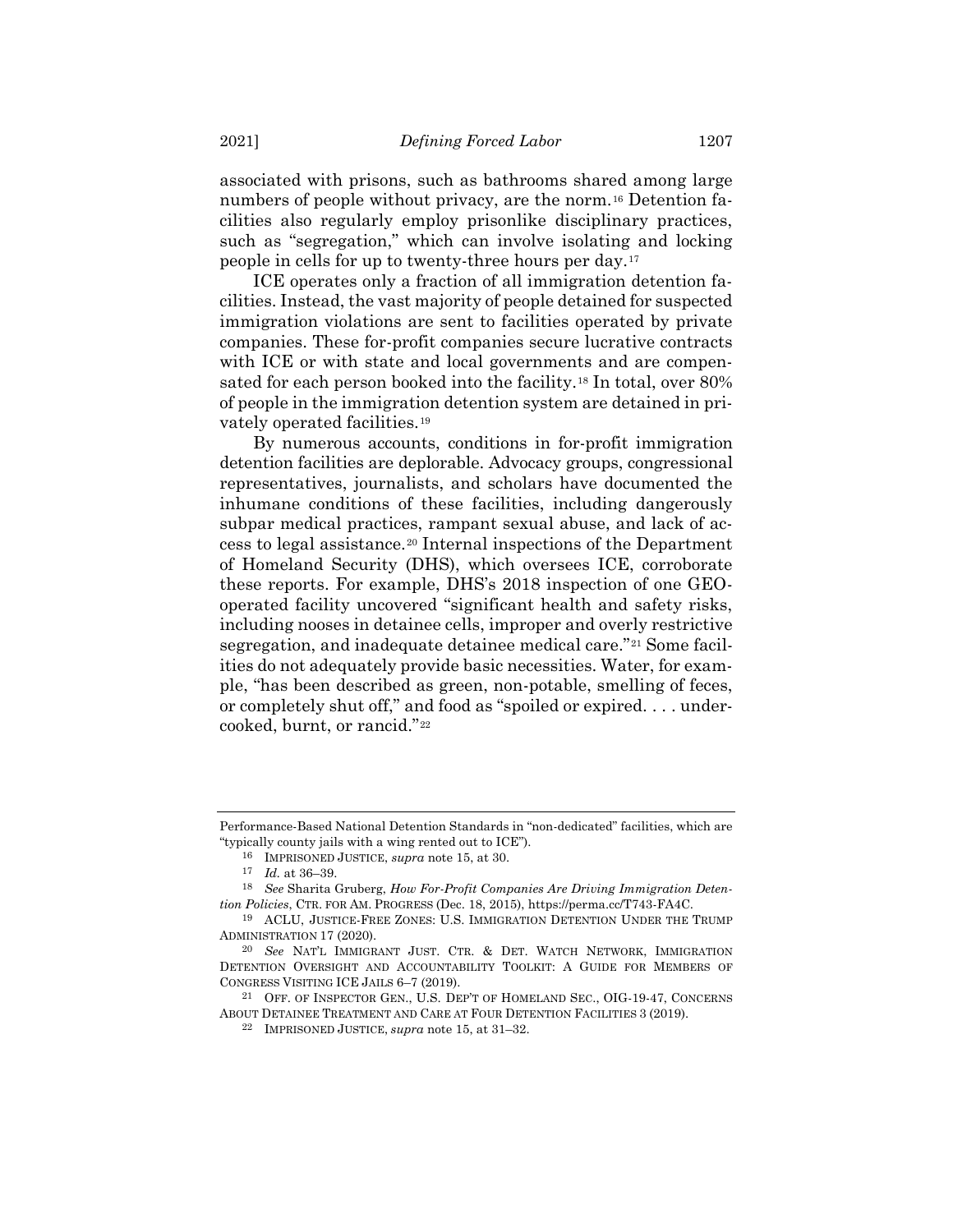Despite the flood of reports documenting the inhumane conditions of many privately operated facilities, immigration detention remains a booming business. ICE paid out over \$1.2 billion in detention contracts to GEO and CoreCivic in 2019 alone.<sup>23</sup> Both companies rely on immigration detention for a significant portion of their profits.<sup>24</sup> Under the Trump administration, the immigration detention system grew at an unprecedented rate, with detention rates skyrocketing and billions of dollars in contracts awarded to private detention companies.<sup>25</sup>

#### B. Labor Programs in Detention Centers

To fully understand plaintiffs' forced labor claims, it is important to first discuss the structure of formal work programs in detention centers. ICE requires all detention centers to operate a Voluntary Work Program (VWP), which allows people "to work and earn money while confined."<sup>26</sup> Through this program, people can volunteer for various job assignments, such as food service, laundry, barber service, medical detail, and paint detail.<sup>27</sup> In exchange, detention facilities are only required to provide workers a minimum wage of \$1 per eight-hour workday.<sup>28</sup> Workers can use this stipend to purchase food, personal hygiene products, payphone credit, and other items at the detention center's commissary.

Surprisingly, there is virtually no legislation concerning the VWP. A one-sentence statute from 1950 serves as the legal basis for the operation of work programs in immigration detention facilities. This statute authorizes the appropriation of funds to the Immigration and Naturalization Service (ICE's predecessor) for "payment of allowances (at such rate as may be specified from time to time in the appropriation Act involved) to aliens, while held in custody under the immigration laws, for work performed."<sup>29</sup> The compensation rate contemplated when Congress

<sup>23</sup> *See* ACLU, *supra* not[e 19,](#page-6-0) at 17.

<sup>24</sup> *Id.*

<sup>25</sup> *See id.* at 14–15.

<sup>26</sup> PBNDS, *supra* note [11,](#page-4-0) at 405.

<sup>27</sup> *See, e.g.*, Novoa v. GEO Grp., Inc., No. 17-CV-02514, 2019 WL 7195331, at \*3 (C.D. Cal. Nov. 26, 2019).

<sup>28</sup> The dollar-per-day rate is a legal minimum. Statistics on the actual stipend that private detention facilities pay to VWP workers are difficult to find due to a lack of transparency. Stipend rates also vary among job assignments and facilities. Professor Jacqueline Stevens, through extensive research and Freedom of Information Act litigation, has concluded that detention centers pay VWP workers \$1–\$3 per day. *See* Stevens, *supra* note [15,](#page-5-0) at 415–17.

<sup>29</sup> 8 U.S.C. § 1555.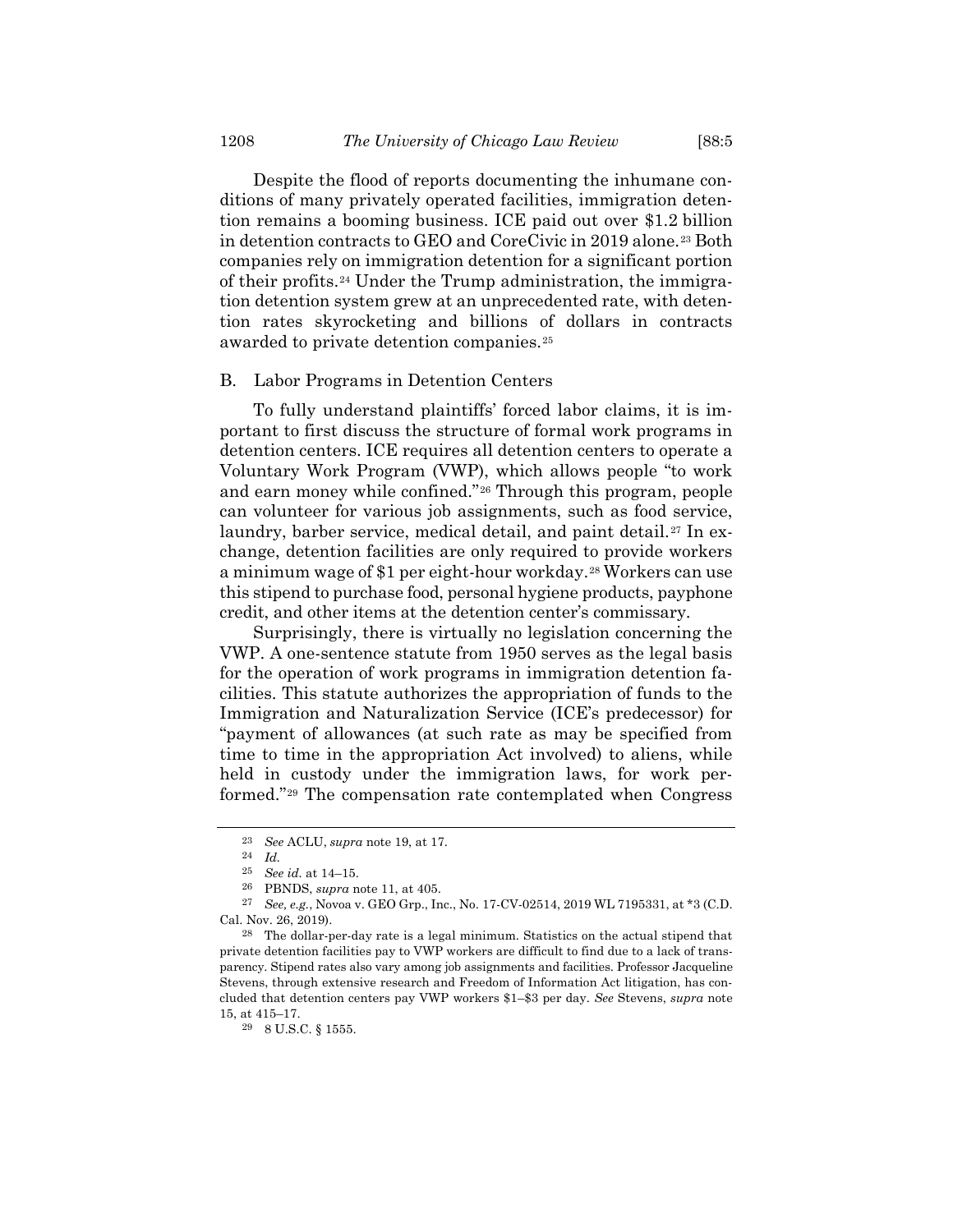passed this provision in 1950 was \$1 per day. Adjusted for inflation, the dollar-per-day wage would equal approximately \$10.63 in 2019.<sup>30</sup> But in the seventy years since the passage of this provision, Congress has never set a rate higher than \$1 per day.<sup>31</sup> In 2017, the U.S. Commission on Civil Rights called on Congress to address these "abusive labor practices" and "require fair wages for all detainees."<sup>32</sup> Congress, however, has yet to act. Indeed, a group of eighteen Republican representatives recently issued a letter in support of the dollar-per-day rate.<sup>33</sup>

<span id="page-8-0"></span>Numerous lawsuits have targeted the VWP's low pay rate, questioning its legality in light of minimum wage laws and other labor regulations such as the Fair Labor Standards Act.<sup>34</sup> While these claims are outside the scope of this Comment, it is important to note that the legality of the VWP itself is controversial, even when people participate willingly.

Aside from the one-sentence provision mentioning an allowance for work performed by people in immigration custody, now codified at 8 U.S.C. § 1555, no other federal legislation directly refers to work programs in immigration detention centers. Instead, the rules governing the VWP are provided by ICE's Performance-Based National Detention Standards (PBNDS), a set of guidelines

33 *See* Letter from Steve King, Representative, U.S. Cong., et al., to Jefferson B. Sessions, Att'y Gen., U.S. Dep't of Just., Alexander Acosta, Sec'y, U.S. Dep't of Lab. & Thomas D. Homan, Acting Dir., U.S. Immigr. & Customs Enft (Mar. 7, 2018), https://perma.cc/T8RS-J97N.

<sup>30</sup> *See Inflation Calculator*, FED. RESERVE BANK MINNEAPOLIS, https://perma.cc/LY4Z-K68Y.

<sup>31</sup> *See* Stevens, *supra* note [15,](#page-5-0) at 461–65. In fact, the last time that Congress specified the compensation rate was in the Appropriations Act of 1978, after which Congress ceased to include an express compensation rate in its appropriation acts. Department of Justice Appropriation Act of 1978, Pub L. No. 95-86, 91 Stat. 424, 426. Stevens argues that this congressional neglect has potential consequences for the legality of the dollar-per-day payment in light of other labor and wage laws. *See* Stevens, *supra* note [15,](#page-5-0) at 439–48.

<sup>32</sup> U.S. COMM'N ON C.R., U.S. COMMISSION ON CIVIL RIGHTS CONCERNED WITH ALLEGED ABUSIVE LABOR PRACTICES AT IMMIGRATION DETENTION CENTERS 1 (2017).

<sup>34</sup> *See, e.g.*, Alvarado Guevara v. INS, 902 F.2d 394, 396 (5th Cir. 1990) (per curiam) (challenging dollar-per-day wages in a government detention facility as a violation of the Fair Labor Standards Act); Menocal v. GEO Grp., Inc., 113 F. Supp. 3d 1125, 1128 (D. Colo. 2015) (challenging dollar-per-day wages in a GEO detention facility as a violation of Colorado's minimum wage laws); Washington v. GEO Grp., Inc., 283 F. Supp. 3d 967 (W.D. Wash. 2017) (challenging dollar-per-day wages in a GEO detention facility as a violation of Washington's minimum wage laws). For more analysis of these cases, see Jacqueline Stevens, *One Dollar per Day: A Note on Recent Forced Labor and Dollar-per-Day Wages in Private Prisons Holding People Under Immigration Law*, 52 VAL. U. L. REV. 343, 346–64, 366–67 (2018); Stevens, *supra* note [15,](#page-5-0) at 400–03; Seth H. Garfinkel, *The Voluntary Work Program: Expanding Labor Laws to Protect Detained Immigrant Workers*, 67 CASE W. RES. L. REV. 1287, 1310–17 (2017).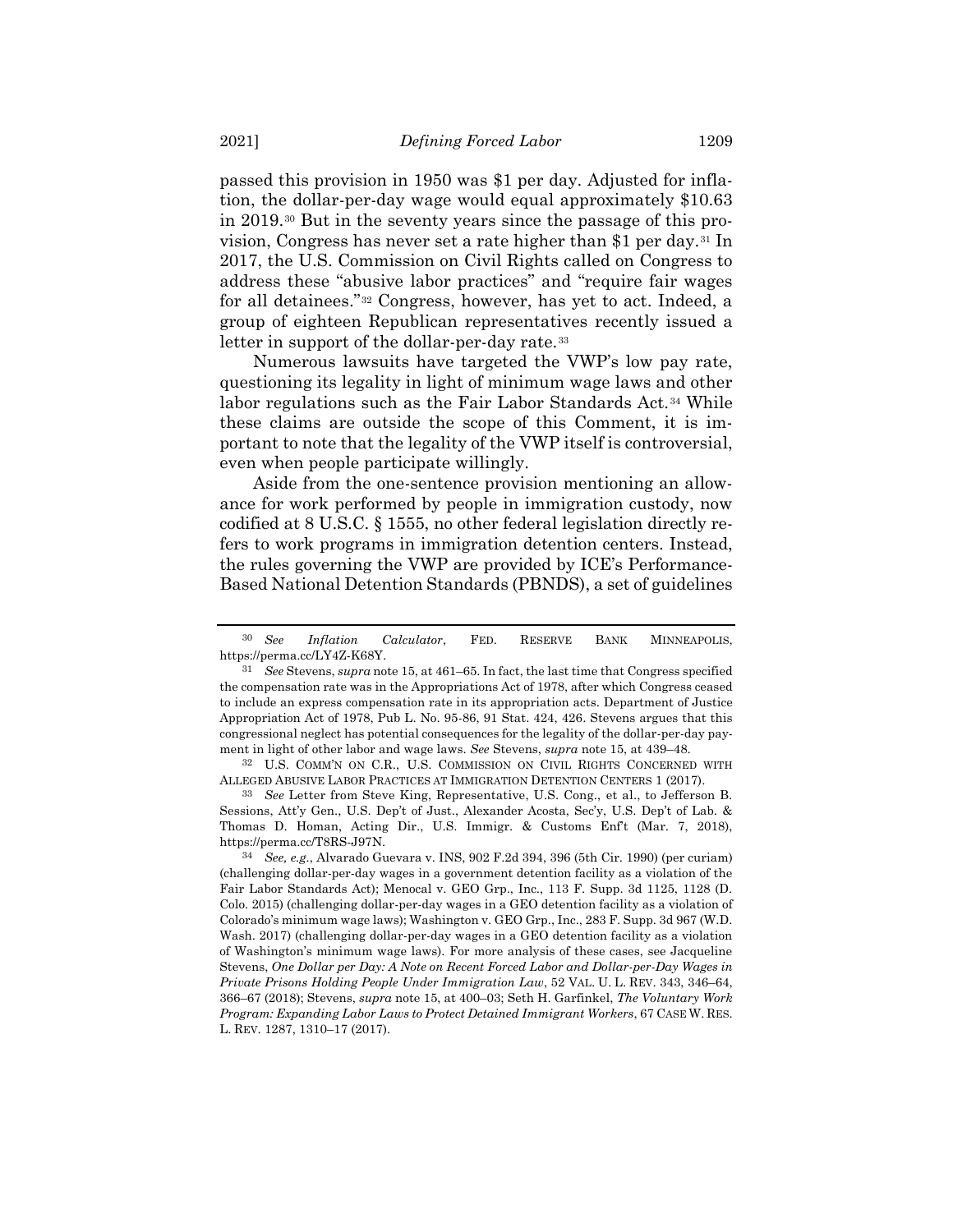for administering immigration detention centers. The PBNDS are ICE-drafted guidelines that are not legally binding.<sup>35</sup> They have no basis in statute nor were they promulgated in accordance with administrative rulemaking processes. ICE is not legally obligated to follow these guidelines in the operation of detention centers and can alter the guidelines at any time. ICE does, however, incorporate the PBNDS into its contracts with private detention corporations. This means that private detention corporations are required to abide by the PBNDS by the terms of their government contracts.<sup>36</sup>

Section 5.8 of the PBNDS addresses the purpose and scope of the VWP but provides only a skeletal outline of the program.<sup>37</sup> Most details are left to the discretion of detention center administrators. The PBNDS do specify, however, that "[d]etainees shall be able to volunteer for work assignments *but otherwise shall not be required to work*, except to do personal housekeeping."<sup>38</sup> The PBNDS define the "personal housekeeping" duties of detained people as: "1. making their bunk beds daily; 2. stacking loose papers; 3. keeping the floor free of debris and dividers free of clutter; and 4. refraining from hanging/draping clothing, pictures, keepsakes, or other objects from beds, overhead lighting fixtures or other furniture."<sup>39</sup>

It is important to note that—despite the extremely low wages and the alleged use of coercion to be explored more in depth in the next Section—some detained people report a positive experience with the VWP.<sup>40</sup> One man formerly detained by ICE, for example, noted that working through the VWP "broke up the tedium of being locked up and the stress of dealing with his constantly delayed appeals."<sup>41</sup> This is consistent with the experience of many immigration attorneys, who have noted that, although detained clients may have complaints about the VWP, many do not want to see it

<sup>35</sup> *See* ALISON SISKIN, CONG. RSCH. SERV., RL32369, IMMIGRATION-RELATED DETENTION: CURRENT LEGISLATIVE ISSUES 11 (2012).

<sup>36</sup> *See Novoa*, 2019 WL 7195331, at \*2.

<sup>37</sup> *See* PBNDS, *supra* not[e 11,](#page-4-0) at 405–09.

<sup>38</sup> *Id.* at 405 (emphasis added).

<sup>39</sup> *Id.* at 406.

<sup>40</sup> *See* Sinha, *supra* note [10](#page-4-1), at 33 ("[M]any detainees . . . welcome the opportunity to work as a way to endure the stress and boredom of incarceration.").

<sup>41</sup> Yana Kunichoff, *"Voluntary" Work Program in Private Detention Centers Pays Detained Immigrants \$1 a Day*, PRISON LEGAL NEWS (Aug. 15, 2012), https://perma.cc/J29A-JF93.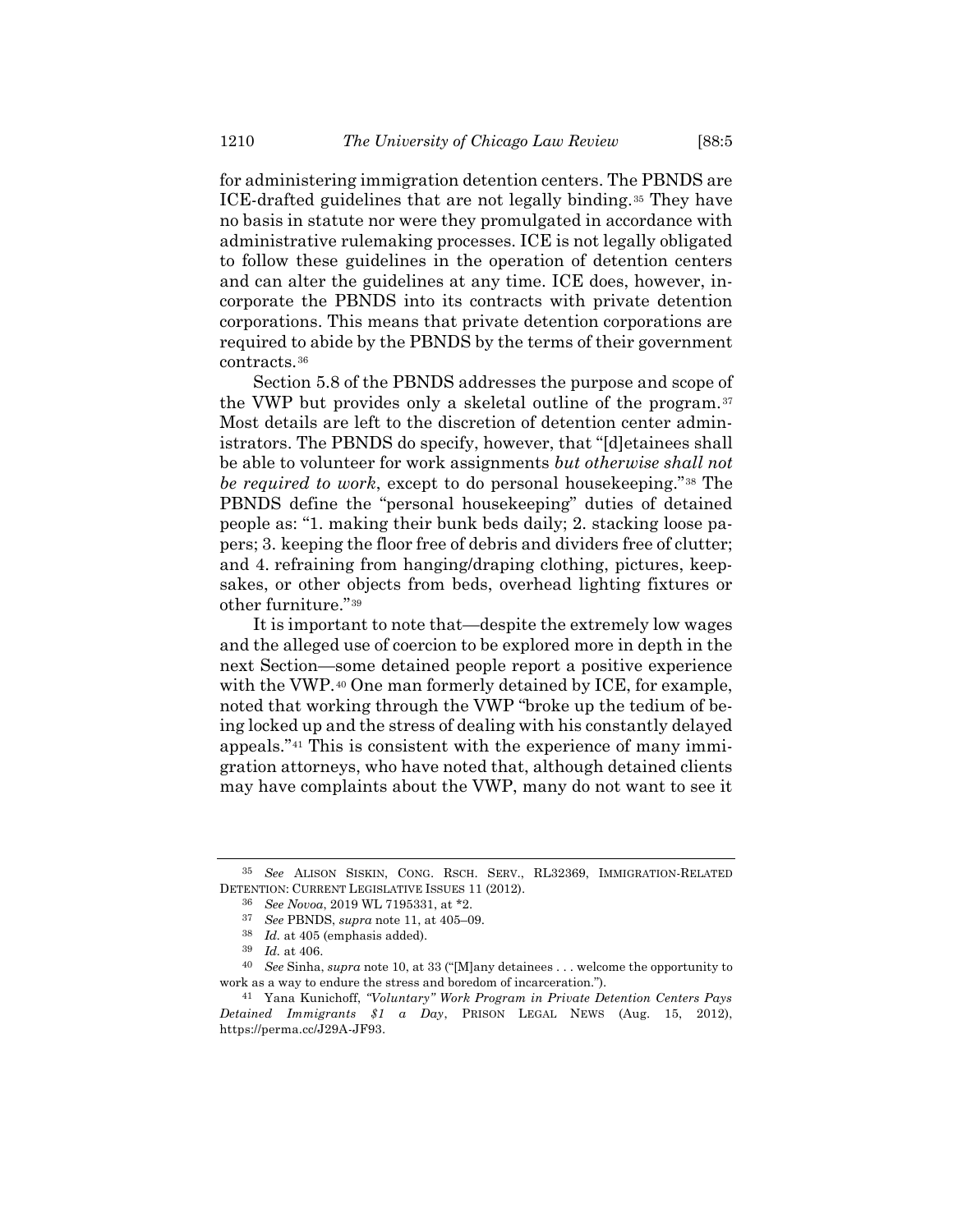disappear.<sup>42</sup> The subminimum wages and potential labor law violations endemic to the VWP, however, should not be ignored simply because the program also provides some benefits.

<span id="page-10-0"></span>Despite the potential benefits of a voluntary work program, the current § 1589 suits hinge on allegations that much of the work in detention centers is not voluntary. Eduardo Zuñiga's account of his experience at a CoreCivic detention center in Georgia is illustrative.<sup>43</sup> While working in the facility's kitchen, Zuñiga suffered painful on-the-job injuries that resulted in a shattered, infected toenail and a torn ligament in his knee. Medical staff eventually ordered Zuñiga to rest his injured leg.<sup>44</sup> Nevertheless, Zuñiga reported that CoreCivic guards "threatened him with 'the hole' [i.e., solitary confinement]" if he did not report for his work shift.<sup>45</sup> CoreCivic denied any evidence of the incident,<sup>46</sup> but stories like Zuñiga's are common. The next Section discusses the allegations of forced labor in for-profit detention centers that underpin the current § 1589 suits against CoreCivic and GEO.

## C. Forced Labor Allegations

Plaintiffs allege that private detention corporations systematically force detained people to work both within and outside of the VWP. The conduct underlying these claims can be sorted into four main categories: (1) mandatory unpaid cleaning assignments, (2) forced participation in the VWP, (3) coerced participation in the VWP through deprivation of basic essentials, and (4) coerced unpaid labor through a shadow unpaid work program. This Section provides an overview of the practices that plaintiffs argue constitute illegal forced labor under § 1589. Understanding these different types of forced labor practices is critical because, depending on the manner in which courts interpret and apply the TVPA, some of these practices may or may not be sufficient to state a § 1589 claim. Note that CoreCivic and GEO contest many of the factual allegations underlying these claims.

<sup>42</sup> *See* Mia Steinle, *Slave Labor Widespread at ICE Detention Centers, Lawyers Say*, PROJECT ON GOV'T OVERSIGHT (Sept. 7, 2017), https://perma.cc/8X57-WGNJ.

<sup>43</sup> *See* ACLU OF GA., PRISONERS OF PROFIT: IMMIGRANTS AND DETENTION IN GEORGIA 57–58, 61 (2012); Ian Urbina, *Using Jailed Migrants as a Pool of Cheap Labor*, N.Y. TIMES (May 24, 2014), https://perma.cc/Z3GS-K4WD.

<sup>44</sup> ACLU OF GA., *supra* note [43,](#page-10-0) at 61.

<sup>45</sup> *Id.* at 58. For a discussion of CoreCivic and GEO's objections to the term "solitary confinement" to describe their practices, see *infra* note 53.

<sup>46</sup> *See* ACLU OF GA., *supra* note [43,](#page-10-0) at 58 n.568.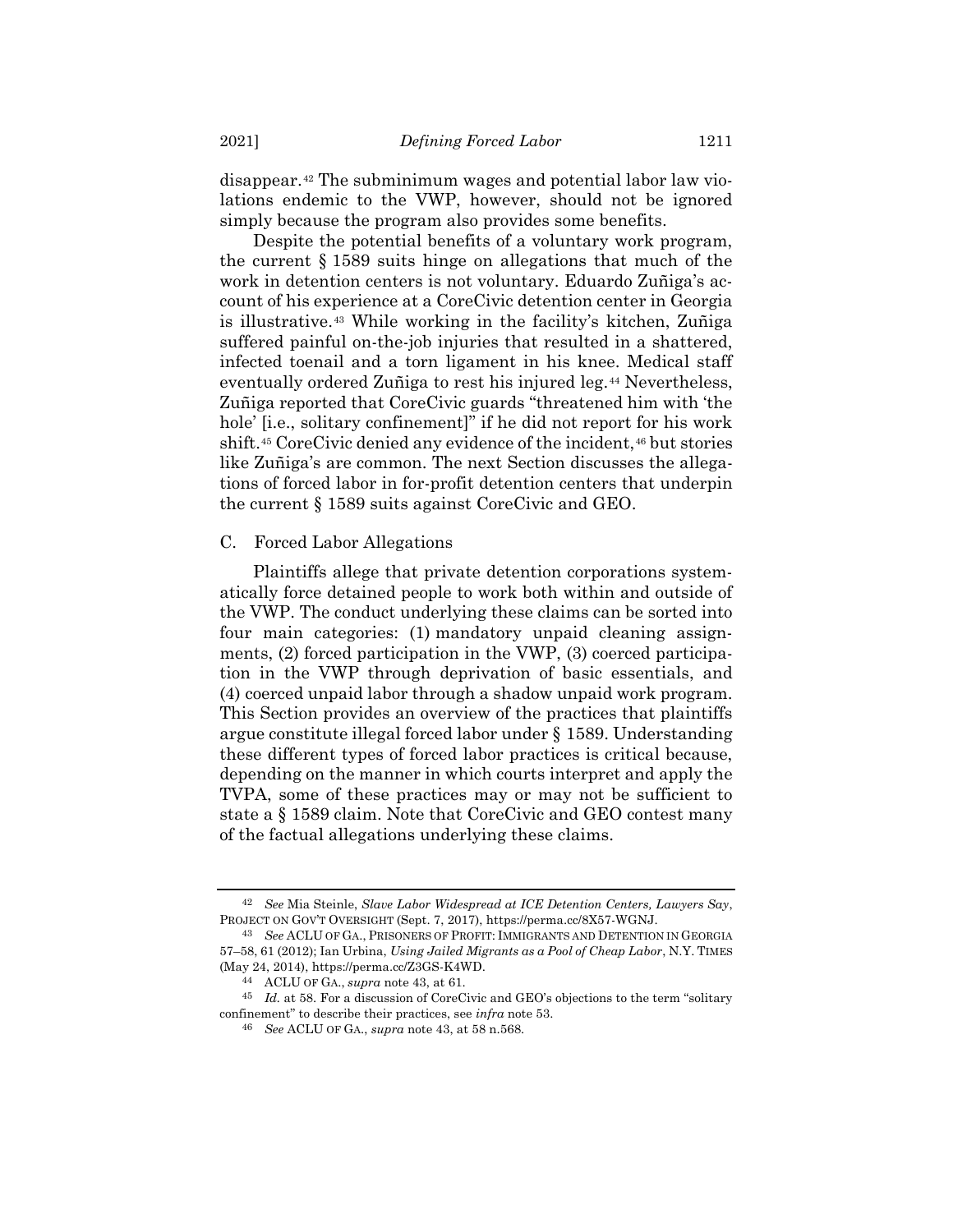Claims falling in the first category allege that CoreCivic and GEO employ standard policies across their facilities requiring detained people to complete "cleaning assignment[s]" on a regular basis under threat of punishment.<sup>47</sup> This work is not part of the VWP and is not compensated. GEO and CoreCivic assert that these cleaning assignments are nothing more than "personal housekeeping."<sup>48</sup> But the tasks required by the policies are more extensive than the image that the personal housekeeping label evokes. For example:

[GEO's] Adelanto policy makes detainees responsible for the cleanliness of walls, floors, sinks, toilets, windows within the "cell, room, or living area." At 6 a.m. each Detainee is issued mops, buckets, brooms, scrub brushes, cleaning rags, and chemicals, and officers supervise the mandatory cleaning. Another section of the GEO policy expands the area of responsibility to "all commonly accessible areas of the unit" including "microwaves, tables, and chairs," and notes "each and every detainee must participate." A third plan provides that on a weekly basis or as needed each unit as a whole is subject to a "total sanitation mission."<sup>49</sup>

CoreCivic allegedly maintains a similar sanitation policy which states that:

"[a]ll floors will be swept and mopped on a daily basis," "[t]oilet bowls and sinks will be cleaned daily," "[t]he showers and floors will be mopped and scrubbed daily," "[a]ll furniture will be dusted on a daily basis and cleaned when necessary," "[a]ll trash will be emptied daily," "[w]indows will be washed weekly or more often when erquired [sic]," "[w]alls and doors will be wiped daily," and "[a]ll equipment will be dusted or cleaned on a daily basis."<sup>50</sup>

Again, these cleaning assignments involve more extensive work than what might typically be characterized as personal housekeeping. In addition, these tasks go beyond the four low-effort

<sup>47</sup> Owino v. CoreCivic, Inc., No. 17-CV-01112, 2020 WL 1550218, at \*21 (S.D. Cal. Apr. 1, 2020) *appeal docketed*, No. 21-55221 (9th Cir. Mar. 10, 2021).

<sup>48</sup> *See, e.g.*, CoreCivic *Barrientos* Brief, *supra* not[e 8,](#page-3-0) at 18.

<sup>49</sup> *Novoa*, 2019 WL 7195331, at \*4 (citations omitted) (quoting a written declaration submitted by GEO's counsel).

<sup>50</sup> *Owino*, 2020 WL 1550218, at \*21 (alterations in original) (quoting a written declaration submitted by plaintiffs' counsel citing CoreCivic's written policies).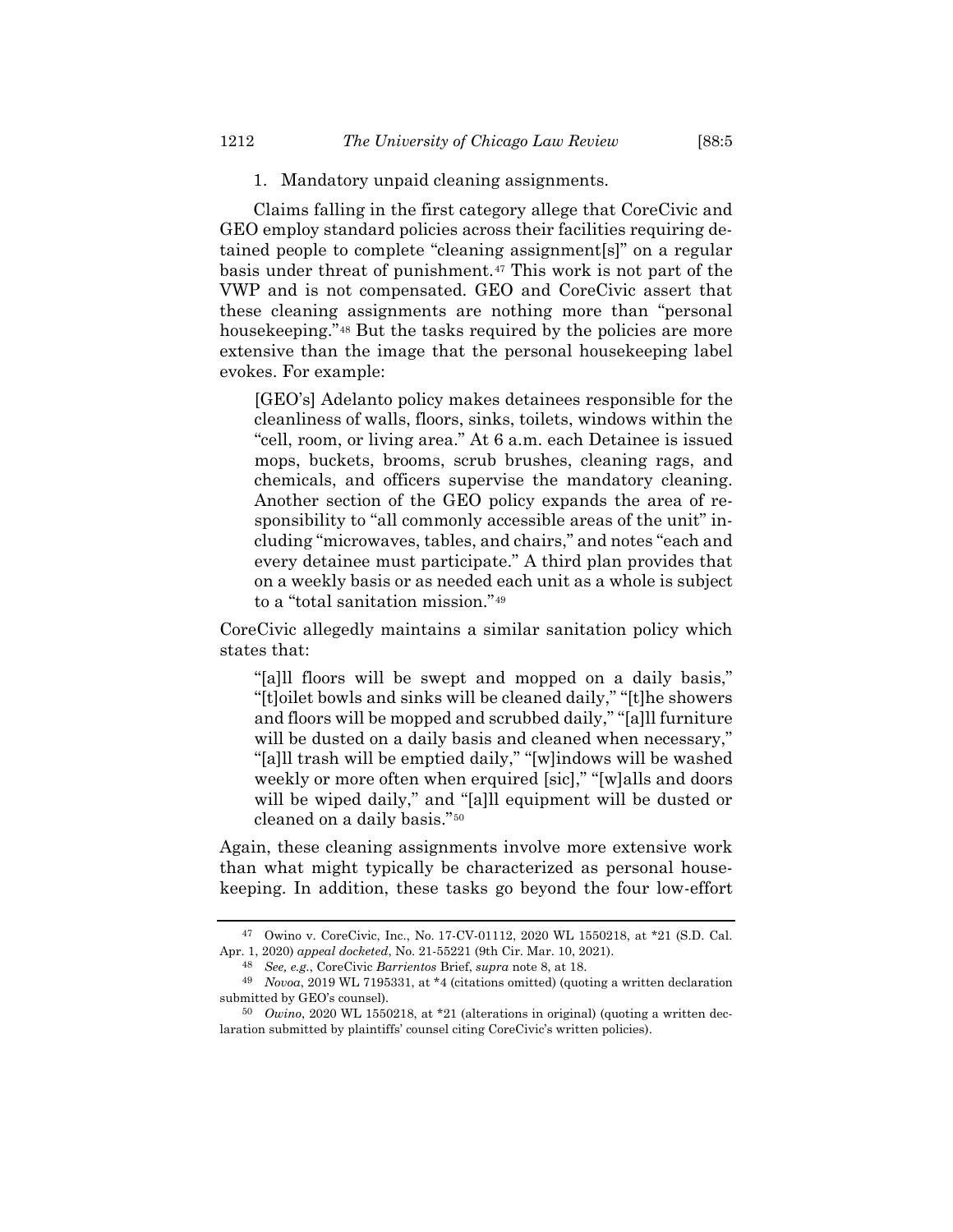tasks designated as "personal housekeeping" by the PBNDS namely, making the bed and keeping personal clutter off the floor, furniture, and lighting fixtures.<sup>51</sup> In fact, plaintiffs claim that CoreCivic and GEO rely on detained labor to keep facilities clean; nondetained janitorial staff are allegedly only hired to clean areas that detained people are prohibited from accessing.<sup>52</sup>

Plaintiffs allege that the consequences for not completing the cleaning assignments include solitary confinement,<sup>53</sup> housing transfers, and other sanctions.*54F* <sup>54</sup> For example, one plaintiff alleges that, after he declined to clean areas of the detention facility for free, GEO officials threw all of his belongings on the floor, threatened him with solitary confinement, and threatened to negatively influence his ongoing asylum case.*5F* <sup>55</sup> According to another plaintiff, "officials threaten[ed] to lock detainees in their cells, suspend their attorney and personal visits, and prohibit them from interacting with other detained immigrants if they refused to clean areas of the Adelanto Facility for free."<sup>56</sup>

## <span id="page-12-0"></span>2. Forced VWP participation.

Claims falling in the second category allege that detained people were forced to participate in the VWP—often obligated to work while sick, to work extra hours or shifts, or to otherwise participate against their wishes. Detention center authorities allegedly threatened detained people with solitary confinement and other harms if they refused to work. One plaintiff recounted that "CoreCivic threatened to transfer him to the Chicken Coop [a housing unit with subpar conditions], revoke his access to the commissary, and put him in solitary confinement if he stopped

<sup>51</sup> PBNDS, *supra* note [11,](#page-4-0) at 405–06.

<sup>52</sup> *See infra* Part V.B.2.

<sup>53</sup> CoreCivic and GEO have objected to the use of the term "solitary confinement" to describe their isolation practices, which they refer to as "segregation." *See, e.g.*, *Novoa*, 2019 WL 7195331, at \*5. But reports suggest that, in practice, segregation frequently operates in the same general manner as solitary confinement. *See* ACLU, *supra* note [19,](#page-6-0) at 38–41; IMPRISONED JUSTICE, *supra* note [16,](#page-6-1) at 36–37. DHS's internal investigations of detention centers have "identified serious issues with administrative and disciplinary segregation of detainees." ACLU, *supra* note [19,](#page-6-0) at 38 (quoting OFF. OF INSPECTOR GEN., *supra* note [21,](#page-6-2) at 5). As a result, this Comment will continue to use the term "solitary confinement" to refer to instances where detained people are purposely isolated from others.

<sup>54</sup> *See, e.g.*, *Novoa*, 2019 WL 7195331, at \*4 (summarizing GEO's alleged disciplinary policy).

<sup>55</sup> Third Amended Complaint at 30, Novoa v. GEO Grp., Inc., No. 17-02514 (C.D. Cal. Nov. 26, 2019), 2019 WL 8329599 ¶ 147 [hereinafter Novoa Complaint].

<sup>56</sup> *Id.* at 26.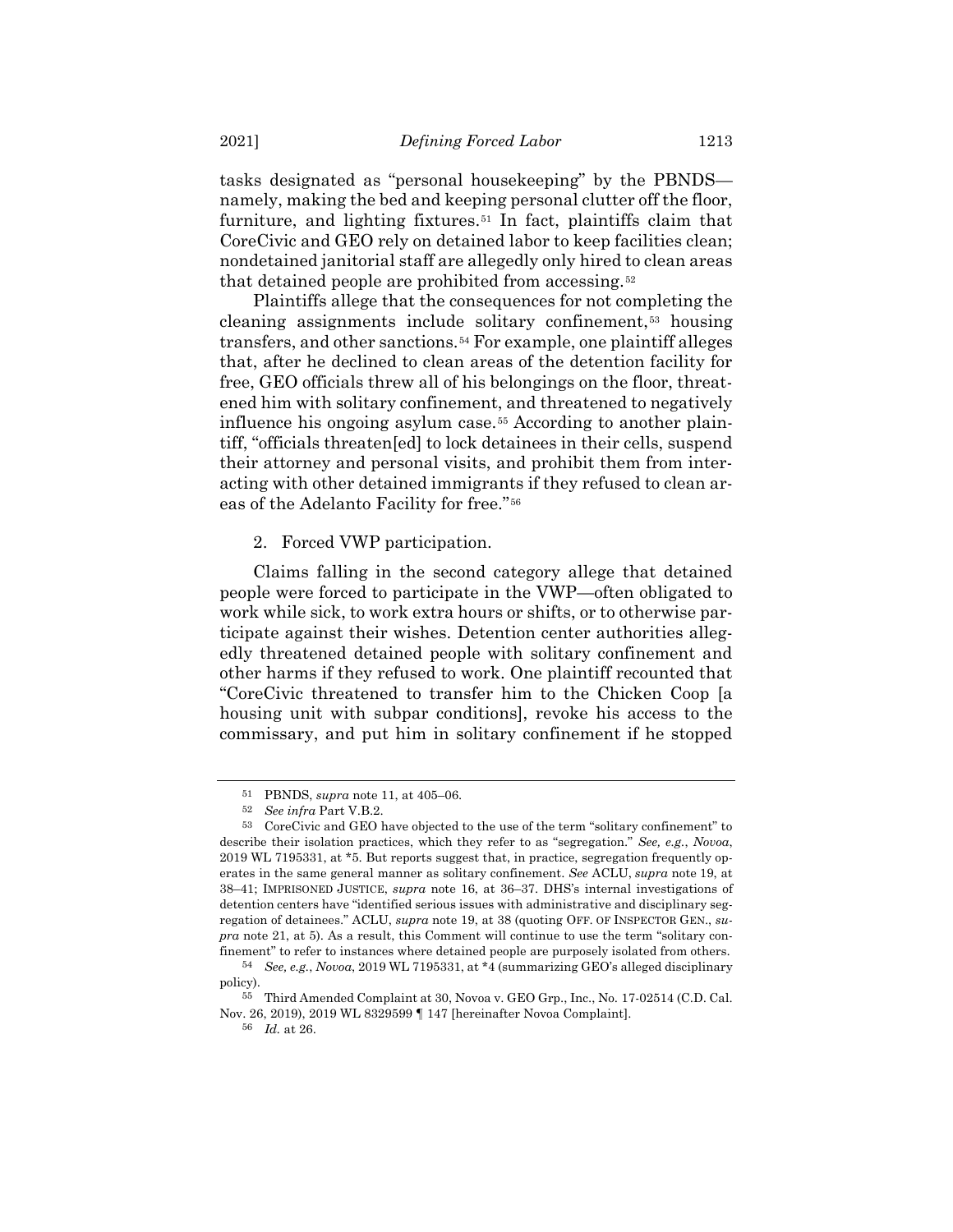working, called in sick, refused to change shifts, or encouraged others to stop working."<sup>57</sup> In short, these claims assert that forced labor practices are prevalent even within nominally voluntary work programs in detention centers.

3. Coerced VWP participation through deprivation.

Claims falling in the third category challenge the VWP itself in light of the grim reality of modern detention conditions. Although private detention corporations are obligated to provide detained people with basic necessities, plaintiffs allege that facilities regularly deprive them of essentials. Plaintiffs in one facility, for example, reported that CoreCivic did not adequately provide "basic necessities, like food, toothpaste, toilet paper, and soap."<sup>58</sup> Instead, they had no choice but to purchase these necessities from the commissary. For people who do not have family members to fund their commissary accounts, working in the VWP is the only means of earning commissary credit. In sum, detention corporations allegedly operate a "deprivation scheme" in which they withhold basic necessities in order to coerce people into working in the VWP and making commissary purchases.<sup>59</sup>

4. Coerced participation in an unpaid shadow work program.

Finally, some plaintiffs allege that detention centers exploited their desire or need to participate in the paid VWP by requiring them to first participate in a de facto shadow work program. In this unpaid work arrangement, "applicants for the [paid VWP] must work for an arbitrary period of time for no compensation whatsoever, in the hopes that they will eventually be hired into the [paid VWP]."<sup>60</sup> In these instances, plaintiffs allegedly worked alongside paid VWP participants completing the same tasks but were not paid the dollar-per-day minimum allowance.<sup>61</sup> For example, an asylum seeker detained in GEO's Adelanto Detention Center alleges that GEO required him to work without pay in the kitchen from 2 to 8 a.m. for approximately one month before GEO

<sup>57</sup> Barrientos v. CoreCivic, Inc., 951 F.3d 1269, 1274 (11th Cir. 2020).

<sup>58</sup> *Id.* at 1273.

<sup>59</sup> *Id.*

<sup>60</sup> *Novoa*, 2019 WL 7195331, at \*3.

<sup>61</sup> *See id.* at \*4.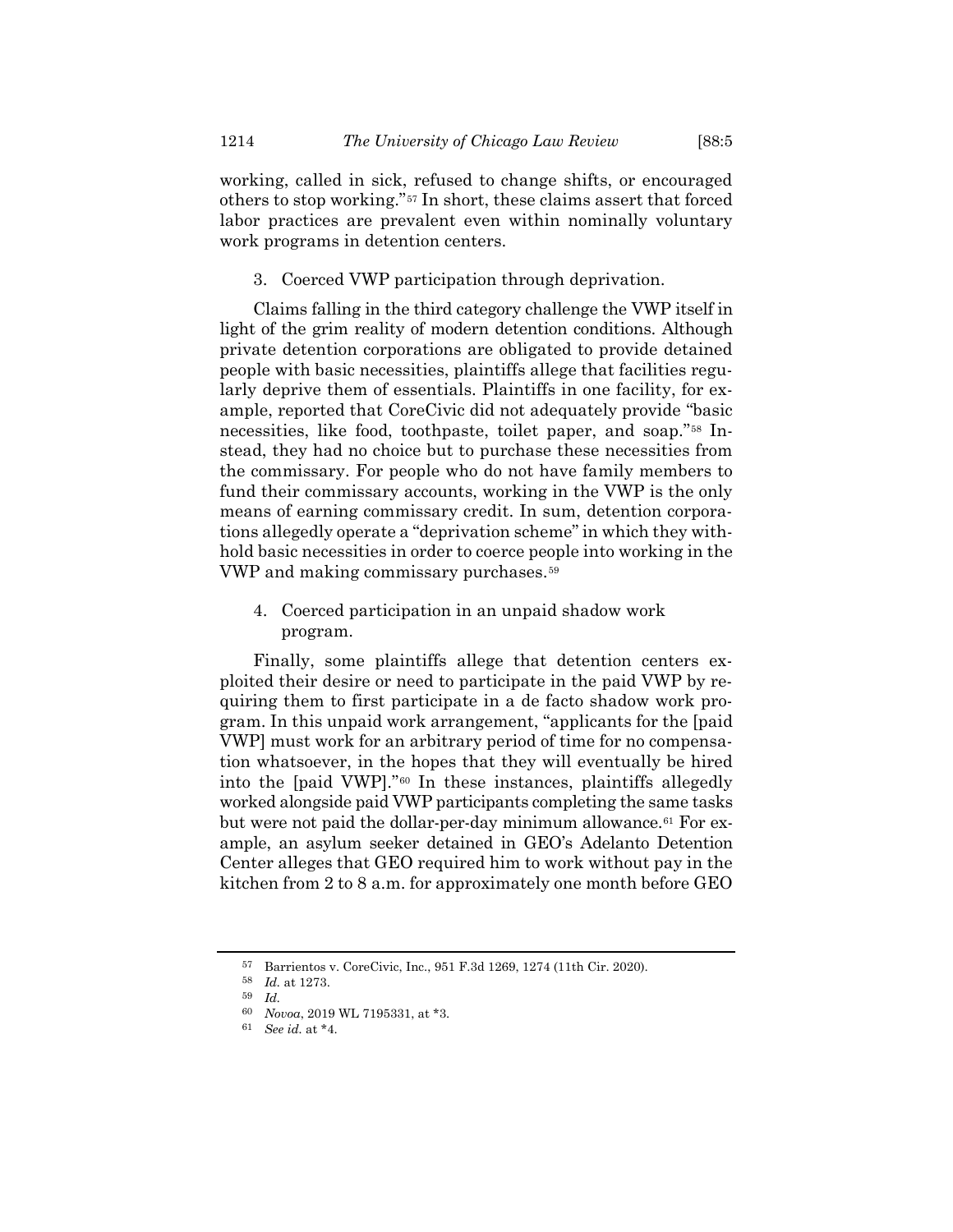officials permitted him to receive the dollar-per-day payment for the same tasks through the VWP.<sup>62</sup>

Each category of alleged forced labor reviewed above represents a different combination of facts regarding two factors: (1) the methods that detention facilities use to coerce detained individuals and (2) the types of activities that detention facilities coerce detained individuals to perform. As this Comment will discuss further, both factors are critical to determine whether conduct amounts to illegal forced labor. Thus, depending on how courts interpret and apply the TVPA, it is possible that all, some, or none of these four categories of allegations will result in liability for private detention corporations. This Comment focuses on the TVPA's relationship to the latter factor—the types of activities that are coerced—and argues that the TVPA covers all the activities alleged in each of the four categories. To lay the foundation for this argument, the next Part summarizes the legal status of forced labor in the United States.

## II. PROHIBITIONS ON FORCED LABOR IN THE UNITED STATES

## A. The Thirteenth Amendment

Forced labor is illegal in the United States. The Constitution may seem the most obvious protection against systematic forced labor. Section 1 of the Thirteenth Amendment prohibits "slavery" and "involuntary servitude, except as a punishment for crime whereof the party shall have been duly convicted."<sup>63</sup> This constitutional protection is not limited to the context of African American slavery and extends to both citizens and noncitizens.<sup>64</sup>

Because immigration detention is civil rather than criminal detention, people detained awaiting immigration proceedings do not fall within the Amendment's criminal punishment exception clause. Hence, some scholars argue that forced labor in immigration detention centers violates the Thirteenth Amendment.<sup>65</sup> But Thirteenth Amendment claims are difficult to win.

One obstacle is that existing case law provides no clear definition of "slavery" or "involuntary servitude." The Supreme Court

<span id="page-14-0"></span><sup>62</sup> Novoa Complaint, *supra* not[e 55,](#page-12-0) at 28–29.

<sup>63</sup> U.S. CONST. amend. XIII, § 1.

<sup>64</sup> *See* Sinha, *supra* not[e 10,](#page-4-1) at 41–42.

<sup>65</sup> *See generally id.*; Jamila S. Cambridge, Note, *Land of the Free? An Examination of the Constitutionality of Forced Labor in U.S. Immigrant Detention Centers*, 63 HOW. L.J. 405 (2020).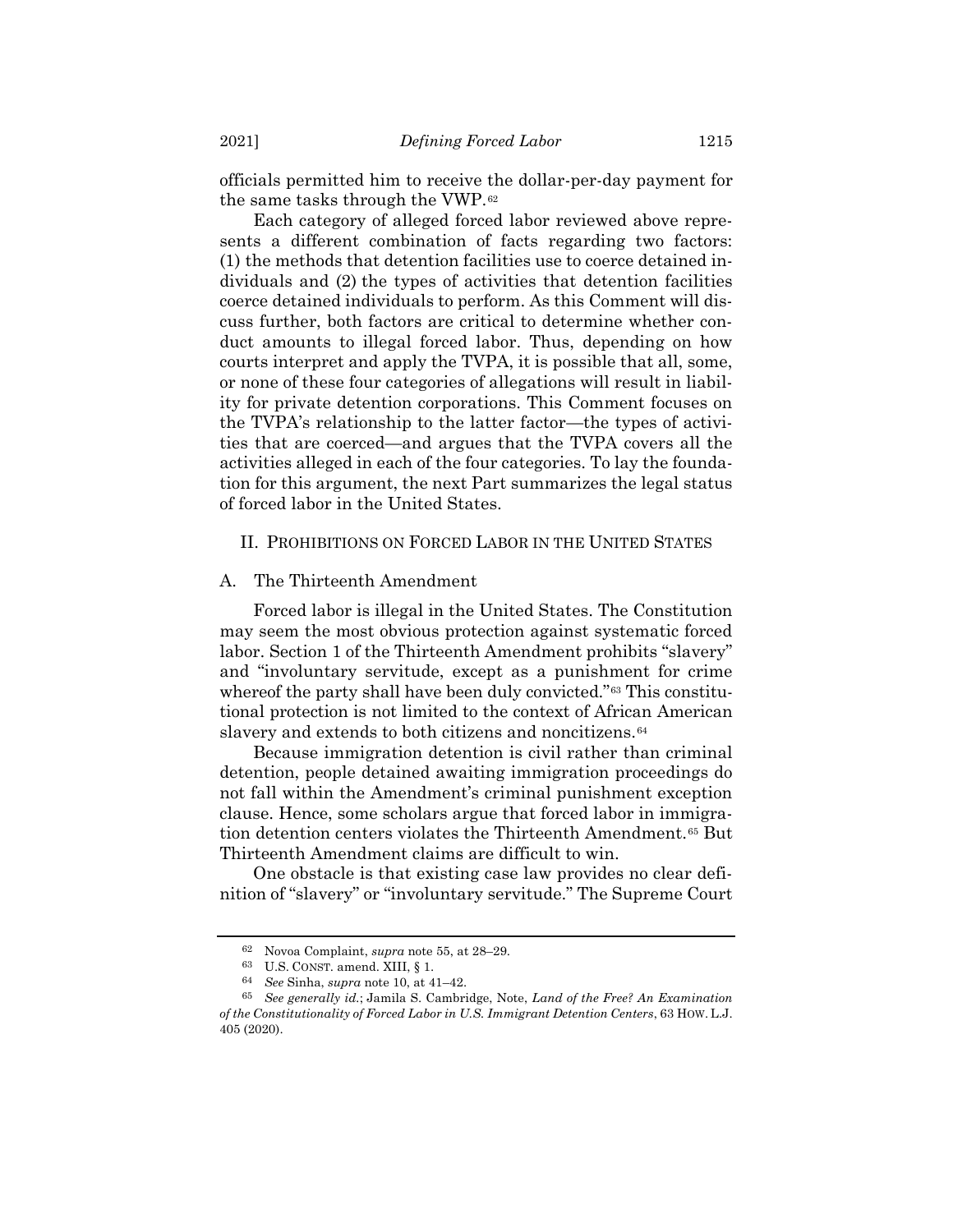has, thus far, only found Thirteenth Amendment violations in cases where the victim was subject to "the use or threatened use of physical or legal coercion."*6F* <sup>66</sup> Physical coercion involves the threat or use of physical force to compel labor, such as physically injuring a person who fails to complete a task or physically restraining a person from leaving the workplace.<sup>67</sup> Legal coercion occurs when the victim has no choice but to work or be subject to a legal sanction, such as a criminal charge. For example, states cannot pass laws that criminalize the nonperformance of labor contracts.<sup>68</sup> Whether the Thirteenth Amendment extends to forced labor obtained by other means, such as psychological coercion, is unclear. The Supreme Court has not ruled directly on this question, but it has suggested that applying the Thirteenth Amendment to situations where means other than physical or legal coercion are employed would be a significant departure from its past Thirteenth Amendment jurisprudence.<sup>69</sup>

Additionally, the Supreme Court has recognized an unwritten but far-reaching civic duty exception to the Thirteenth Amendment. Under this exception, the Amendment does not prohibit "State or Federal Governments from compelling their citizens, by threat of criminal sanction, to perform certain civic duties."<sup>70</sup> Applying this civic duty exception, the Court has rejected challenges to practices such as jury duty and the military draft.<sup>71</sup>

<sup>66</sup> United States v. Kozminski, 487 U.S. 931, 944 (1988).

<sup>67</sup> *See* United States v. Alzanki, 54 F.3d 994, 1001 (1st Cir. 1995) (affirming the district court's jury instructions defining involuntary servitude through physical coercion as including "restraint, physical restraint, locking somebody up, or in some other way restraining the person . . . [and] physically injuring the person").

<sup>68</sup> *See, e.g.*, United States v. Reynolds, 235 U.S. 133, 146–47 (1914) (striking down a law authorizing the "arrest of [a] convict for violation of his labor contract" with a surety who had paid fines or fees to the state related to the person's criminal conviction); Bailey v. Alabama, 219 U.S. 219, 243–45 (1911) (striking down a law permitting criminal fraud convictions to be based solely on failure of defendants to perform labor contracts for which they had accepted advance payment).

<sup>69</sup> *See Kozminski*, 487 U.S. at 944:

<sup>[</sup>O]ur precedents clearly define a Thirteenth Amendment prohibition of involuntary servitude enforced by the use or threatened use of physical or legal coercion. The guarantee of freedom from involuntary servitude has never been interpreted specifically to prohibit compulsion of labor by other means, such as psychological coercion. We draw no conclusions from this historical survey about the potential scope of the Thirteenth Amendment.

<sup>70</sup> *Id.*

<sup>71</sup> *Id.*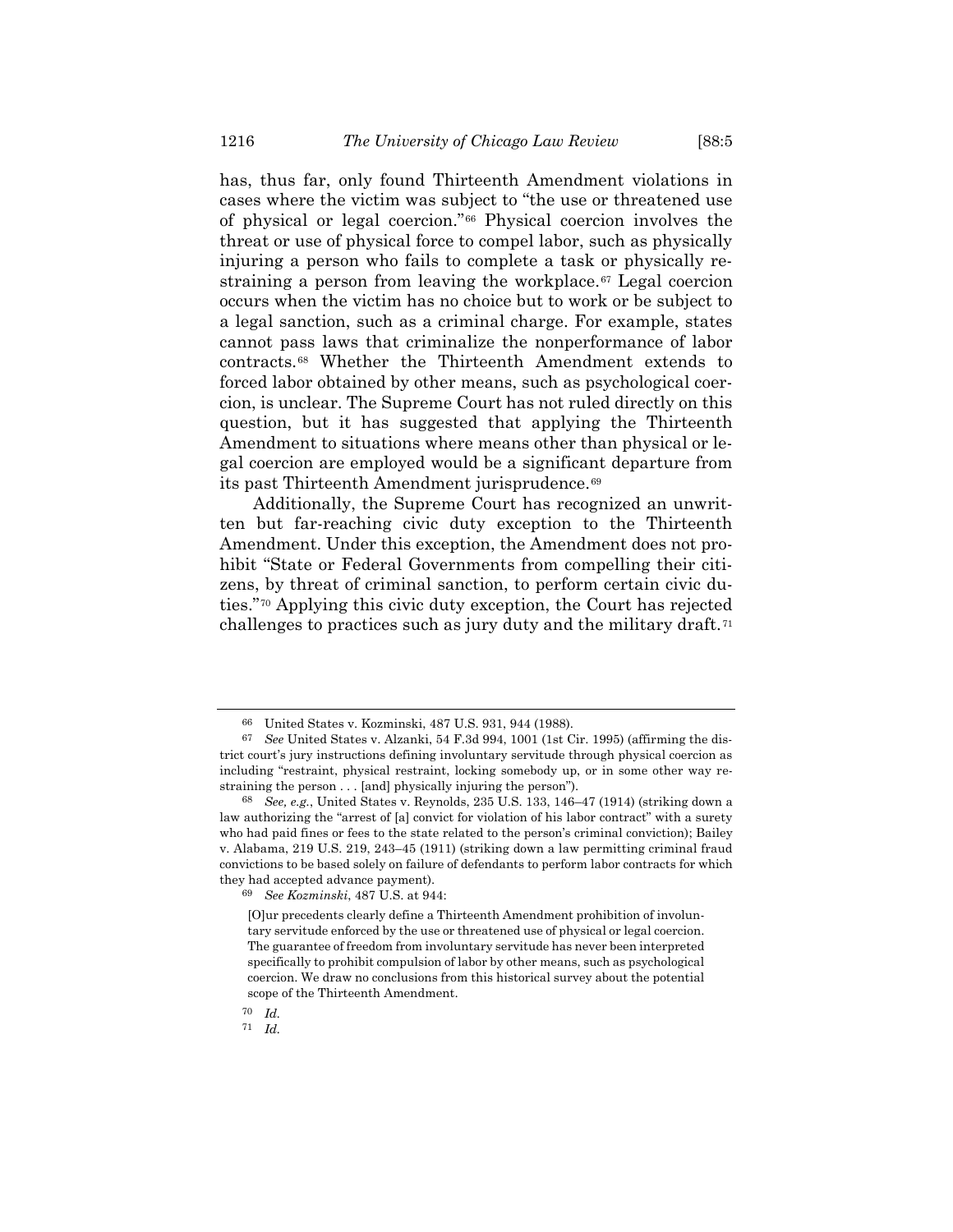Whether the civic duty exception extends to governmentcompelled forced labor performed by detained people is unresolved.<sup>72</sup> The U.S. government has sometimes attempted to use the civic duty exception to justify forced labor performed by people detained while awaiting criminal trials and people detained while awaiting immigration proceedings given that this labor cannot be justified under the criminal exception clause because neither group has been convicted of a crime. In *Channer v. Hall*,<sup>73</sup> the Fifth Circuit held that a government-run detention facility did not violate the Thirteenth Amendment when it compelled a detained immigrant to work in the food services department of the facility because such conduct fell under the civic duty exception: "[T]he federal government is entitled to require a communal contribution by an [Immigration and Naturalization Service] detainee."<sup>74</sup>

In *McGarry v. Pallito*,<sup>75</sup> however, the Second Circuit reached a different conclusion in the pretrial detention context. The plaintiff claimed that the prison had violated the Thirteenth Amendment by compelling him to work in the prison laundry before he had been convicted of a crime. The Second Circuit first assumed without deciding that the government could compel someone detained awaiting a criminal trial to perform "personally related housekeeping chores" without violating the Thirteenth Amendment.<sup>76</sup> However, the court ruled out the possibility of an exception where the housekeeping chores were not truly "personal" but instead were well within the Thirteenth Amendment's scope of "compulsory service of *one to another*."*7F* <sup>77</sup> The Supreme Court has not weighed in on this issue.

Importantly, each case in which the Supreme Court has recognized a civic duty exception has involved service to the government—not to private entities, such as for-profit corporations. Courts have thus far rejected the argument that the civic duty exception extends to GEO and CoreCivic as for-profit government contractors.<sup>78</sup>

<sup>72</sup> For an analysis of whether the civic duty exception applies to forced labor in immigration detention centers, see Cambridge, *supra* note [65,](#page-14-0) at 411–19.

<sup>73</sup> 112 F.3d 214 (5th Cir. 1997).

<sup>74</sup> *Id.* at 219.

<sup>75</sup> 687 F.3d 505 (2d Cir. 2012).

<sup>76</sup> *Id.* at 514.

<sup>77</sup> *Id.* at 513–14 (emphasis in original) (quotation marks omitted) (quoting Hodges v. United States, 203 U.S. 1, 16 (1906)).

<sup>78</sup> *See* Novoa v. GEO Grp., Inc., No. 17-CV-02514, 2018 WL 3343494, at \*13 (C.D. Cal. June 21, 2018) (order granting in part and denying in part defendant's motion to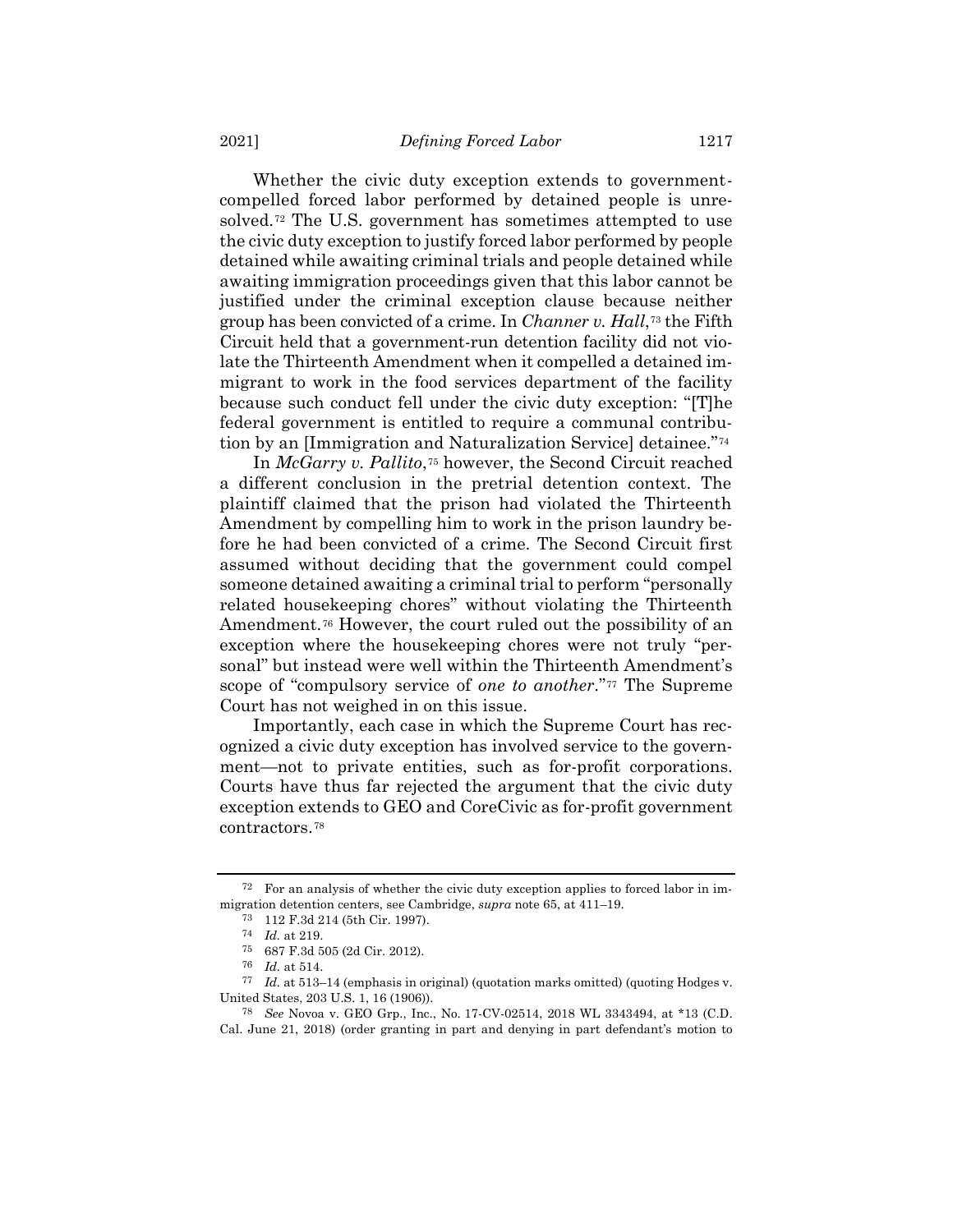Despite the Supreme Court's tendency to narrowly interpret the meaning of "slavery" and "involuntary servitude" under Section 1 of the Thirteenth Amendment, the Court has recognized broad congressional authority to enact legislation under the power granted to it by Section 2 of the Thirteenth Amendment. Section 2 states that "Congress shall have power to enforce this article by appropriate legislation."<sup>79</sup> The Court has long held that this clause endowed Congress with the power to "pass all laws necessary and proper for abolishing all badges and incidents of slavery in the United States."<sup>80</sup>

The exact scope of this power remains largely undefined. For example, some have questioned whether Congress's enactment of federal hate crimes legislation was a proper exercise of Thirteenth Amendment power.<sup>81</sup> It is well-settled, however, that Congress's power to legislate under Section 2 is not coterminous with the definitions of "slavery" and "involuntary servitude" directly prohibited by Section 1. Rather, the types of "conduct that [Congress] may make criminally punishable or civilly remediable extend far beyond the actual imposition of slavery or involuntary servitude."<sup>82</sup> Pursuant to this authority as well as its power to regulate interstate commerce, Congress enacted the Trafficking Victims Protection Act, discussed next.

## B. The Trafficking Victims Protection Act

Enacted in 2000, the TVPA addressed a broad range of activities related to sex trafficking, involuntary servitude, peonage, debt bondage, slavery, and forced labor.<sup>83</sup> Although the term "human trafficking" evokes ideas of smuggling women across international borders for purposes of forced prostitution, the TVPA extends far

dismiss) (holding that "the rationale underlying the civic duty exception and its historical usage" rendered it "inapplicable to a claim against a private corporation contracting with the federal government to run an immigration detention facility"); Owino v. CoreCivic, Inc., No. 17-CV-1112, 2018 WL 2193644, at \*10 (S.D. Cal. May 14, 2018) (order granting in part and denying in part defendant's motion to dismiss) (holding that the civic duty exception could not shield CoreCivic from forced labor allegations because it "is a private entity, not a government"); Menocal v. GEO Grp., Inc. 113 F. Supp. 3d 1125, 1133 (D. Colo. 2015) (order granting in part and denying in part defendant's motion to dismiss) (same).

<sup>79</sup> U.S. CONST. amend. XIII, § 2.

<sup>80</sup> Jones v. Alfred H. Mayer Co., 392 U.S. 409, 439 (1968) (emphasis omitted) (quotation marks omitted) (quoting The Civil Rights Cases, 109 U.S. 3, 20 (1883)).

<sup>81</sup> *See* Jennifer Mason McAward, *The Thirteenth Amendment, Human Trafficking, and Hate Crimes*, 39 SEATTLE U. L. REV. 829, 834–45 (2016).

<sup>82</sup> Griffin v. Breckenridge, 403 U.S. 88, 105 (1971).

<sup>83</sup> 22 U.S.C. § 7102.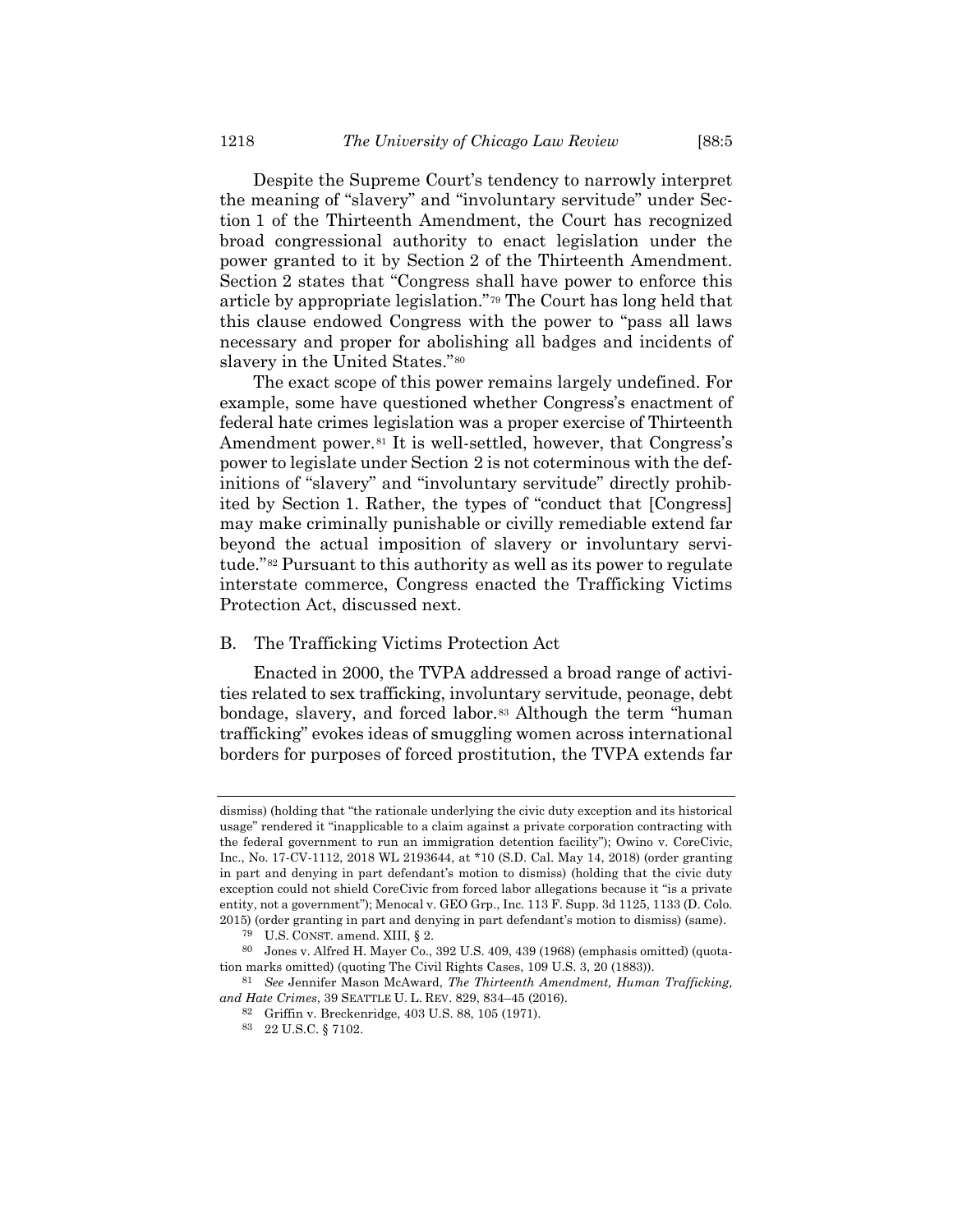<span id="page-18-0"></span>beyond this conventional conception of trafficking. During the congressional debates preceding the enactment of the TVPA, representatives clashed over how the proposed legislation would define "trafficking."<sup>84</sup> Members of Congress disagreed, for example, over the extent to which sex work, such as prostitution, should or would be swept into a single, catchall definition of "trafficking."<sup>85</sup> Inability to reach a compromise ultimately led Congress to leave the term without a single clear definition. Rather, Congress chose to dodge this question by defining "severe forms of trafficking" rather than "trafficking" more broadly.<sup>86</sup>

The practical implication of this history is that the operative definition of "trafficking" under federal law today is generally considered to be the TVPA definition of "severe forms of trafficking."<sup>87</sup> This definition includes certain types of sex trafficking as well as "the recruitment, harboring, transportation, provision, or obtaining of a person for labor or services, through the use of force, fraud, or coercion for the purpose of subjection to involuntary servitude, peonage, debt bondage, or slavery."<sup>88</sup> This definition of "human trafficking" is considerably more expansive than the stereotype of a foreign woman forced into prostitution.

Critically, the TVPA also created several offenses without reference to the term "trafficking." Perhaps the most important among these provisions was a sweeping new prohibition on forced labor. Before the TVPA, federal statutory protection from forced labor was largely limited to a prohibition on involuntary servitude enacted in 1948 (18 U.S.C. § 1584), which criminalized "knowingly and willfully hold[ing] to involuntary servitude or sell[ing] into any condition of involuntary servitude, any other person for any term."<sup>89</sup> But the statute did not define "involuntary servitude." In *United States v. Kozminski*,<sup>90</sup> the Supreme Court held that, absent a definition from Congress, the term "involuntary servitude" should only include conduct that was understood

<sup>84</sup> For a thorough discussion of the contentious debates and diversity of interests involved in the passage of the TVPA, see ALICIA W. PETERS, RESPONDING TO HUMAN TRAFFICKING: SEX, GENDER, AND CULTURE IN THE LAW 43–70 (2015).

<sup>85</sup> *See id.* at 61 (explaining that "[o]ne of the main controversies during [TVPA] negotiations" was "the relationship between prostitution and trafficking and whether individuals participating in a criminalized act could be considered victims").

<sup>86</sup> *See* 22 U.S.C. § 7102(11).

<sup>87</sup> *See* PETERS, *supra* not[e 84,](#page-18-0) at 63, 75–77.

<sup>88</sup> 22 U.S.C. § 7102(11)(B).

<sup>89</sup> 18 U.S.C. § 1584(a) (originally enacted as Act of June 25, 1948, ch. 645, 62 Stat. 683, 773).

<sup>90</sup> 487 U.S. 931 (1988).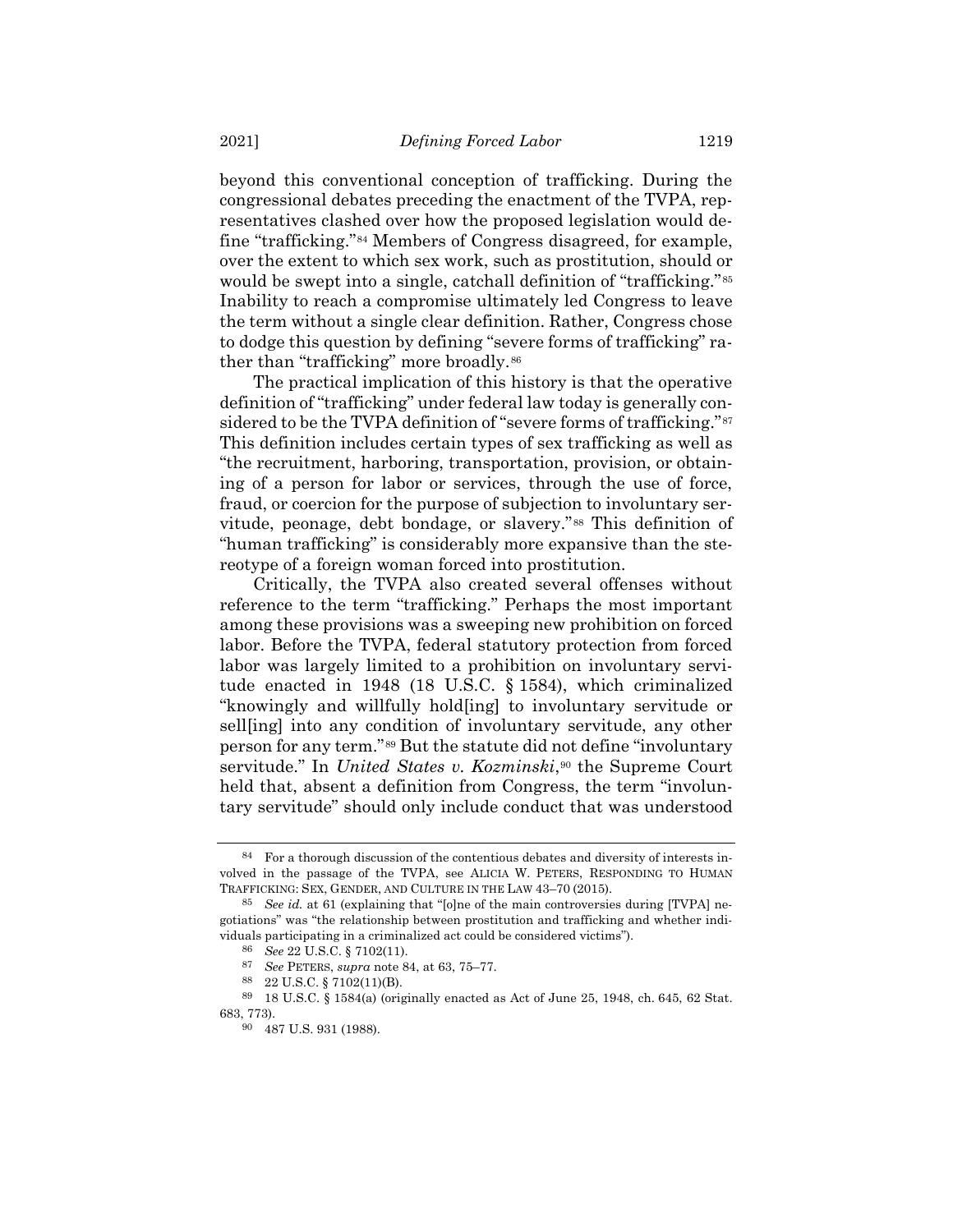to be prohibited by the Thirteenth Amendment at the time of the statute's enactment.<sup>91</sup> This limited the § 1584 prohibition on involuntary servitude to cases where victims were compelled by physical or legal coercion.<sup>92</sup>

This holding led to a rather unsympathetic result in *Kozminski*. The *Kozminski* defendants had appealed their convictions under § 1584 for coercing two men with disabilities into laboring seventeen hours per day without pay or adequate living conditions.<sup>93</sup> The Court reversed their convictions, however, because the district court's jury instructions permitted the jury to consider methods of coercion (such as psychological coercion) other than "physical or legal coercion."<sup>94</sup>

In designing the TVPA, Congress expressly sought to expand federal prohibitions on forced labor to cover "severe forms of worker exploitation that do not rise to the level of involuntary servitude as defined in *Kozminski*."<sup>95</sup> To fill this gap, Congress created a provision entitled "Forced Labor," codified at 18 U.S.C. § 1589, which complemented but did not replace the existing § 1584 prohibition on involuntary servitude. The original version of § 1589 enacted in 2000 prohibited:

knowingly provid[ing] or obtain[ing] the labor or services of a person—

(1) by threats of serious harm to, or physical restraint against, that person or another person;

(2) by means of any scheme, plan, or pattern intended to cause the person to believe that, if the person did not perform such labor or services, that person or another person would suffer serious harm or physical restraint; or

(3) by means of the abuse or threatened abuse of law or the legal process.<sup>96</sup>

<sup>91</sup> *See id.* at 944–45:

The pivotal phrase, "involuntary servitude," clearly was borrowed from the Thirteenth Amendment. . . . In the absence of any contrary indications, we therefore give effect to congressional intent by construing "involuntary servitude" in a way consistent with the understanding of the Thirteenth Amendment that prevailed at the time of § 1584's enactment.

<sup>92</sup> *See supra* Part II.A.

<sup>93</sup> *See Kozminski*, 487 U.S. at 934–35.

<sup>94</sup> *See id.* at 949, 953.

<sup>95</sup> H.R. REP. NO. 106-939, at 101 (2000) (Conf. Rep.) *reprinted in* 2000 U.S.C.C.A.N. 1380, 1393.

<sup>96</sup> 18 U.S.C. § 1589.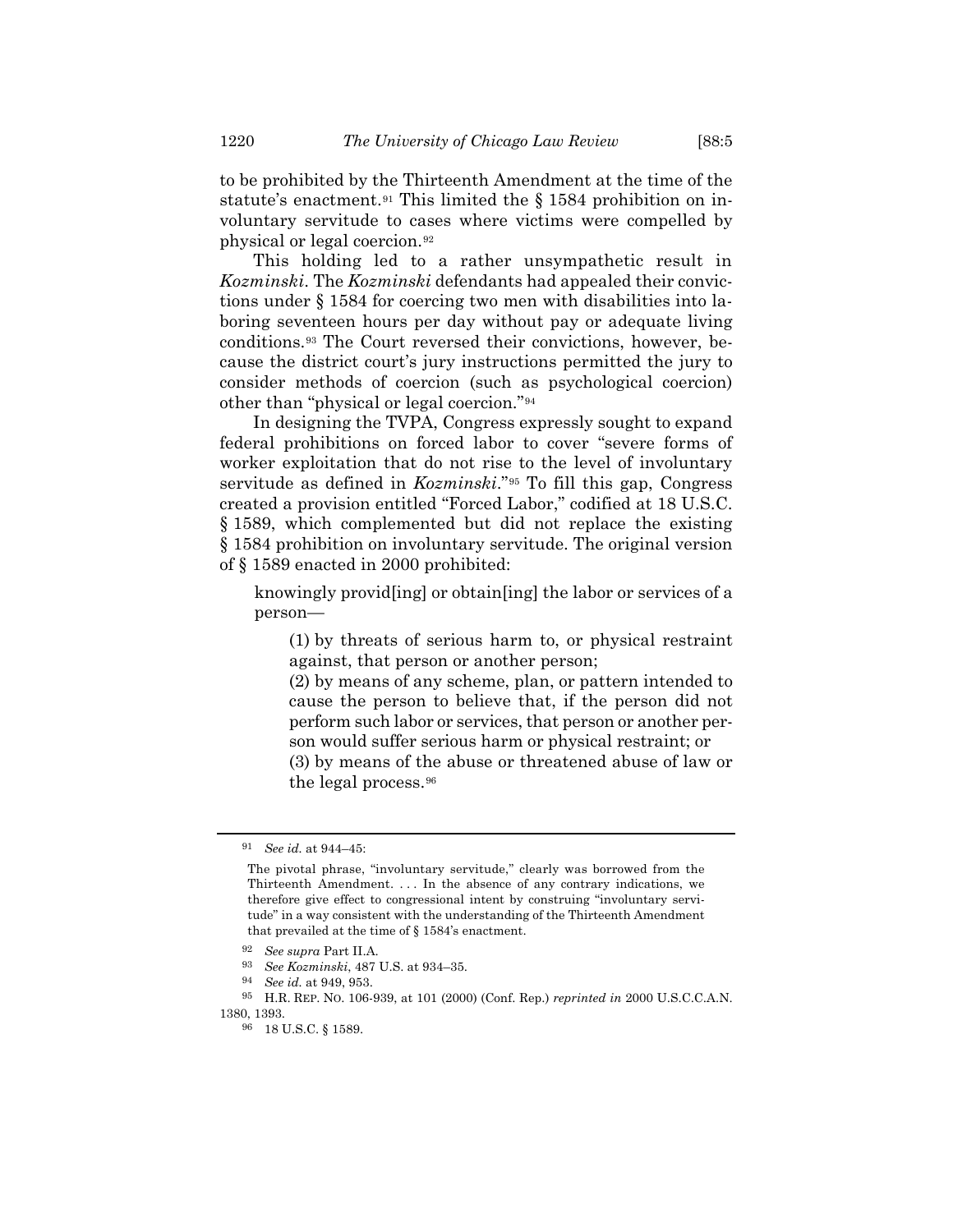Two aspects of this statute are notable. First, Congress avoided the Thirteenth Amendment's language of "slavery" or "involuntary servitude," thus decoupling the statute from the Supreme Court's existing interpretations of those terms. Second, Congress included the broad term "threats of serious harm" in an attempt to include nonviolent coercion and thus supersede Kozminski.<sup>97</sup> Taken together, these characteristics make § 1589 a significant expansion of federal forced labor protections.

In addition to its criminal provisions, the TVPA contains numerous other provisions, such as grants for victims' services organizations. As a result, every few years, Congress has passed a reauthorization act to continue certain TVPA programs and reauthorize the appropriation of funds.<sup>98</sup> These reauthorization acts have often included amendments to the TVPA's criminal and civil prohibitions. The 2003 and 2008 reauthorizations contain the two most important amendments related to § 1589.

The 2003 reauthorization of the TVPA, known as the Trafficking Victims Protection Reauthorization Act (TVPRA),<sup>99</sup> provided victims with a powerful new tool: a private civil cause of action.<sup>100</sup> This provision came in response to critiques from advocacy groups that the TVPA's emphasis on criminal prosecution was inconsistent with the needs of victims.<sup>101</sup> The private cause of action enables victims to sue defendants for violating the TVPA, regardless of whether a federal prosecutor decides to pursue a criminal charge. According to a database maintained by the Human Trafficking Legal Center, "[i]n the 15 years since Congress created the civil provision under the [TVPRA], trafficking survivors have brought more than 270 cases alleging forced labor and involuntary servitude in a wide array of contexts, ranging from slaughterhouses to construction sites, from nursing homes to mansions."<sup>102</sup>

<sup>97</sup> H.R. REP. NO. 106-939, at 100–01.

<sup>98</sup> Reauthorizations of the TVPA of 2000 have been passed in 2003, 2006, 2008, 2013, 2018, and 2019. *See* OFF. TO MONITOR & COMBAT TRAFFICKING IN PERSONS, U.S. DEP'T OF STATE, INTERNATIONAL AND DOMESTIC LAW, https://perma.cc/XJ52-6FAQ.

<sup>99</sup> Pub. L. No. 108-193, 117 Stat. 2875 (2003).

<sup>100</sup> TVPRA § 4, 117 Stat. at 2878–79.

<sup>101</sup> *See* Jennifer S. Nam, Note, *The Case of the Missing Case: Examining the Civil Right of Action for Human Trafficking Victims*, 107 COLUM. L. REV. 1655, 1661–63 (2007) (discussing Congress's motivations for including a private right of action in the 2003 reauthorization).

<sup>102</sup> LEVY, *supra* note [2,](#page-2-1) at 3.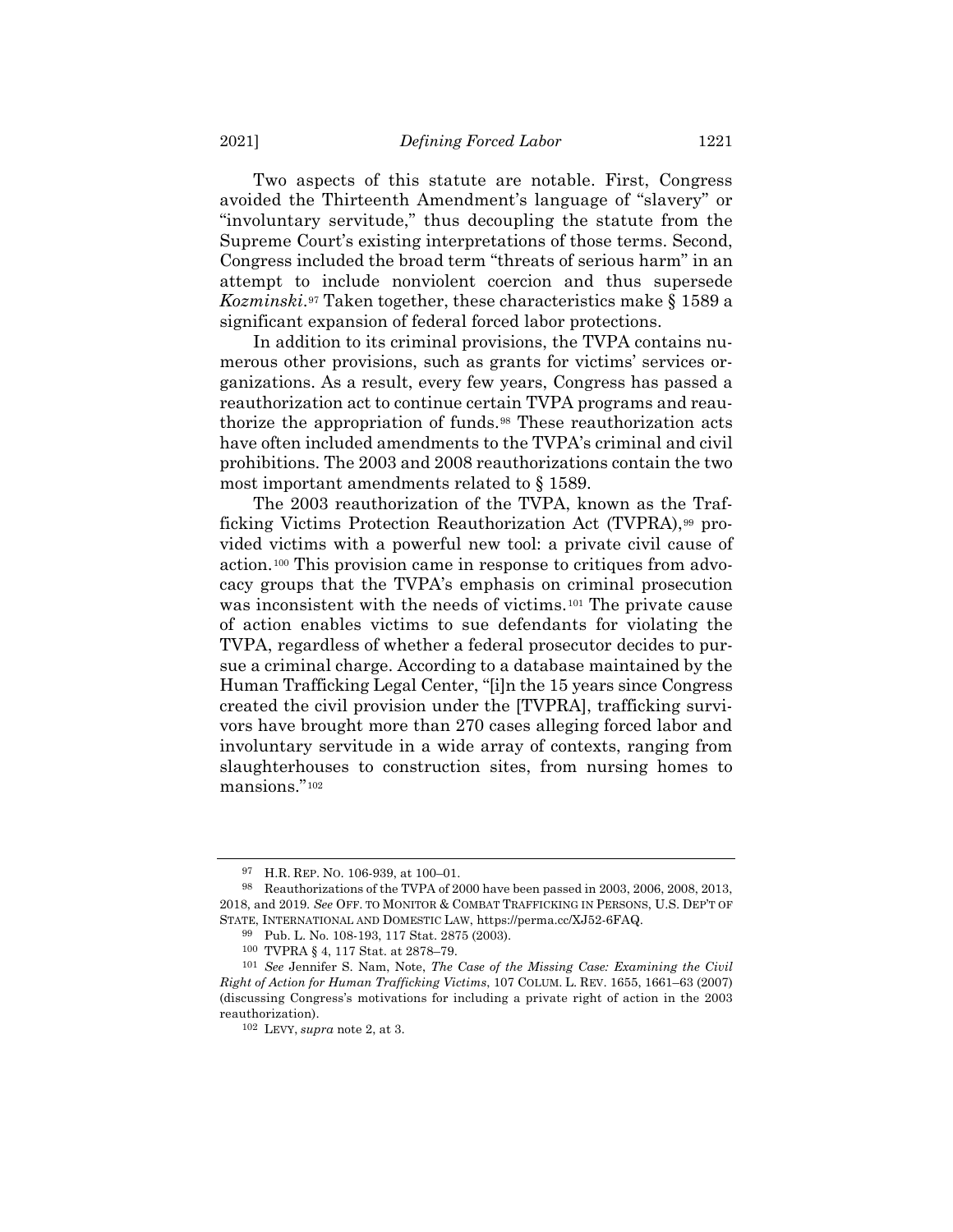With the 2008 reauthorization, Congress clarified the types of coercion prohibited by the Act. This was likely in response to defendants' arguments that courts had improperly instructed juries on the meaning of "serious harm," a term that the original text of § 1589 left undefined.<sup>103</sup> The new, expansive definition of "serious harm" includes

any harm, whether physical or nonphysical, including psychological, financial, or reputational harm, that is sufficiently serious, under all the surrounding circumstances, to compel a reasonable person of the same background and in the same circumstances to perform or to continue performing labor or services in order to avoid incurring that harm.<sup>104</sup>

Thus, § 1589 provides a robust prohibition on forced labor that is significantly more expansive than its statutory predecessors as well as the protection offered by Section 1 of the Thirteenth Amendment.<sup>105</sup>

## III. CURRENT IMMIGRATION DETENTION TVPA CASES

Beginning in 2014, a small coalition of immigrants' rights advocates set its sights on using the TVPA's broad forced labor prohibition and powerful civil suit provision to demand justice for people in immigration detention centers. Because advocates view forced labor in private detention facilities not as occasional misconduct but as systematic operating policy, they have pursued these claims as class actions rather than as individual suits.

<sup>103</sup> *See, e.g.*, United States v. Bradley, 390 F.3d 145, 150–51 (1st Cir. 2004) (rejecting defendants' argument that district court's jury instruction defined "serious harm" too broadly but noting that the phrase "creates a potential for jury misunderstanding as to the *nature* of the pressure that is proscribed" (emphasis in original)), *vacated on other grounds*, 545 U.S. 1101 (2005).

<sup>104</sup> 18 U.S.C. § 1589(c)(2).

 $^{105}$  The current text of 18 U.S.C. § 1589, in relevant part, creates civil and criminal liability for:

<sup>(</sup>a) Whoever knowingly provides or obtains the labor or services of a person by any one of, or by any combination of, the following means—

<sup>(1)</sup> by means of force, threats of force, physical restraint, or threats of physical restraint to that person or another person;

<sup>(2)</sup> by means of serious harm or threats of serious harm to that person or another person;

<sup>(3)</sup> by means of the abuse or threatened abuse of law or legal process; or

<sup>(4)</sup> by means of any scheme, plan, or pattern intended to cause the person to believe that, if that person did not perform such labor or services, that person or another person would suffer serious harm or physical restraint.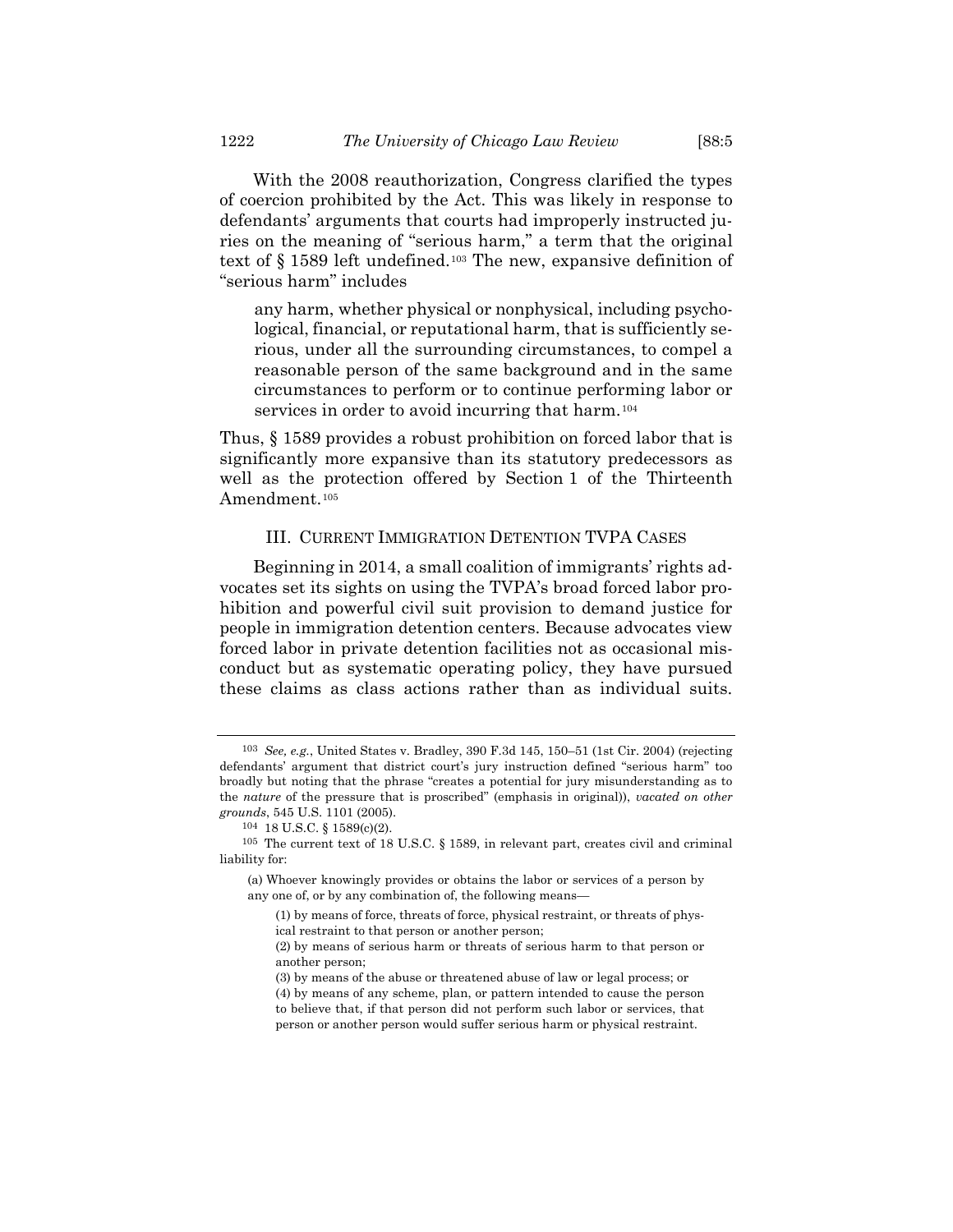Given the ten-year statute of limitations on § 1589 claims and the vast number of people detained in these facilities each year, classes in these cases have the potential to include hundreds of thousands of members.

Currently, there are five TVPA class action suits pending against GEO and CoreCivic in federal court. A sixth suit was filed, but has been stayed as duplicative of another proceeding.<sup>106</sup> Thus far, these suits have overcome some major hurdles. Classes have been certified in three of these cases: *Menocal v. GEO Group*,<sup>107</sup> *Owino v. CoreCivic*,<sup>108</sup> and *Novoa v. GEO Group*.<sup>109</sup> Three cases have already survived one round of interlocutory appellate review on important questions of law before the Tenth, Eleventh, and Fifth Circuits: *Menocal v. GEO Group*,<sup>110</sup> *Barrientos v. Core-Civic*,<sup>111</sup> and *Gonzalez v. CoreCivic*.<sup>112</sup> It remains uncertain whether plaintiffs will succeed on the merits or win a favorable settlement. Nevertheless, these suits represent cause for optimism for immigrants' rights advocates, who are accustomed to an immigration detention system that seems to routinely violate detained individuals' rights with impunity.

<span id="page-22-0"></span>If these lawsuits succeed, the immediate and long-term financial ramifications for the private prison industry are dramatic. Scholar Jonathon Booth estimates that a nationwide settlement of these TVPA claims "could easily cost hundreds of millions of dollars, not counting reputational harm."<sup>113</sup> Perhaps most importantly, if these claims succeed, private detention operators will be forced to radically alter the way they run their facilities. For example, without a guaranteed supply of forced labor, detention corporations may need to hire nondetained employees who must receive minimum wage.<sup>114</sup> Professor Jacqueline Stevens, who has conducted groundbreaking research on labor in immigration detention centers, estimates that labor performed by detained

<sup>106</sup> *See* Gonzalez v. CoreCivic, Inc., No. 17-CV-2573, 2018 WL 1621543, at \*6 (S.D. Cal. Apr. 4, 2018).

<sup>107</sup> 320 F.R.D. 258 (D. Colo. 2017), *aff'd*, 882 F.3d 905 (10th Cir. 2018).

<sup>108</sup> No. 17-CV-01112, 2020 WL 1550218 (S.D. Cal. Apr. 1, 2020).

<sup>109</sup> No. 17-CV-02514, 2019 WL 7195331 (C.D. Cal. Nov. 26, 2019).

<sup>110</sup> 882 F.3d 905 (10th Cir. 2018).

<sup>111</sup> 951 F.3d 1269 (11th Cir. 2020).

<sup>112</sup> 986 F.3d 536 (5th Cir. 2021).

<sup>113</sup> Jonathon Booth, *Ending Forced Labor in ICE Detention Centers: A New Approach*, 34 GEO. IMMIGR. L.J. 573, 606 (2020).

<sup>114</sup> *See id.* at 606–08 (discussing the potential effects of these TVPA class action suits on the private prison industry).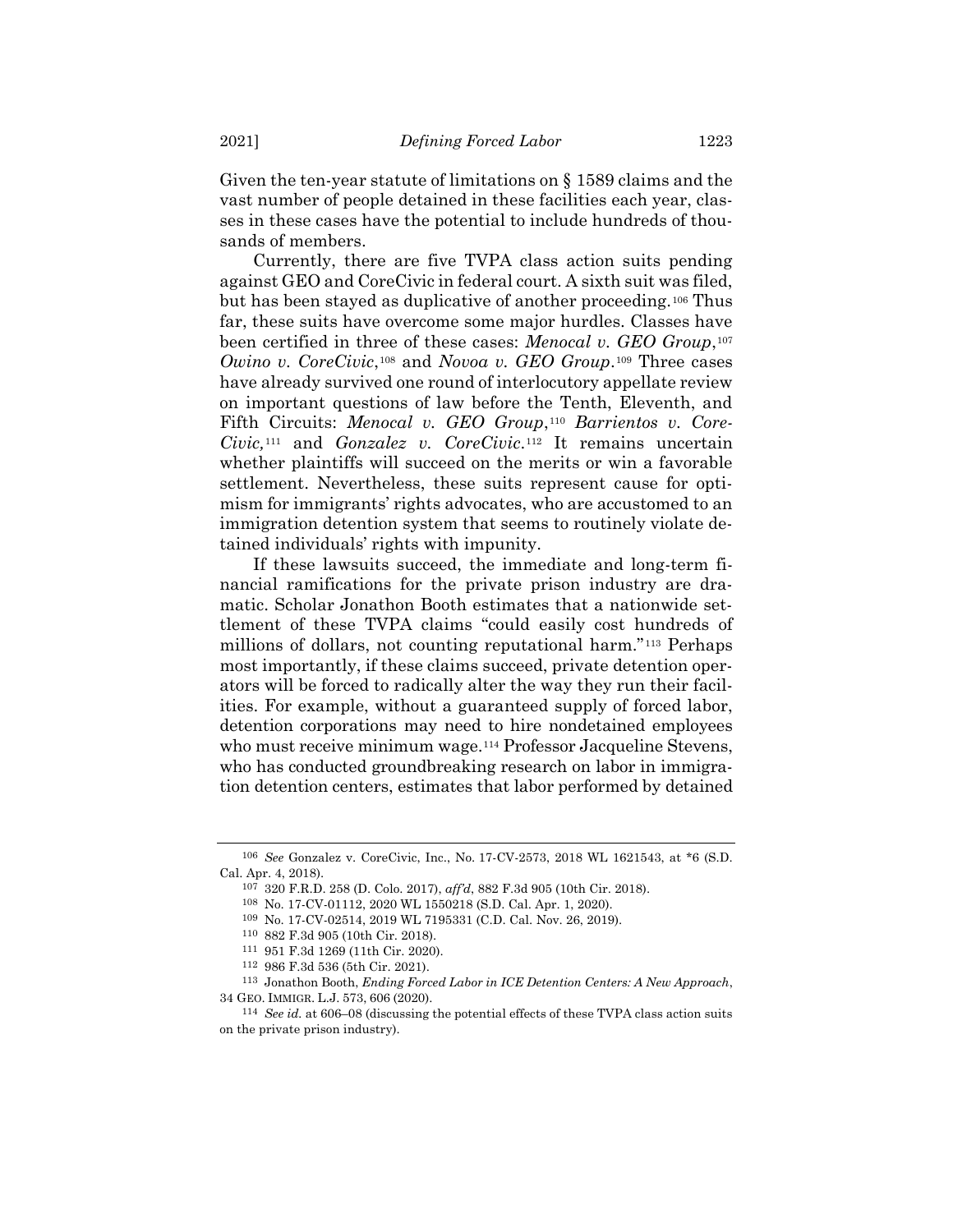people saves GEO Group between \$33 and \$72 million and Core-Civic an estimated \$30 to \$77 million annually.<sup>115</sup>

In statements to the public and to shareholders, the private detention industry has projected confidence about the outcome of the suits. GEO told shareholders in February 2019 that a victory for plaintiffs in these suits was neither "probable nor reasonably estimable."<sup>116</sup> Further, GEO assured shareholders that it did "not expect the outcome of any pending claims or legal proceedings to have a material adverse effect on its financial condition, results of operations or cash flows."<sup>117</sup> But GEO's communications with ICE—obtained by Stevens via Freedom of Information Act requests—have painted a different picture. GEO stressed that the legal costs in just one of these suits had already topped \$1.6 million, with millions more expected in discovery costs and "potential damages . . . in the tens of millions."<sup>118</sup>

Given these high stakes, it is no surprise that CoreCivic and GEO have mounted formidable legal defenses to these suits. This Comment focuses on one of these defenses, namely, that the types of tasks detained people claim they are forced to perform do not qualify as "labor or services" under § 1589. Before analyzing this particular legal argument, however, it is helpful to understand the broad strokes of this pending litigation. Because these lawsuits are ongoing, this Part does not attempt to provide a comprehensive summary of these suits, but rather to spotlight some of the most important legal developments.<sup>119</sup>

## A. Classes and Claims

The first of this cluster of TVPA suits, *Menocal v. GEO Group*, was filed in the U.S. District Court for Colorado in 2014 by individuals detained at the Aurora Detention Facility in Colorado. The *Menocal* plaintiffs' complaint alleged that the GEO-operated facility enforced a "Housing Unit Sanitation Policy" that required them to complete unpaid cleaning assignments—janitorial

<sup>115</sup> Stevens, *supra* note [15,](#page-5-0) at 402.

<sup>116</sup> Betsy Swan, *Private Prison Bosses Beg Taxpayers to Pay Human-Trafficking Lawsuit Bills*, DAILY BEAST (July 17, 2019), https://perma.cc/QAB4-692Q.

<sup>117</sup> *Id.*

<sup>118</sup> *Id.*; *see* Stevens, *supra* not[e 34,](#page-8-0) at 369–71.

<sup>119</sup> This Comment focuses only on the plaintiffs' TVPA claims, but plaintiffs in these suits have also stated claims based on allegations of unjust enrichment and violations of minimum wage laws. For additional commentary on this litigation, see generally Stevens, *supra* note 34; see also Booth, *supra* not[e 113,](#page-22-0) at 601–03.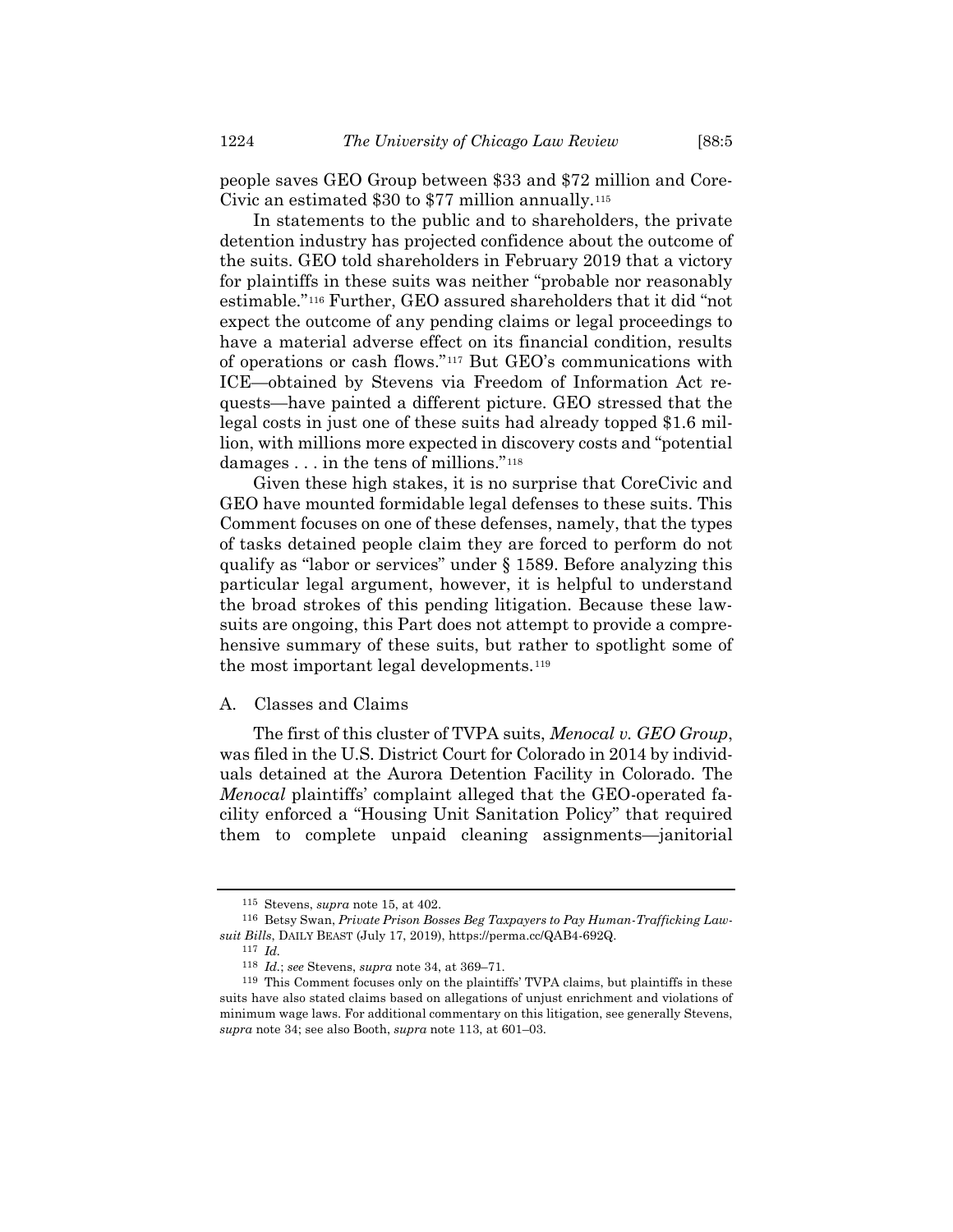maintenance of the facility—under threat of punishment, as discussed in Part I.C.<sup>120</sup> Because plaintiffs claimed that the Housing Unit Sanitation Policy was a facility-wide policy that required all detained individuals to participate, the *Menocal* plaintiffs brought their TVPA claims on behalf of everyone detained at Aurora in the ten years prior to the filing of the suit.*12F* <sup>121</sup> Despite GEO's vigorous opposition to class certification, the district court certified the Aurora TVPA class.<sup>122</sup> The Tenth Circuit affirmed on interlocutory appeal.<sup>123</sup>

Evidence uncovered during discovery thus far appears to support some of the plaintiffs' factual allegations that GEO employed a uniform policy of mandatory unpaid janitorial work. For example, detained people received a handbook upon arrival stating that "detainees in a housing unit [or dorm] are required to keep clean and sanitary all commonly accessible areas of the housing unit [or dorm], including walls, floors, windows, window ledges, showers, sinks, toilets, tables, and chairs."<sup>124</sup> As discussed in Part I.C, CoreCivic is alleged to operate a similar uniform policy in its detention facilities.

Some of these TVPA suits have seized upon this uniformity of policy to go a step further than the *Menocal* plaintiffs. If GEO and CoreCivic employ the same policies in all their facilities across the country, then why limit a putative class to people detained in a single facility? *Owino v. CoreCivic*, the next federal TVPA suit, which was filed in 2017 by individuals detained at Otay Mesa Detention Center in California, pursued this strategy. Like the *Menocal* plaintiffs, the *Owino* plaintiffs allege that Core-Civic maintains a policy of mandatory unpaid janitorial assignments.<sup>125</sup> Unlike *Menocal*, however, the *Owino* plaintiffs represent not only people in a single detention facility, but people detained by CoreCivic nationwide.<sup>126</sup> Despite CoreCivic's vigorous opposition, the district court certified the *Owino* plaintiffs' proposed nationwide TVPA class comprised of everyone who was "detained at a CoreCivic facility" within the ten-year statute of

<sup>120</sup> *Menocal*, 320 F.R.D. at 261.

<sup>121</sup> *Id.* at 262.

<sup>122</sup> *Id.* at 261.

<sup>123</sup> *See Menocal*, 882 F.3d at 910.

<sup>124</sup> Plaintiffs' Response in Opposition to Defendant's Motion for Decertification at 3, Menocal v. GEO Grp., Inc., No. 14-CV-02887 (D. Colo. Oct. 26, 2020) (alterations in original). 125 *Owino*, 2020 WL 1550218, at \*1.

<sup>126</sup> *Id.*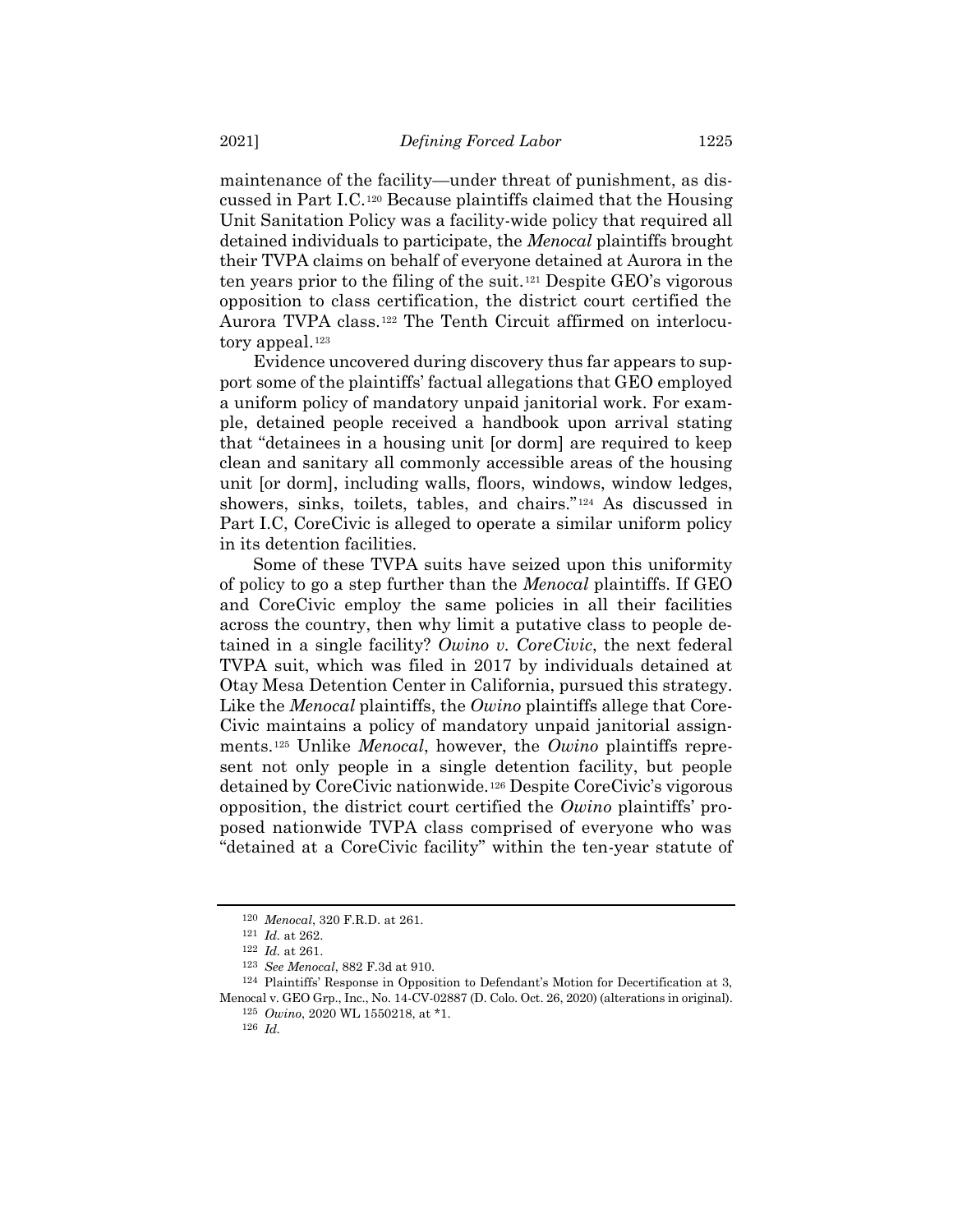limitations who had "cleaned areas of the facilities above and beyond the personal housekeeping tasks enumerated in [the ICE PBNDS] . . . under threat of discipline."<sup>127</sup>

Though pursuing claims through the kind of large, nationwide class certified in *Owino* has significant advantages in terms of its potential to affect systemic change and provide relief to victims across the country, this strategy also has its drawbacks. It opens plaintiffs up to attacks over whether the circumstances and conduct in so many different detention centers are similar enough to be resolved in a single action.<sup>128</sup> Perhaps recognizing these pros and cons, the next case in which class certification was granted has taken a hybrid approach.

In *Novoa v. GEO Group*, people detained in the Adelanto Detention Center in California filed suit in 2017 alleging numerous theories of TVPA liability.<sup>129</sup> Plaintiffs requested both a nationwide TVPA class and an Adelanto-specific TVPA class.<sup>130</sup> The district court certified both classes.<sup>131</sup>

The nationwide class is comprised of all people detained in GEO immigration facilities in the United States within the statute of limitations (excluding class members in the *Menocal* suit due to their separate ongoing litigation) and is based on GEO's allegedly uniform Housing Unit Sanitation Policy of mandatory unpaid cleaning assignments.<sup>132</sup> GEO, however, continues to deny the existence of any uniform national Housing Unit Sanitation Policy and contends that the cleaning policies of each of its facilities are different.

The claims of the Adelanto-specific class focus on the remaining three theories of forced labor liability discussed in Part I.C: forced participation in Adelanto's official VWP, coerced participation in Adelanto's unofficial shadow unpaid work program, and the deprivation-scheme theory of TVPA liability.<sup>133</sup> Plaintiffs argue, for example, that they "often lack sufficient food, clothing, or personal hygiene items, and work without pay only to receive

<sup>127</sup> *Id.* at \*7, \*31.

<sup>128</sup> *See, e.g.*, Owino v. CoreCivic, No. 17-CV-1112, at \*7–11 (S.D. Cal. Jan. 13, 2021) (order denying defendant's motion for reconsideration).

<sup>129</sup> *Novoa*, 2019 WL 7195331, at \*1.

<sup>130</sup> *Id.* at \*10.

<sup>131</sup> *Id.* at \*20.

<sup>132</sup> *Id.* at \*10.

<sup>133</sup> *Id.* at \*5, \*10.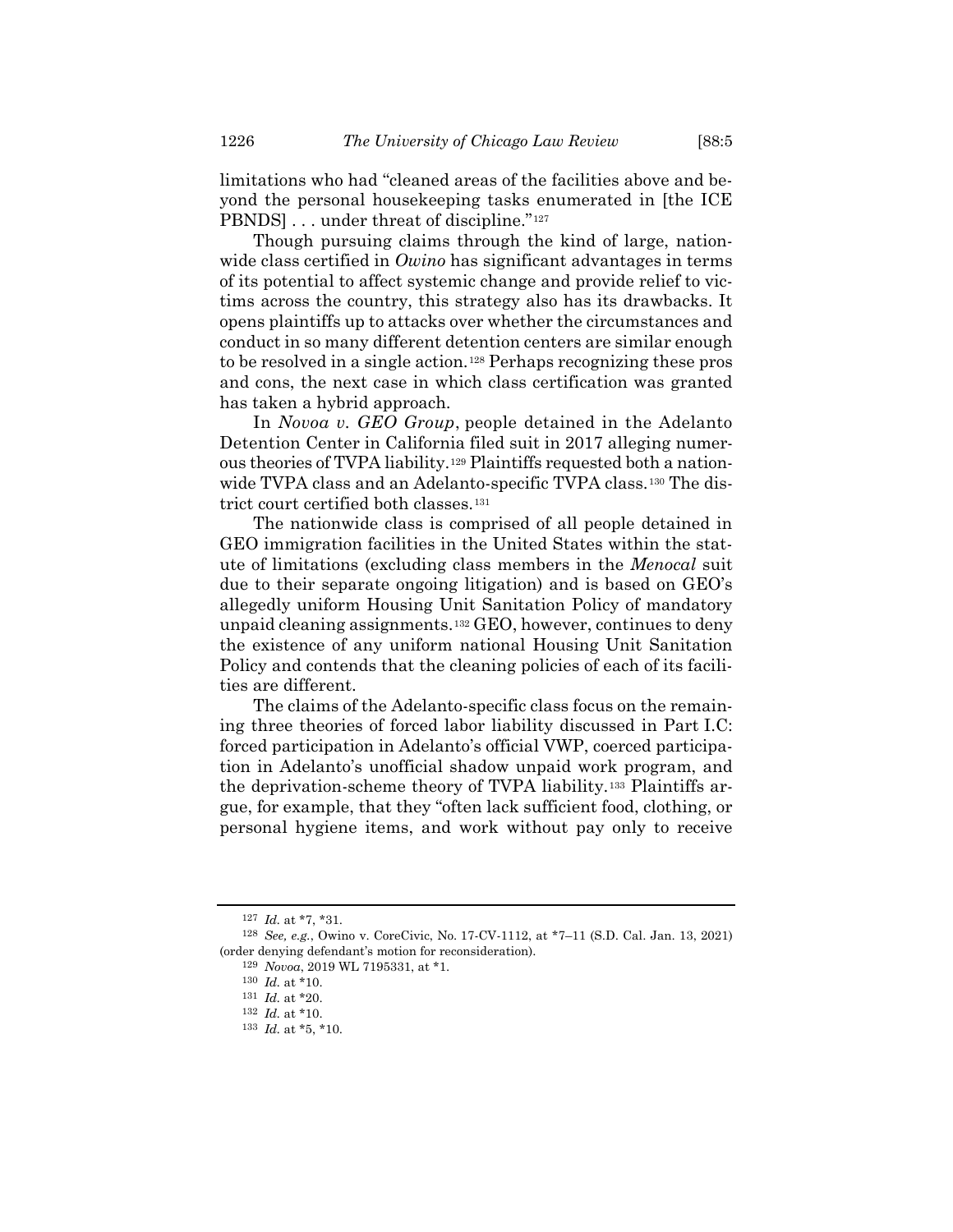such necessities as gifts from officers, or to increase their commissary balance and purchase those necessities."<sup>134</sup>

Although winning class certification was an important initial victory for plaintiffs in these cases, significant obstacles remain. CoreCivic and GEO continue to argue for decertification, both on motions to the district courts as well as on appeal.<sup>135</sup> Thus, class certification is still uncertain, and plaintiffs' victories may be tenuous.

#### B. Foundational Appellate Victories

CoreCivic and GEO have vigorously defended against these suits, attacking both the factual accuracy of plaintiffs' claims and their legal sufficiency. One critical pillar of their defense strategy is the assertion that, regardless of the truth of the forced labor allegations, plaintiffs' § 1589 claims must fail because this statute does not apply in the immigration detention context. Thus far, however, both the Eleventh Circuit and the Fifth Circuit have rejected this claim. These rulings represent major victories for the plaintiffs in the instant cases, but also for immigrants' rights litigation more broadly. They represent judicial rejection of the argument that immigration detention is a unique context where legal protections do not apply in equal force.

<span id="page-26-0"></span>The Eleventh Circuit, in *Barrientos v. CoreCivic*, was the first circuit court to rule on the question of the TVPA's applicability to private detention facilities. The *Barrientos* plaintiffs are people who are currently or formerly detained at Stewart Detention Center in Georgia.<sup>136</sup> In contrast to the TVPA cases discussed previously, the *Barrientos* plaintiffs' § 1589 claims focus solely on forced labor through the VWP.<sup>137</sup> The plaintiffs advance a deprivation theory of TVPA liability and also allege that they were threatened and retaliated against if they refused to work in the VWP or desired to change shifts, take a day off, or otherwise did not submit to CoreCivic's VWP-related demands.<sup>138</sup>

<sup>134</sup> *Novoa*, 2019 WL 7195331, at \*5.

<sup>135</sup> *See* Notice of Motion to Decertify the Class, Novoa v. GEO Group, Inc., No. 17-CV-02514 (C.D. Cal. Dec. 22, 2020). The Ninth Circuit recently agreed to hear CoreCivic's interlocutory appeal of the district court's order granting class certification in *Owino v. CoreCivic. See* Order for Permission to Appeal, Owino v. CoreCivic, No. 21-80003 (9th Cir. Mar. 10, 2021).

<sup>136</sup> Amended Complaint at 1, Barrientos v. CoreCivic, Inc., No. 18-CV-00070 (M.D. Ga. Oct. 16, 2020), 2020 WL 7021904 [hereinafter *Barrientos* Complaint].

<sup>137</sup> *Id.* at 10–13.

<sup>138</sup> *See id.* at 14–19.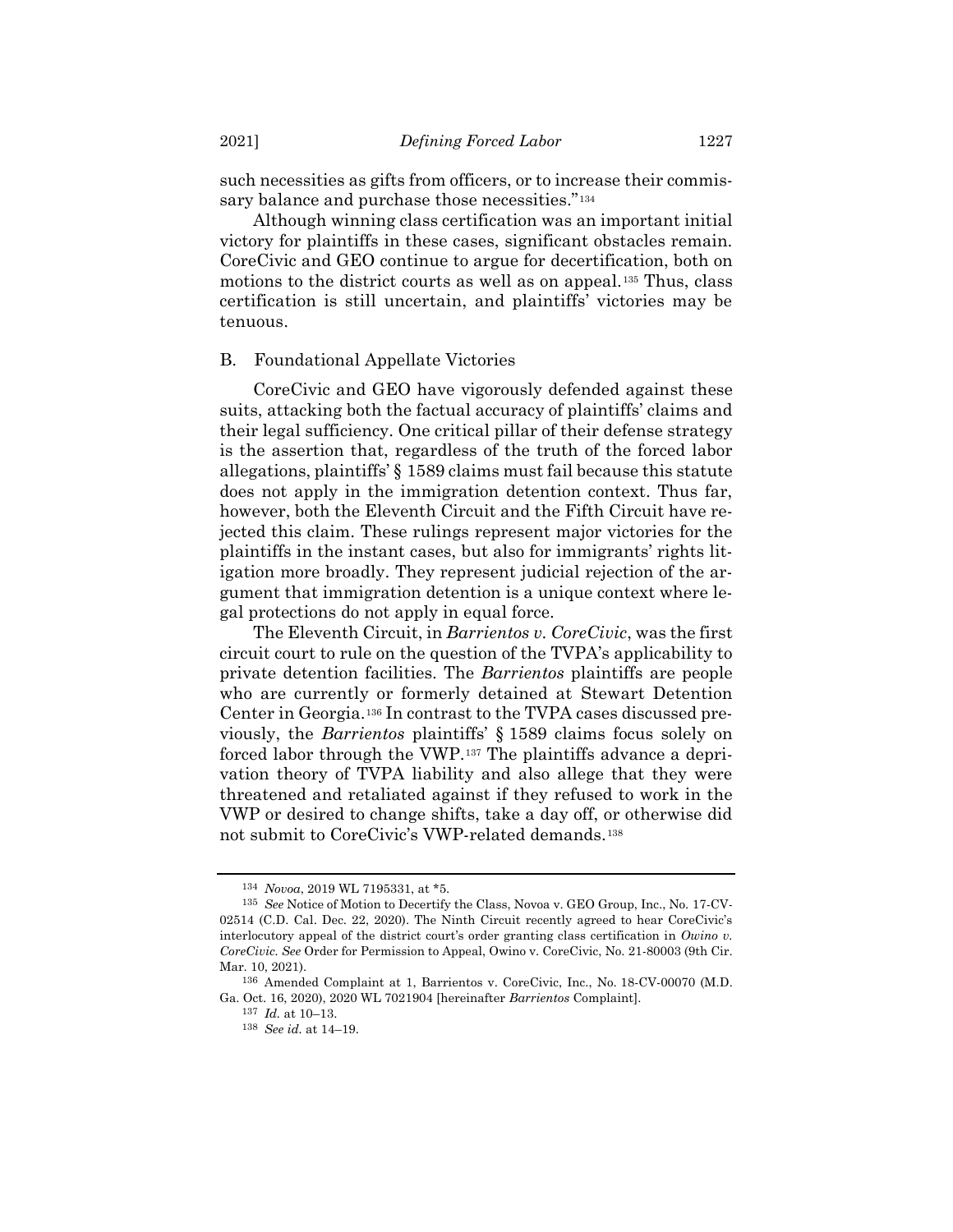CoreCivic argued before the Eleventh Circuit that Congress did not intend for the TVPA to extend to immigrants who are lawfully detained under government orders in detention centers. CoreCivic thus asserted "that the TVPA (specifically § 1589) can never apply in the specific context of a 'federally mandated voluntary work program in a detention setting,' even where the work performed through that program is obtained through, for example, force, physical restraint, or threats of serious harm."<sup>139</sup> Notably, the Department of Justice submitted an amicus brief in support of neither party but firmly *against* CoreCivic's stance of complete immunity from the TVPA. The brief argued that "the TVPA does not contain an implicit exception for private providers of immigration detention services" and that, in fact, "Congress has repeatedly emphasized that it seeks to stamp out any use of forced labor by federal contractors."<sup>140</sup> The Eleventh Circuit held that there was no exception to TVPA liability for private contractors operating federal immigration facilities.<sup>141</sup>

CoreCivic, however, did not abandon this strategy following its Eleventh Circuit loss. Instead, it advanced the same argument before the Fifth Circuit in *Gonzalez v. CoreCivic.<sup>142</sup>* Martha Gonzalez was held at two different CoreCivic-owned facilities and filed suit seeking to represent a nationwide TVPA class of "[a]ll civil immigration detainees who performed labor for no pay or at a rate of compensation of \$1.00 to \$2.00 per day for work performed for CoreCivic at any detention facility owned or operated by it from February 20, 2007 to the applicable opt-out date, inclusive."<sup>143</sup>

In response, CoreCivic again argued that conduct within immigration detention facilities should be exempt from TVPA protection, but lost on this argument at the district court.<sup>144</sup> The Fifth Circuit accepted the case on interlocutory appeal to decide "[w]hether the TVPA applies to work programs in federal immigration detention facilities."<sup>145</sup> The grant of interlocutory review sparked hope for the private detention industry that the Fifth

<sup>139</sup> *Barrientos*, 951 F.3d at 1275–76.

<sup>140</sup> Brief for the United States as Amicus Curiae in Support of Neither Party at 7–8, Barrientos v. CoreCivic, 951 F.3d 1269 (11th Cir. 2020) (No. 18-15081), 2019 WL 1468236, at \*7–8.

<sup>141</sup> *Barrientos*, 951 F.3d at 1280.

<sup>142</sup> *See* Gonzalez v. CoreCivic, Inc., 986 F.3d 536, 537 (5th Cir. 2021).

<sup>143</sup> Complaint at 19, Gonzalez v. CoreCivic, Inc., No. 18-CV-169 (W.D. Tex. Feb. 22, 2018).

<sup>144</sup> Gonzalez v. CoreCivic, Inc., No. 18-CV-169, 2019 WL 2572540, at \*2–3 (W.D. Tex. Mar. 1, 2019).

<sup>145</sup> *Gonzalez*, 986 F.3d at 538.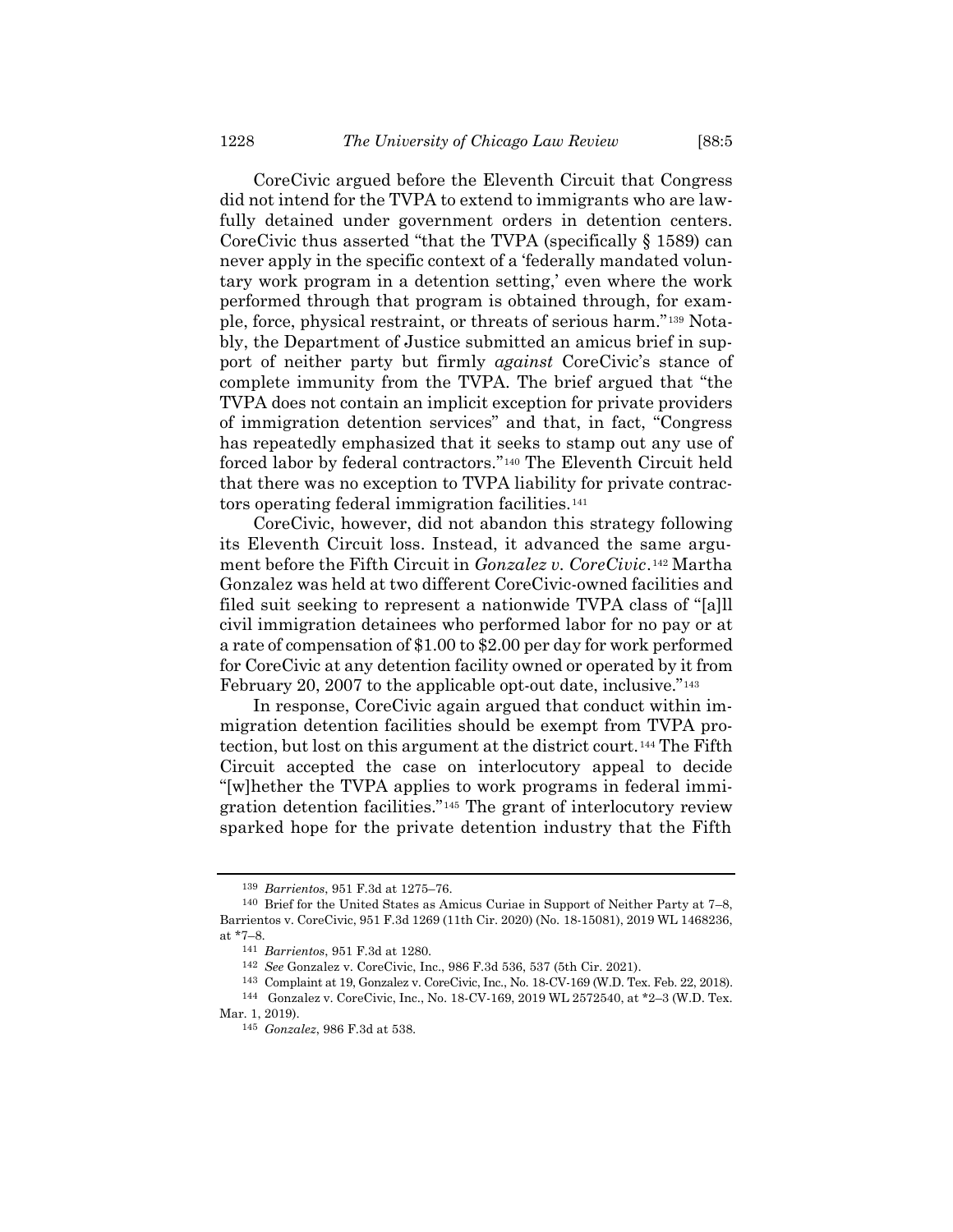Circuit would split with the Eleventh Circuit, thus increasing the chances that the Supreme Court might intervene with a favorable ruling. But in another major victory for plaintiffs and immigrants' rights supporters, the court held that "§ 1589(a) does not contain a categorical exemption—not even an ambiguous one—for work programs in detention facilities."*146F* <sup>146</sup> Thus, both circuits that have ruled on this issue have rejected CoreCivic's theory of categorical exemption.

In a recent analysis of these suits, Booth concluded that the "TVPA cases against GEO Group and CoreCivic continue to move inexorably toward class certification and trial" and that these claims are likely to be successful.<sup>147</sup> Similarly, Jennifer Safstrom of the Institute for Constitutional Advocacy and Protection recently called these lawsuits "key drivers of reform" that have "established new precedent and expanded the context in which the Thirteenth Amendment is applicable" via the TVPA.<sup>148</sup> Private detention corporations appear to have lost their initial bids to claim a complete exemption from the TVPA as private government contractors operating detention centers. But significant obstacles still remain. Defendants have doubled down on the argument that the activities alleged by the plaintiffs do not rise to the level of "labor or services" actionable under the TVPA. This Comment now turns to examine the merits of this argument.

## IV. INTERPRETING "LABOR OR SERVICES" IN 18 U.S.C. § 1589

Because § 1589 does not define "labor or services," parties often argue for differing interpretations of this term. Defendants frequently attempt to escape liability by arguing that the activities performed by victims do not amount to "labor or services" actionable under the TVPA, and thus are not covered by the statute, regardless of whether the defendants used force or coercion. In the current immigration detention cases, courts once again face the challenge of defining the boundaries of "labor or services" under § 1589.

Private detention defendants advance a two-tiered argument. First, they argue that, although the plain language of

<sup>146</sup> *Id.* at 539.

<sup>147</sup> Booth, *supra* note [113,](#page-22-0) at 610.

<sup>148</sup> Jennifer Safstrom, *Thirteenth Amendment Litigation in the Immigration Detention Context*, 26 MICH. J. RACE & L. 205, 232 (2020).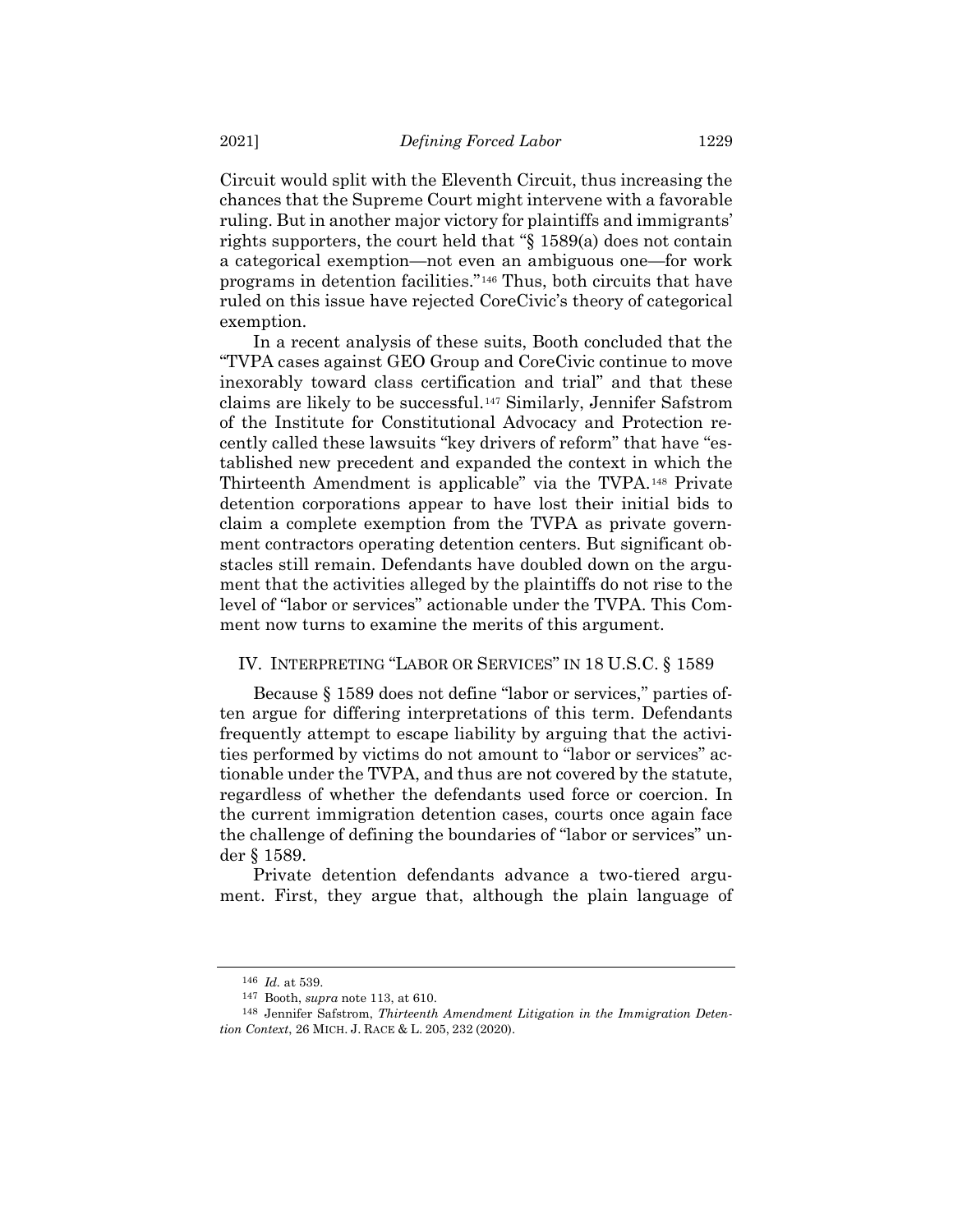§ 1589 refers broadly to any labor or services, Congress was narrowly focused on transnational human trafficking activities. Defendants assert that their alleged conduct is far outside the realm of paradigmatic human trafficking schemes that Congress intended to target with the TVPA. Second, they argue for a limited interpretation of "labor or services" that would—at a minimum exclude requiring detained people to complete housekeeping tasks under threat of punishment. They assert that § 1589 was not intended to encompass mere housekeeping tasks. This reading would permit § 1589 claims premised on forced participation in the VWP or the shadow unpaid work program, but would bar claims premised solely on tasks defined as housekeeping.

Legislative history and twenty years of precedent interpreting the TVPA, however, provide little support for either of the defendants' interpretations. This Part first examines the merits of the congressional intent argument and then looks to TVPA case law. Both analyses support the conclusion that the activities plaintiffs allege they were compelled to perform—including housekeeping tasks—constitute labor actionable under the TVPA.

## A. Examining the Context and Legislative History of § 1589

Both GEO and CoreCivic have asked courts to dismiss the TVPA claims against them by arguing that the conduct Congress intended the TVPA to target is wholly distinct from the conduct plaintiffs allege. CoreCivic, for example, has argued that "the sole purpose of the TVPA was to target, deter, and prosecute international human trafficking, and protect trafficking victims (particularly women and children)."<sup>149</sup> But this emphasis on the TVPA's focus on trafficking as a transnational crime affecting women and children is misplaced, especially with respect to its forced labor provision.

Notably, § 1589 contains no references to human trafficking or any qualifying language referring to an international or gendered element. Rather, this provision is entitled "Forced labor" and contains broad language.<sup>150</sup> In contrast, the subsequent section, 18 U.S.C. § 1590—also enacted as part of the original TVPA—is entitled "Trafficking with respect to peonage, slavery,

<sup>149</sup> CoreCivic *Barrientos* Brief, *supra* note [8,](#page-3-0) at 21. For an example of GEO advancing this argument, see Motion to Dismiss at 12–13, Menocal v. GEO Grp., Inc., No. 14-CV-02887, 2014 WL 6697253 (D. Colo. 2014).

<sup>150</sup> *See* 18 U.S.C. § 1589.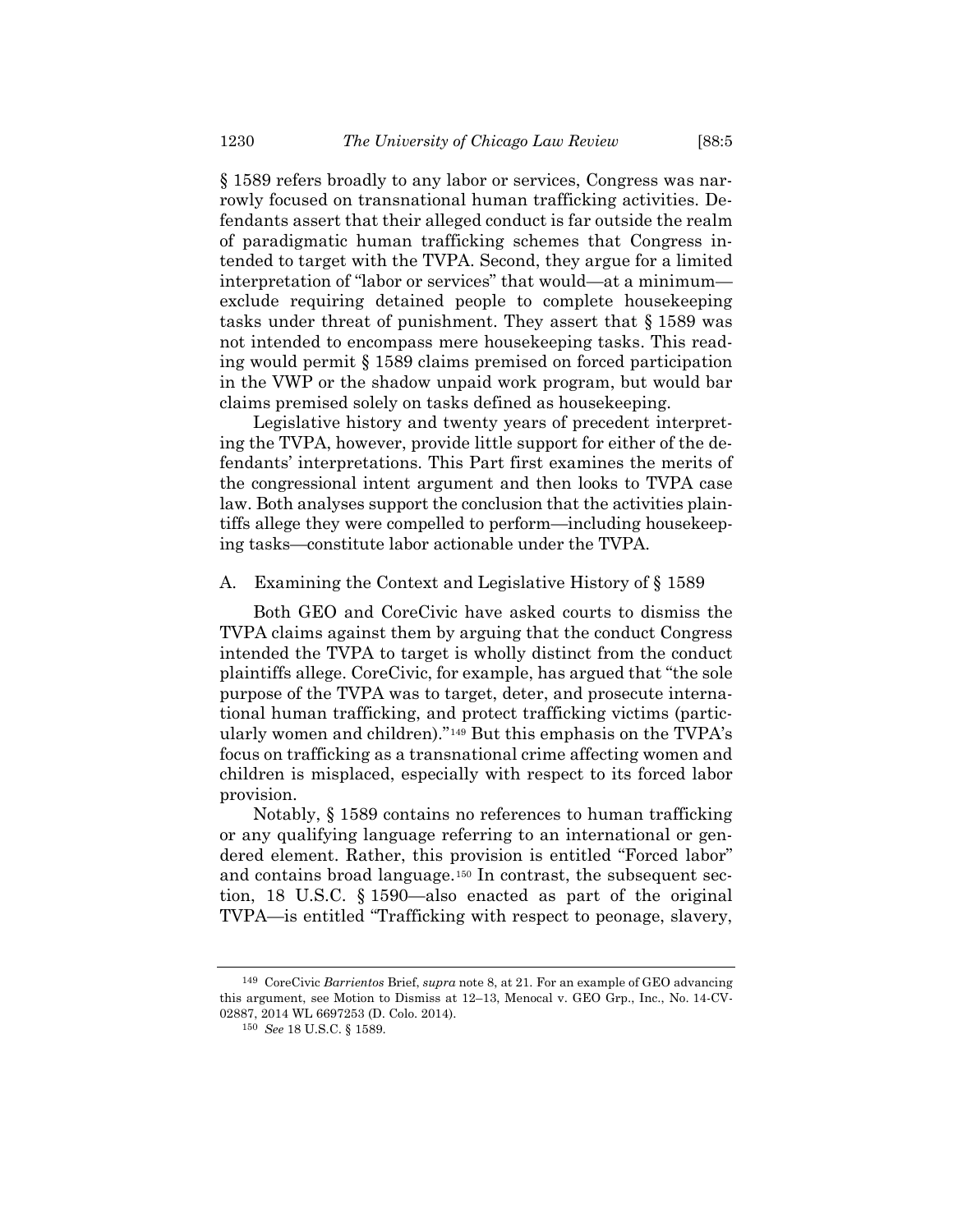involuntary servitude, or forced labor."<sup>151</sup> Interpreting "forced labor" to require an implicit trafficking element would render the subsequent offense of "trafficking with respect to . . . forced labor" redundant. This strongly suggests that Congress did not conceive of § 1589 as a trafficking offense at all.

This reading is consistent with the context and legislative history of § 1589. Specifically, the TVPA's express references to *Kozminski* support the view of § 1589 as a forced labor prohibition rather than a transnational human trafficking prohibition. As discussed in Part II.B, *Kozminski* had significant influence on the design of § 1589.<sup>152</sup> The case involved two adult male U.S. citizens who were forced to work without adequate pay or living conditions on a family farm in Michigan.<sup>153</sup> There was no transnational crime ring, no trafficking across international (or even interstate) borders, no women or children, no immigrants, nor any of the other elements that would mark the case as one that detention corporations argue the TVPA was intended to target. Even so, there is clear evidence that Congress intended the facts of *Kozminski* to be well within the reach of § 1589's prohibition on forced labor. The Conference Report, for example, discussed the proposed § 1589 in the following way:

In order to address issues raised by the decision of the United States Supreme Court in *United States v. Kozminski*, the agreement creates a new section 1589 on forced labor. . . . Section 1589 will provide federal prosecutors with the tools to combat severe forms of worker exploitation that do not rise to the level of involuntary servitude as defined in *Kozminski*.<sup>154</sup>

Thus, reading § 1589 as only applicable to trafficking with a transnational element would paradoxically rule out liability on facts identical to those in *Kozminski*.

Although it is conceivable that Congress could have intended to eliminate the restrictive *Kozminski* coercion standard only for international human trafficking cases and not for purely domestic cases like *Kozminski* itself, this would be a strained reading of the legislative history. The Conference Report refers to § 1589 as a tool to combat "severe forms of worker exploitation" in a general

<sup>151</sup> 18 U.S.C. § 1590. This provision creates liability for "[w]hoever knowingly recruits, harbors, transports, provides, or obtains by any means, any person for labor or services." 18 U.S.C. § 1590(a).

<sup>152</sup> *See supra* Part II.B.

<sup>153</sup> *Kozminski*, 487 U.S. at 934–35.

<sup>154</sup> H.R. REP. NO. 106-939, at 5, 100–01 (citations omitted).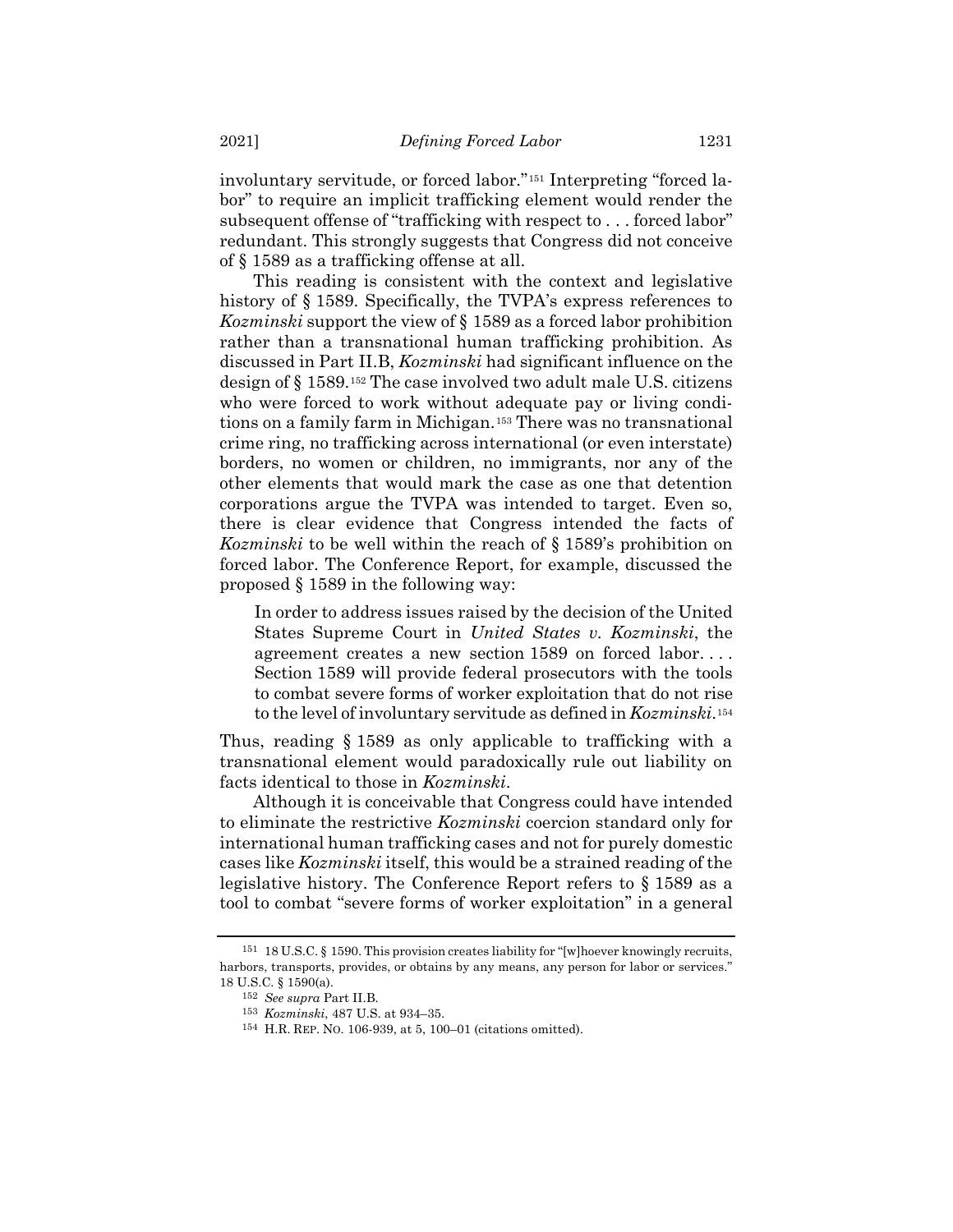sense without any modifiers indicating that Congress was only concerned with exploitation involving some sort of transnational element.*15F* <sup>155</sup> Again—unlike other TVPA-created provisions—§ 1589 contains no indication that trafficking is an element of the offense.

Even assuming arguendo that § 1589 applies only to trafficking cases, other provisions of the TVPA belie the contention that trafficking necessarily contains a transnational element. For example, the TVPA called for the establishment of a "Task Force to Monitor and Combat Trafficking" with responsibilities including "significant research and resource information on domestic and international trafficking."<sup>156</sup> Furthermore, this interpretation is consistent with the long-held position of the U.S. government. The first Trafficking in Persons Report issued by the U.S. State Department in 2001 in order to fulfill its obligations under the TVPA noted that "[t]rafficking occurs across borders *and within countries*."*157F* <sup>157</sup> Thus, the context and legislative history of the TVPA support what the plain language of § 1589 suggests: that the statute applies to a broad range of cases regardless of any transnational trafficking element.

Private detention corporations also argue that Congress "could not have intended the TVPA to prohibit immigration officials or their private partners from requiring immigration detainees to participate in routine housekeeping tasks in and around the facilities they are lawfully detained in."<sup>158</sup> These chores, defendants argue, are far outside the TVPA's target of "modern-day slavery."<sup>159</sup> Yet routine housekeeping—in other words, domestic labor—is one of the most persistent forms of forced labor.

The TVPA's legislative history shows that Congress was well aware of the issue of forced domestic labor and intended § 1589 to reach this conduct. First, before the passage of the TVPA, § 1584 (the involuntary servitude statute) was regularly used to prosecute cases in which defendants forced victims to complete domestic

<sup>155</sup> *Id.*

<sup>156</sup> 22 U.S.C. § 7103(d)(3).

<sup>157</sup> U.S. DEP'T OF STATE, 2001 TRAFFICKING IN PERSONS REPORT 1 (2001) (emphasis added).

<sup>158</sup> Memorandum of Points and Authorities in Support of Defendants' Motion to Dismiss Complaint at 7, Owino v. CoreCivic, Inc., No. 17-CV-01112, 2017 WL 8948699 (S.D. Cal. 2017).

<sup>159</sup> CoreCivic *Barrientos* Brief, *supra* note [8,](#page-3-0) at 9–10.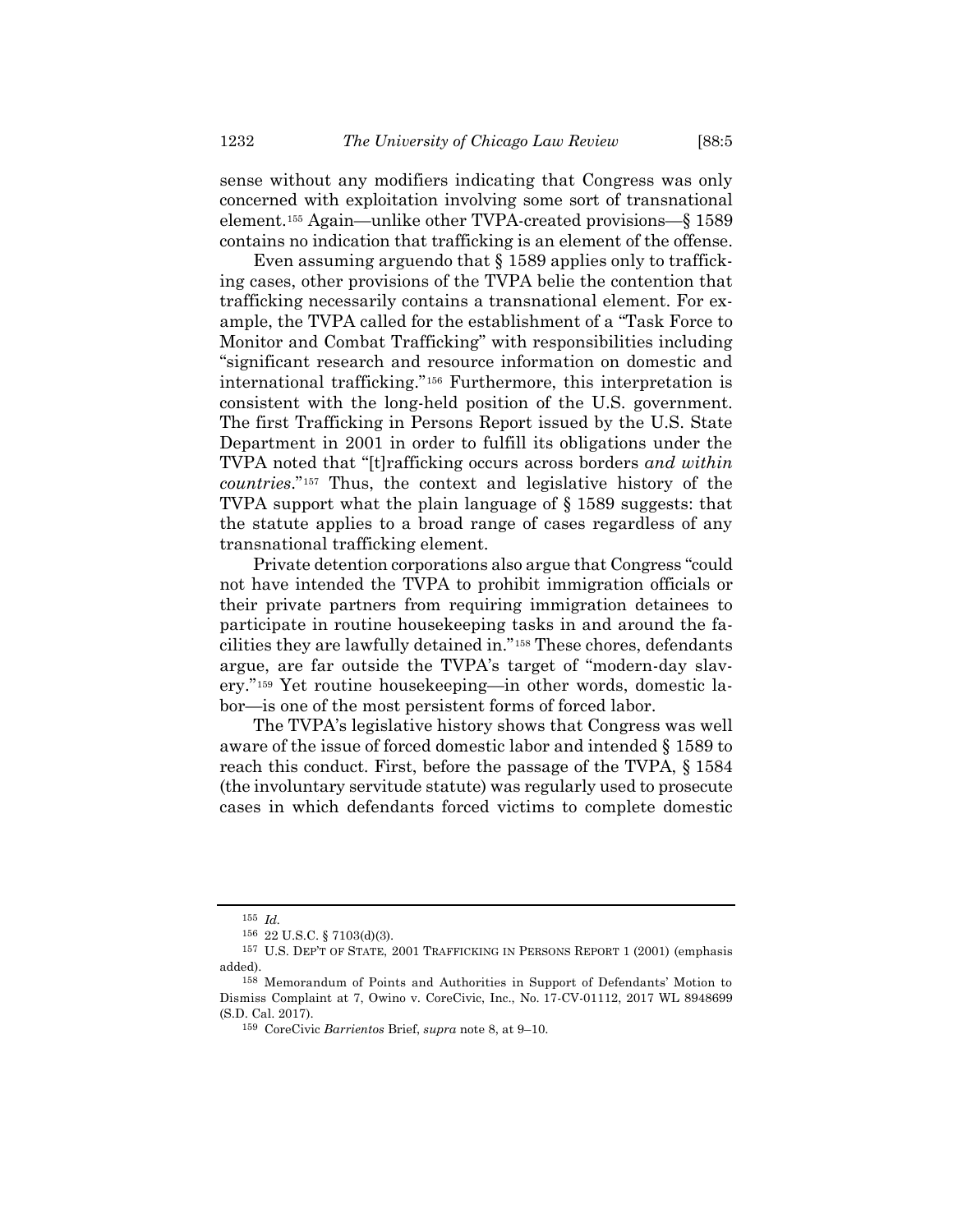housekeeping.<sup>160</sup> Excluding housekeeping labor from § 1589 would thus be inconsistent with Congress's express desire to *expand* the protections of § 1584. Second, the Conference Report explained that, under the provisions of § 1589, "it is intended that prosecutors will be able to bring more cases in which individuals have been trafficked into domestic service, an increasingly common occurrence."*16F* <sup>161</sup> To hold that housekeeping falls outside the scope of "labor or services" protected by the TVPA would thus directly contradict Congress's well-documented intention to protect victims forced to carry out this category of work.

Finally, it bears mentioning that the attempt to cast housekeeping tasks as separate from the modern slavery that the TVPA was arguably enacted to halt is historically unfounded, ignoring the well-documented history of "house slaves" in the United States and the continued problem of domestic servitude. In the pre–Civil War United States, enslaved people were not only forced to work in the fields; many were charged with exclusively domestic duties, such as cooking, cleaning, and caring for children.<sup>162</sup> Moreover, forced domestic labor continues to be a major issue today. The U.S. State Department defines "involuntary domestic servitude" as a prevalent form of "modern slavery."<sup>163</sup> Housekeeping chores have always been, and continue to be, at the center of slavery and servitude. Attempts to exclude these activities from the definition of "labor or services" under § 1589 on the basis that they are not akin to modern slavery are therefore groundless.

## B. Examining § 1589 Case Law

Private detention corporations' argument that courts should adopt a limiting interpretation of "labor or services" that would not include chores or domestic labor is not unique. Defendants facing § 1589 liability for offenses involving domestic labor have regularly advanced this argument over the statute's two-decade history. Courts, however, have consistently rejected the argument

<sup>160</sup> *See, e.g.*, United States v. Alzanki, 54 F.3d 994, 1000–01 (1st Cir. 1995) (affirming defendant's conviction under § 1584 for holding a household servant in involuntary servitude); Kimes v. United States, 939 F.2d 776, 777 (9th Cir. 1991) (affirming defendant's conviction under § 1584 for forcing young women to work as "maids").

<sup>161</sup> H.R. REP. NO. 106-939, at 101.

<sup>162</sup> *See* PAUL E. TEED & MELISSA LADD TEED, DAILY LIFE OF AFRICAN AMERICAN SLAVES IN THE ANTEBELLUM SOUTH 27–29 (2020).

<sup>163</sup> OFF. TO MONITOR & COMBAT TRAFFICKING IN PERSONS, *What is Modern Slavery?*, https://perma.cc/V68E-8PQ6.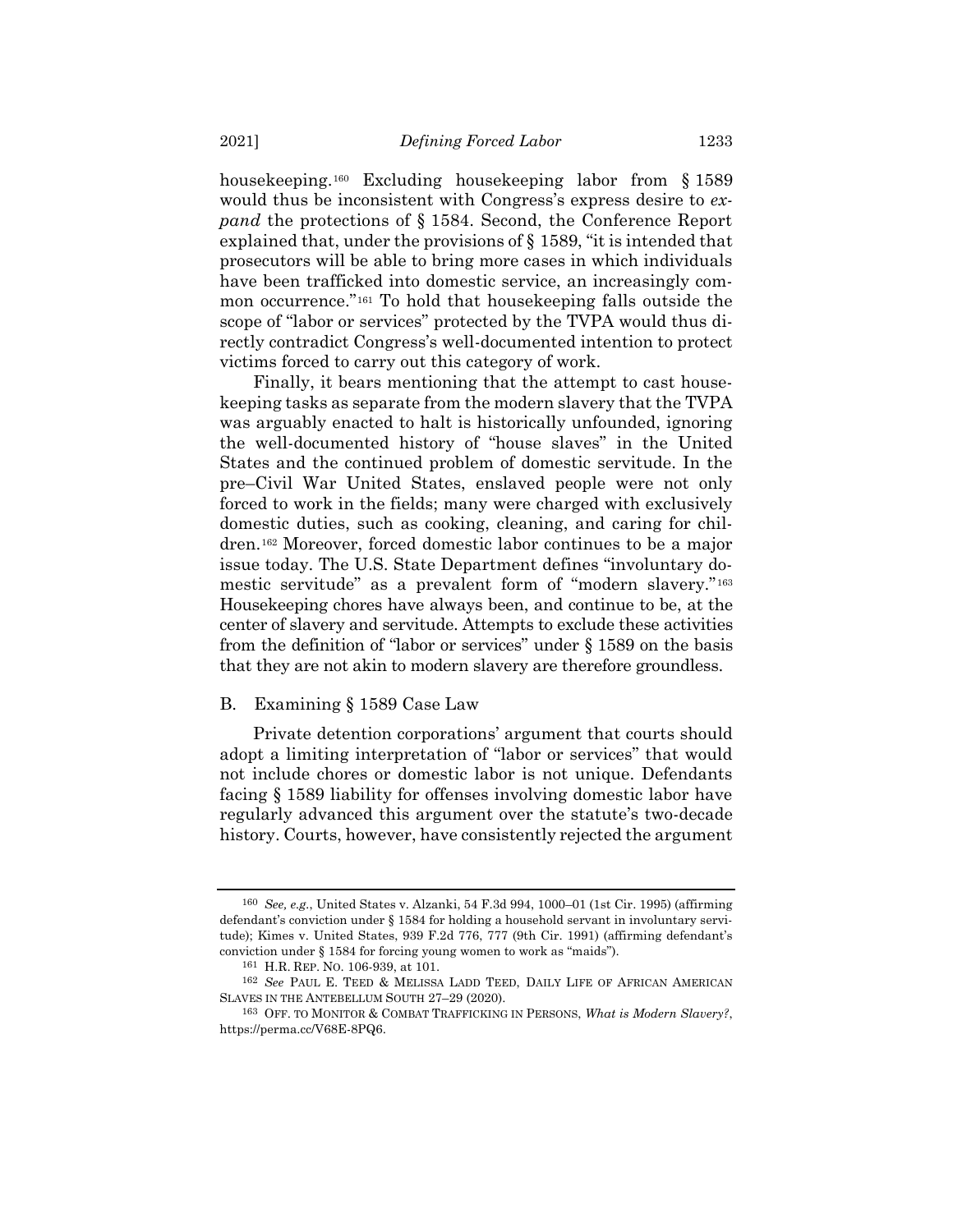that the statute covers only the "paradigmatic forced labor situation" of "onerous, required, and taxing" labor—and other suggested limiting interpretations—in favor of adopting the plain meaning of "labor or services." <sup>164</sup> As a result, courts have interpreted "labor or services" to include housekeeping and domestic tasks. In addition, these cases show a substantial history of application to purely domestic cases with no transnational element.

GEO and CoreCivic have cited the Sixth Circuit's decision in *United States v. Toviave*<sup>165</sup> for the proposition that courts should exercise "interpretive restraint" rather than applying § 1589 in accordance with its plain meaning.<sup>166</sup> In *Toviave*, the defendant served as the guardian for four children and was criminally prosecuted under § 1589 for requiring the children to do household chores and physically abusing them.<sup>167</sup> The court held that the defendant's behavior was not prohibited by § 1589, and that he should instead be prosecuted under state law child abuse statutes rather than the federal forced labor statute.<sup>168</sup> CoreCivic has argued that, in *Toviave*, "[a]lthough chores such as taking out the garbage and mowing the lawn '[were] "labor" in the economic sense,' the court refused to read § 1589's reference to 'labor' to reach that circumstance."<sup>169</sup>

The Sixth Circuit, however, rejected this characterization of its *Toviave* decision in a subsequent case, *United States v. Callahan.*<sup>170</sup> The victims in this case—a woman with severe developmental disabilities and her minor daughter—originally lived with the defendants as roommates.<sup>171</sup> Over time, the defendants began to severely abuse the victims and "forced [the adult victim] to clean the apartment, do yardwork, care for their dogs, and run various errands for them."<sup>172</sup> The defendants argued that the TVPA "was

<sup>164</sup> United States v. Raniere, 384 F. Supp. 3d 282, 312–13 (E.D.N.Y. 2019) (quotation marks omitted) (quoting Mack Mem. in Support of Mot. to Dismiss First Superseding Indictment at 14).

<sup>165</sup> 761 F.3d 623 (6th Cir. 2014).

<sup>166</sup> *See, e.g.*, Letter Brief for Appellant at 2, Gonzalez v. CoreCivic, Inc., 986 F.3d 537 (5th Cir. 2021) (No. 19-50691), 2020 WL 1666977, at \*2; Petition for a Writ of Certiorari at 9 n.5, GEO Grp., Inc. v. Menocal, 139 S. Ct. 143 (2018) (No. 17-1648), 2018 WL 2809390, at \*9 n.5.

<sup>167</sup> *Toviave*, 761 F.3d at 623–24.

<sup>168</sup> *Id.*

<sup>169</sup> Reply Brief for Appellant at 8–9, Barrientos v. CoreCivic, 951 F.3d 1269 (11th Cir. 2020) (No. 18-15081), 2019 WL 2417131, at \*8–9.

<sup>170</sup> 801 F.3d 606 (6th Cir. 2015).

<sup>171</sup> *Id.* at 614.

<sup>172</sup> *Id.*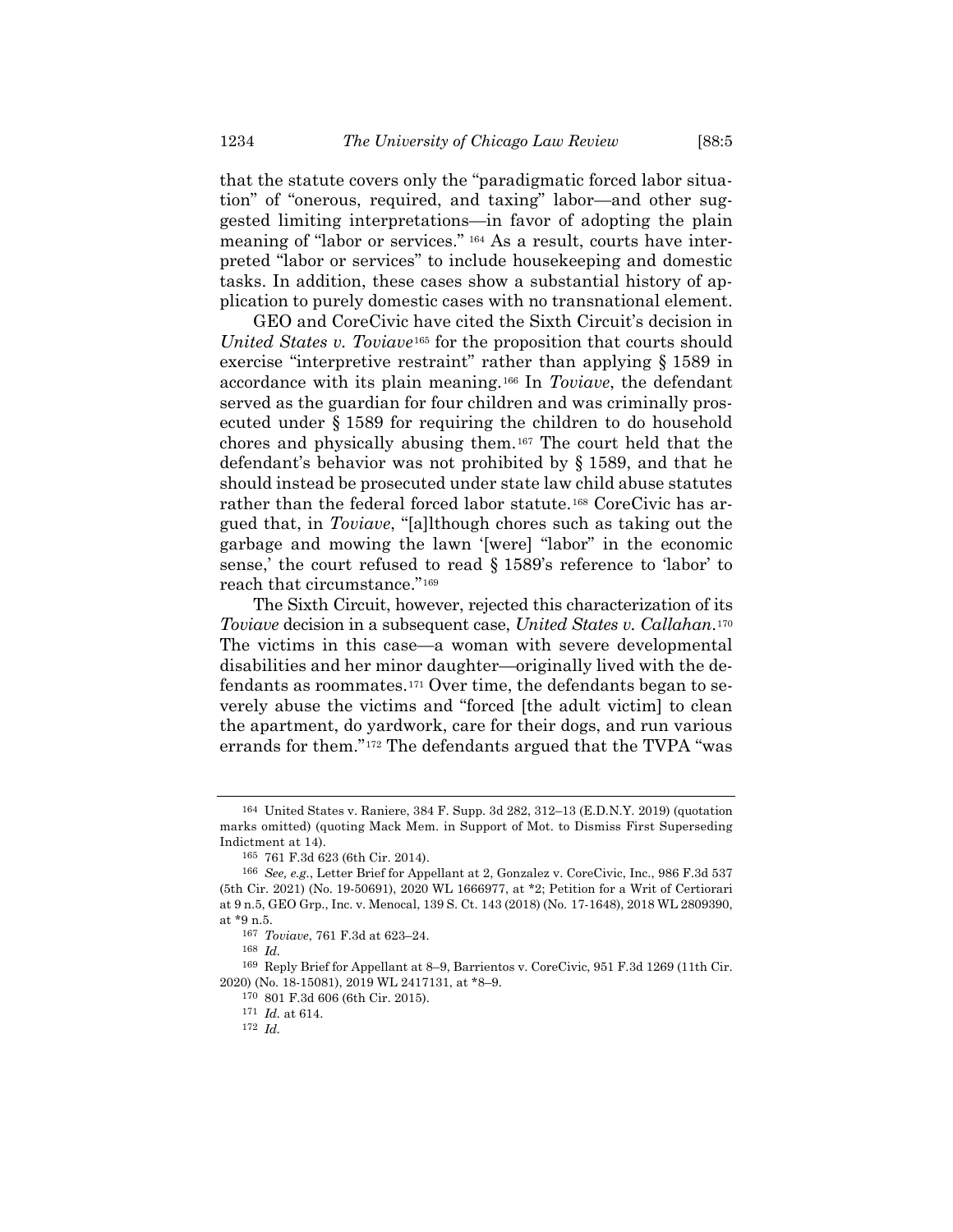passed to combat international trafficking in human beings and that Congress did not intend to criminalize the type of conduct charged in this case," citing *Toviave* as support for excluding household chores from the meaning of "labor or services" in § 1589.<sup>173</sup> The Sixth Circuit rejected this argument, stating that "labor or services" must be interpreted according to its plain meaning:

There was voluminous testimony that [the adult victim] was constantly cleaning the apartment, running errands for Defendants, doing yardwork, and otherwise performing domestic tasks from morning until night. These tasks certainly constitute labor or service under the ordinary meaning of those words, and Defendants cite no authority for the proposition that household chores do not constitute labor or service under the statute.<sup>174</sup>

The court clarified that its holding in *Toviave* was premised on the unique facts of that particular guardian-child relationship and "did *not* hold that household chores do not constitute labor or services."<sup>175</sup> Because the special circumstances of *Toviave* were not implicated in *Callahan*, the court affirmed the defendants' convictions under § 1589.<sup>176</sup>

Other circuits have similarly taken a plain-meaning approach. In *United States v. Kaufman*,*17F* <sup>177</sup> the Tenth Circuit rejected the defendants' arguments that § 1589 only applied to "work in an economic sense."<sup>178</sup> The defendants had regularly forced victims to engage in masturbatory and other sexual acts while the defendants recorded these acts. They argued that this could not be considered "labor or services" under § 1589 because the acts did not produce an "economic benefit" and the tapes had "no general economic value," and thus were not "work in its regular, economic sense."<sup>179</sup> The Tenth Circuit rejected this argument and held that the district court did not err by using the following jury instructions: "'Labor' means the expenditure of physical or mental effort.

<sup>173</sup> *Id.* at 617–18.

<sup>174</sup> *Id.* at 620.

<sup>175</sup> *Callahan*, 801 F.3d at 620 (emphasis in original).

<sup>176</sup> *Id.* at 621.

<sup>177</sup> 546 F.3d 1242 (10th Cir. 2008).

<sup>178</sup> *Id.* at 1263 (quotation marks omitted) (quoting Appellant's Brief at 60, United States v. Kaufman, 546 F.3d 1242 (10th Cir. 2008)).

<sup>179</sup> *See* Reply Brief of Appellant at 23, 40–41, United States v. Kaufman, 546 F.3d 1242 (10th Cir. 2008) (No. 04-CR-40141), 2008 WL 1964584, at \*23, \*40–41.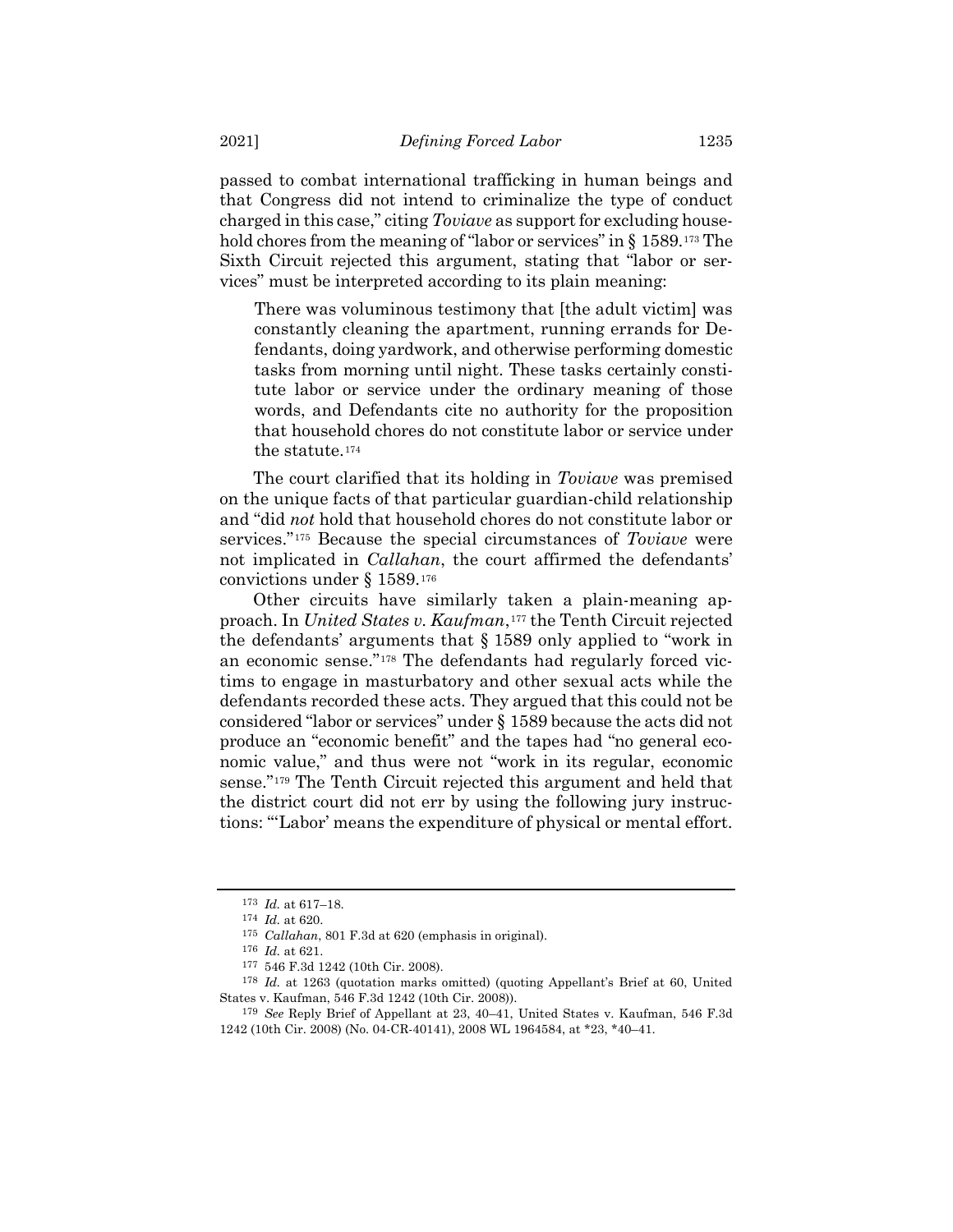'Services' means conduct or performance that assists or benefits someone or something."<sup>180</sup>

The Second Circuit has also held that "labor or services" should be interpreted using its plain meaning. In *United States v. Marcus*,<sup>181</sup> the defendant argued that "the usual presence of compensation for the labor or services at issue should be a requirement for a conviction under [§ 1589]" and that the statute "was only meant to proscribe conduct that compels the victim to provide labor or services 'for a business purpose."<sup>182</sup> The defendant argued that household chores in the context of an "intimate living arrangement" should be excluded from the statute's reach.<sup>183</sup> The district court, however, rejected the defendant's suggested tests in favor of adopting the ordinary meaning of the statutory language.<sup>184</sup> The court considered that "[t]he ordinary meaning of the term 'labor' is an 'expenditure of physical or mental effort especially when fatiguing, difficult, or compulsory'" and that "the term 'services' is defined as 'useful labor that does not produce a tangible commodity."<sup>185</sup> The Second Circuit affirmed this interpretation.<sup>186</sup>

Taken together, these cases illustrate that courts have consistently adopted the plain meaning of "labor or services" and rejected the idea that § 1589 applies only to so-called paradigmatic forced labor cases. This is true even in situations where the activities giving rise to TVPA liability consist of housekeeping chores. Moreover, these cases show a history of uncontroversial application of § 1589 to cases with no international component.

## V. INTERPRETING "LABOR OR SERVICES" IN THE IMMIGRATION DETENTION CONTEXT

## A. The Line-Drawing Dilemma: Permissible Housekeeping or Illegal Forced Labor?

As discussed previously, private detention corporations have argued for a limited interpretation of "labor or services" that

<sup>180</sup> *Kaufman*, 546 F.3d at 1260, 1263.

<sup>181</sup> 487 F. Supp. 2d 289 (E.D.N.Y. 2007), *aff'd in part and vacated in part on other grounds*, 628 F.3d 36 (2d Cir. 2010).

<sup>182</sup> *Id.* at 300–01 (quoting Defendant's Reply Brief at 3, United States v. Marcus, 487 F. Supp. 2d 289 (E.D.N.Y. 2007)).

<sup>183</sup> *Id.* at 300.

<sup>184</sup> *See id.* at 300, 304.

<sup>185</sup> *Id.* at 300 (quoting *Labor* and *Services*, WEBSTER'S THIRD NEW INTERNATIONAL DICTIONARY UNABRIDGED (2002)).

<sup>186</sup> United States v. Marcus, 628 F.3d 36, 44–45 (2d Cir. 2010).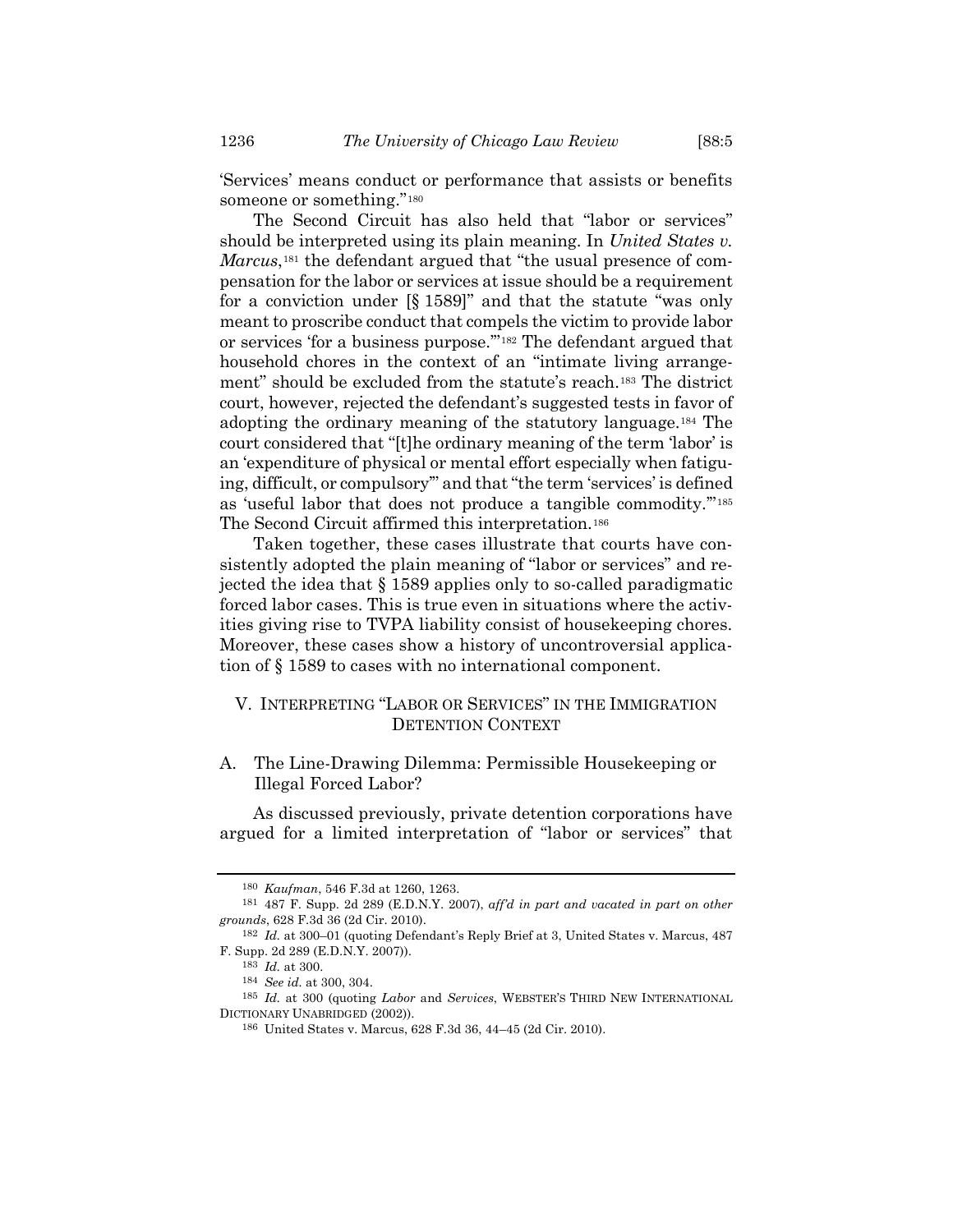would, at a minimum, exclude requiring detained people to complete housekeeping tasks under threat of punishment. This reading of the TVPA would permit § 1589 claims premised on forced participation in the VWP or the unpaid shadow work program, but it would bar suits premised solely on tasks defined as personal housekeeping.

Thus far, courts have suggested some receptiveness to this narrow interpretation of § 1589. In *Owino*, for example, the district court denied CoreCivic's motion to dismiss the plaintiffs' § 1589 claims, but stated:

[CoreCivic] might argue that the "labor or services" it requires of detainees is miniscule—detainees are only required to clean up their personal and communal areas. Logically, this is a question of degree. If detainees are only forced to make their beds then such conduct likely does not rise to criminal forced labor. . . . Conversely, one could imagine forced labor to such an extent and degree as to go well beyond cleaning personal and communal areas.<sup>187</sup>

The Eleventh Circuit expressed a similar sentiment in *Barrientos*, clarifying that its holding that private detention facilities are not exempt from TVPA liability "should not be read . . . to call into question longstanding requirements that detainees or inmates be required to perform basic housekeeping tasks."<sup>188</sup> And in *Novoa*, the district court bypassed the issue of whether housekeeping tasks could qualify as forced labor under § 1589. The court denied in part GEO's motion to dismiss because the plaintiff "alleged he was a barber, which appears to exceed the housekeeping responsibilities a detainee may be required to perform."<sup>189</sup> However, the court's language did not foreclose the possibility that housekeeping tasks may not be covered by § 1589.<sup>190</sup>

This suggests that, despite the ample precedent establishing that housekeeping labor is, in fact, included within the plain meaning of § 1589, courts may nonetheless be willing to set a different standard for people in immigration detention facilities than for people in nondetention settings. In other words, courts

<sup>187</sup> *Owino*, 2018 WL 2193644, at \*6.

<sup>188</sup> *Barrientos*, 951 F.3d at 1277–78.

<sup>189</sup> Novoa v. GEO Grp., Inc., No. 17-CV-02514, 2018 WL 3343494, at \*14 (C.D. Cal. June 21, 2018).

<sup>190</sup> *See id.* ("Moreover, what duties and tasks the detainees were compelled to undertake and whether these assignments amounted to more than general housekeeping tasks are factual issues.").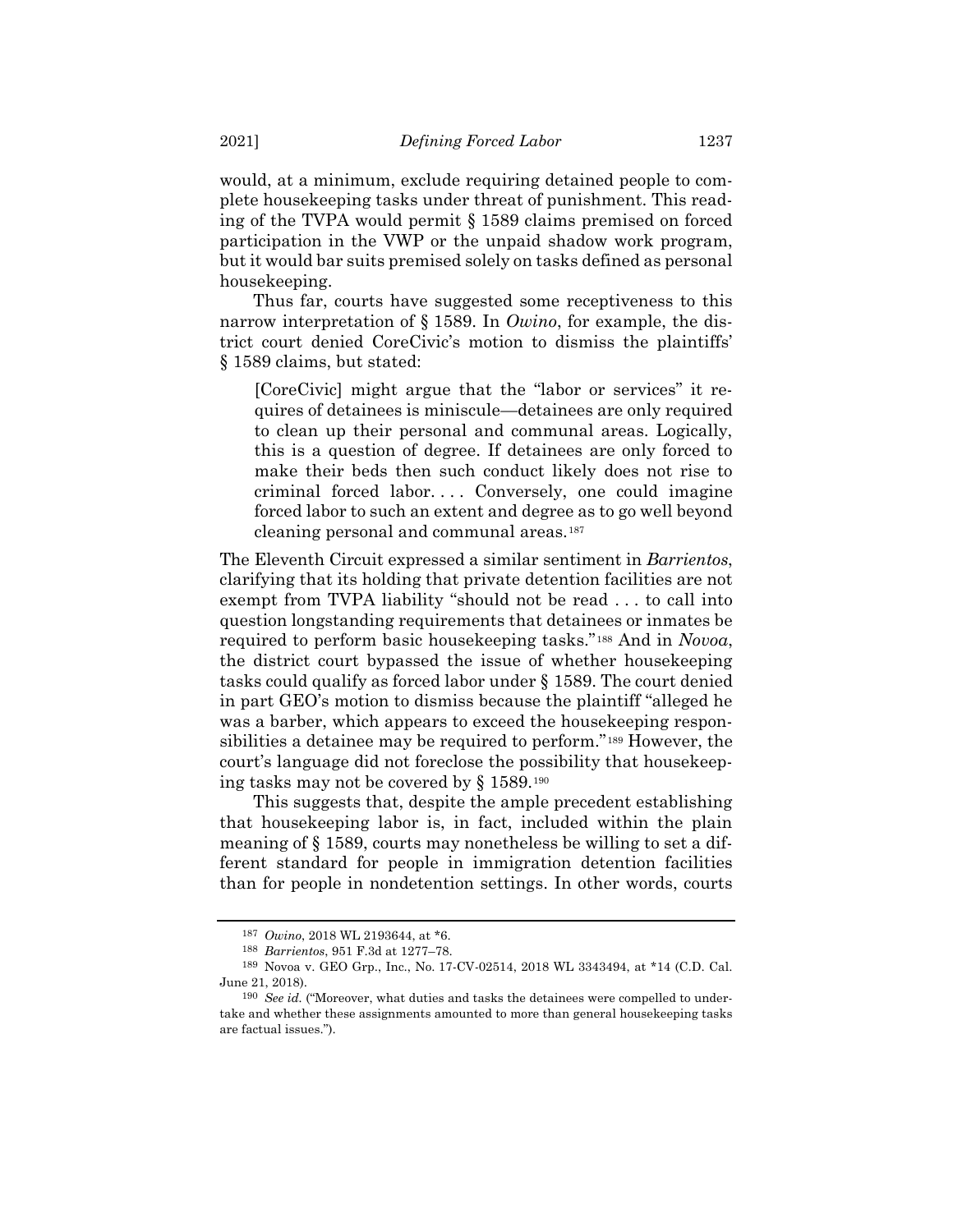might accept that the detention context necessitates that some line be drawn between the proper exercise of coercive power to ensure the maintenance of order and the improper use of coercive power to advance a scheme of forced labor. This may be due to the assumption, as described by the Department of Justice's amicus brief in *Barrientos*, that there is "no basis for concluding that Congress [in enacting the TVPA] intended to prevent detention facilities from taking basic steps to ensure order and discipline."<sup>191</sup>

Because the scope of the mandatory cleaning assignments is factually contested, courts have not yet squarely addressed where the line is between permissible obligatory cleaning assignments and TVPA-protected labor. Courts have not shed any light on what metric, standard, or test might be used to draw this line. Nor have the plaintiffs or defendants in these cases suggested a workable limiting principle.

To the extent that courts and advocates have intimated an answer to this dilemma, they have tended to rely, at least implicitly, on ICE's PBNDS to draw these boundaries.*192F* <sup>192</sup> This is because the PBNDS clearly state that detained people "shall not be required to work, except to do personal housekeeping" and narrowly define personal housekeeping as: "1. making their bunk beds daily; 2. stacking loose papers; 3. keeping the floor free of debris and dividers free of clutter; and 4. refraining from hanging/draping clothing, pictures, keepsakes, or other objects from beds, overhead lighting fixtures or other furniture."<sup>193</sup> These guidelines tend to work in the plaintiffs' favor because they enumerate only four minor exceptions to the general rule that detained people are not required to work. The PBNDS suggest a clear answer to the perceived need to limit the scope of § 1589 liability: tasks the PBNDS define as required personal housekeeping cannot give rise to § 1589 liability, while tasks not defined as required personal housekeeping can give rise to § 1589 liability. This rule would decidedly favor the plaintiffs in the currently pending cases given

<sup>191</sup> Brief for the United States as Amicus Curiae in Support of Neither Party at 9, Barrientos v. CoreCivic, 951 F.3d 1269 (11th Cir. 2020) (No. 18-15081), 2019 WL 1468236, at \*9.

<sup>192</sup> *See, e.g.*, *Owino*, 2020 WL 1550218, at \*21 ("The Court concludes that Plaintiffs sufficiently have demonstrated for purposes of class certification that Defendant . . . may have coerced detainees to clean areas of Defendant's facilities beyond the personal housekeeping tasks enumerated in the ICE PBNDS."); *see also Gonzalez*, 986 F.3d at 545 (Oldham, J., dissenting) ("[T]o state a claim [under § 1589], [the plaintiff] first must allege that CoreCivic violated the PBNDS.").

<sup>193</sup> PBNDS, *supra* note [11,](#page-4-0) at 405–06.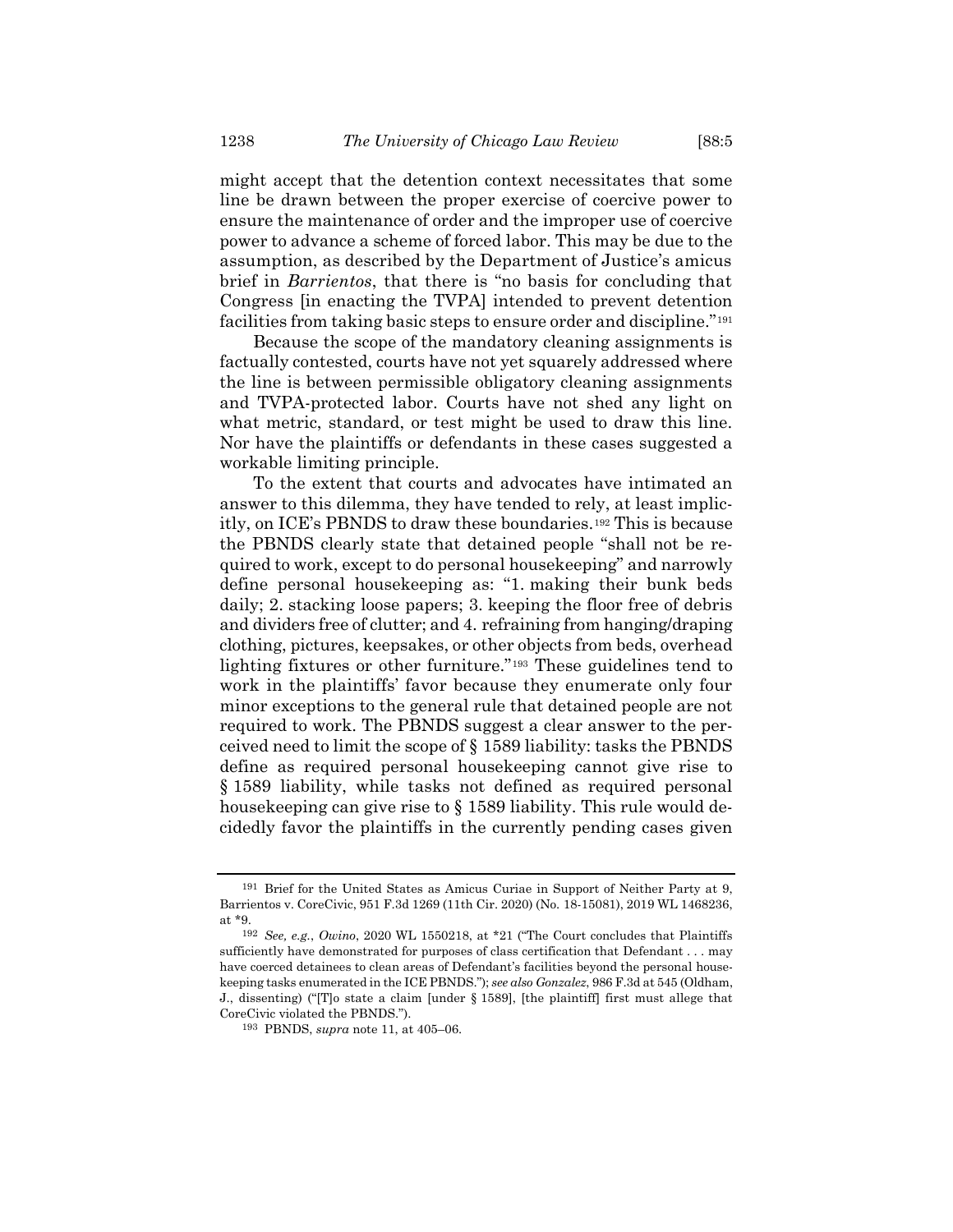the evidence that the unpaid obligatory tasks required under GEO's and CoreCivic's sanitation policies extend beyond the PBNDS definition of personal housekeeping to include cleaning floors, windows, common spaces, bathrooms, and other areas.<sup>194</sup>

Although this strategy provides a convenient answer to the line-drawing problem, unquestioningly relying on the PBNDS as a yardstick for TVPA liability is fundamentally flawed and possibly adverse to detained people's long-term interests. This is because ICE could unilaterally change the PBNDS at any time. The agency could alter the guidelines to include a more expansive definition of required personal housekeeping that mirrors Core-Civic's and GEO's current policies. ICE could, for example, include cleaning bathrooms and housing units to its list of personal housekeeping tasks. Because the PBNDS permit punishment for failing to complete personal housekeeping tasks—including solitary confinement—detained people would be back to square one with conduct that was once defined as a violation of  $\S 1589$  now arguably legitimized by its inclusion in the PBNDS.

This scenario illustrates why it is important to recognize that the PBNDS could potentially conflict with § 1589 and thus are an insufficient basis for determining which required tasks rise to the level of "labor or services" protected by § 1589. How, then, should courts draw a line between permissible chores in a detention setting and forced labor that gives rise to § 1589 liability? This question can be resolved by applying a simple standard to judge the conduct at issue that looks to the nature and purpose of the required activity.

B. The *McGarry v. Pallito* Approach: Examining the Nature and Purpose of the Labor

Following the Second Circuit's approach in *McGarry*, courts should examine whether (1) the task is truly personal, and (2) whether the task serves the purpose of defraying institutional costs. *McGarry* was about neither immigration detention nor the TVPA. Nevertheless, the Second Circuit faced a legal question that, in many ways, mirrors the question presented here. In *McGarry*, the plaintiff was required to work in the prison laundry while he was detained awaiting a criminal trial. Although the plaintiff objected to the work, prison officials threatened him with

<sup>194</sup> *See, e.g.*, *Owino*, 2020 WL 1550218, at \*21.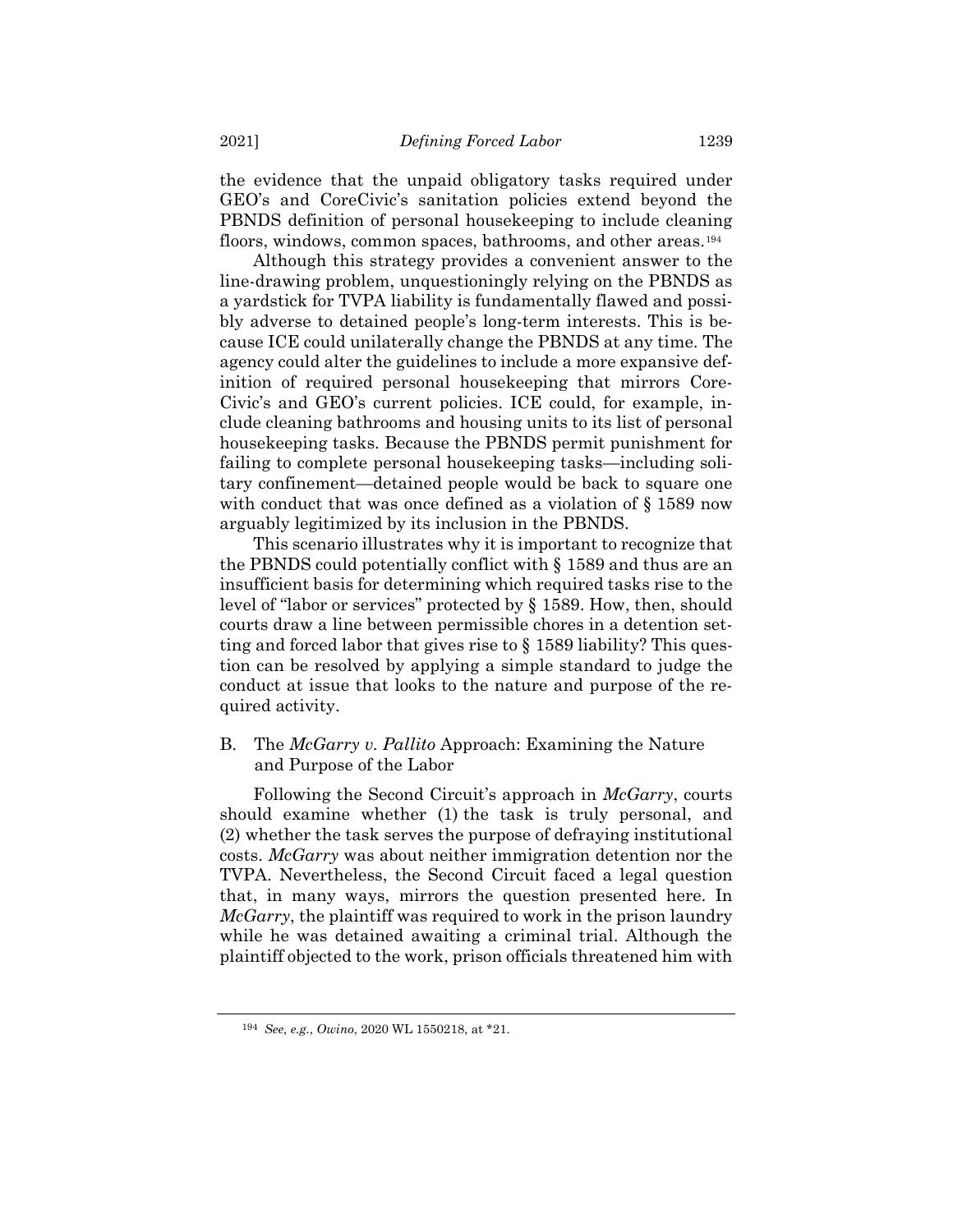solitary confinement and disciplinary proceedings that could affect his release eligibility if he refused.<sup>195</sup> The plaintiff argued that this was a violation of his Thirteenth Amendment rights because he had not yet been tried and convicted of a crime, and therefore the criminal punishment exception to the Amendment did not apply.<sup>196</sup>

The Second Circuit considered, in the context of evaluating a qualified immunity claim, whether the civic duty exception to the Thirteenth Amendment permitted the government-run prison to force the plaintiff to work in the laundry during the pretrial detention period. The court "assume[d] that correctional institutions may require inmates to perform personally related housekeeping chores such as, for example, cleaning the areas in or around their cells, without violating the Thirteenth Amendment," and then questioned whether the plaintiff's compelled laundry service could "reasonably be construed as personally related housekeeping chores."<sup>197</sup> The court held that it could not. To make this decision, the court noted the importance of both the nature and purpose of the work at issue. The court stated that the Thirteenth Amendment clearly bans "a condition of enforced compulsory service of *one* to *another*."<sup>198</sup> Although prison authorities may be able to require a detained person to perform "personally-related chores" that are not "for another," this exception is limited.<sup>199</sup> Critically, the court emphasized that the Thirteenth Amendment prohibits authorities from requiring "inmates to perform chores which ... are not personally related, but are required to be performed solely in order to assist in the defraying of institutional  $\mathrm{costs."}^{200}$ 

Although the context of *McGarry* is different, the issue of what labor can be excepted from the Thirteenth Amendment in the pretrial detention context parallels the issue of what labor can be excepted from § 1589 in the immigration detention context. The two factors weighed in *McGarry*—whether the work is truly personal and whether its purpose is to defray institutional costs make equal sense in the immigration detention context. In fact,

<sup>195</sup> *McGarry*, 687 F.3d at 509.

<sup>196</sup> *Id.* at 509–10.

<sup>197</sup> *Id.* at 514.

<sup>198</sup> *Id.* at 513 (emphasis in original) (quoting Hodges v. United States, 203 U.S. 1, 16 (1906)).

<sup>199</sup> *See id.* at 514.

<sup>200</sup> *McGarry*, 687 F.3d at 514. (quotation marks omitted) (quoting Jobson v. Henne, 355 F.2d 129, 131–32 n.3 (2d Cir. 1966)).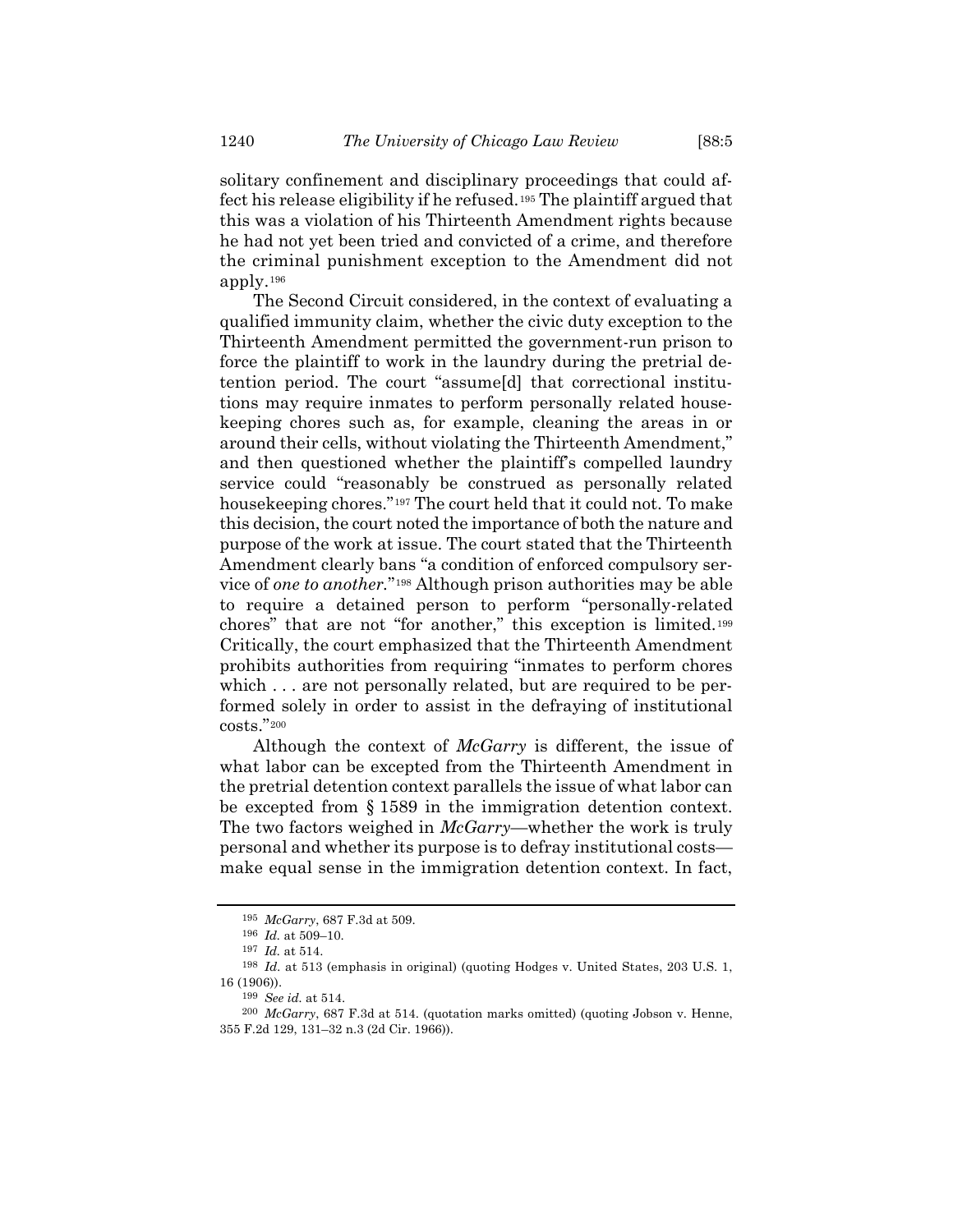because the vast majority of immigration detention centers are privately owned for profit, these considerations are perhaps even more salient. These considerations can help provide courts with clear and objective standards by which to separate permissible required chores from illegal forced labor.

Turning to the immigration detention TVPA cases, the compelled housekeeping labor that detention corporations are attempting to exclude from the scope of "labor or services" fails under the *McGarry* standard.

## 1. Whether the work is truly personal.

First, courts should consider whether the activities at issue are truly personal or whether they are more aptly described as "for another."<sup>201</sup> The jobs assigned through the VWP as well as the shadow work program can easily be defined as "for another." Someone who works as a barber or kitchen worker through the VWP is not merely cutting her own hair or preparing her own food. She is performing these tasks for the benefit of others.

Despite some instances where private detention centers have attempted to classify these tasks as "self-care,"<sup>202</sup> the defendants have generally refrained from arguing that these kinds of VWP tasks are personal in nature. Rather, the defendants advance this argument in full force with respect to the mandatory unpaid cleaning assignments, which they repeatedly and vigorously assert are "housekeeping tasks" that merely require detained people to "clean up after themselves."<sup>203</sup> But while some of the required tasks may be construed as personal (such as cleaning a personal sleeping area), the bulk of the tasks that detained people are allegedly required to complete on a routine basis (scrubbing communal toilets, floors, showers, buffing floors, washing windows, among others) are not tasks that are personal to individual detained persons. This is especially true in light of the fact that detention facilities are often shared by large numbers of people. In the Stewart Detention Center, for example, one communal bathroom space is shared by approximately sixty men.<sup>204</sup>

<sup>201</sup> *Id.*

<sup>202</sup> *Novoa*, 2019 WL 7195331, at \*3.

<sup>203</sup> Mem. of Points and Authorities in Support of Defendant's Motion to Dismiss at 7, Owino v. CoreCivic, No. 17-CV-1112, 2018 WL 2193644 (S.D. Cal. Aug. 11, 2017), 2017 WL 8948699.

<sup>204</sup> IMPRISONED JUSTICE, *supra* note [15,](#page-5-0) at 31.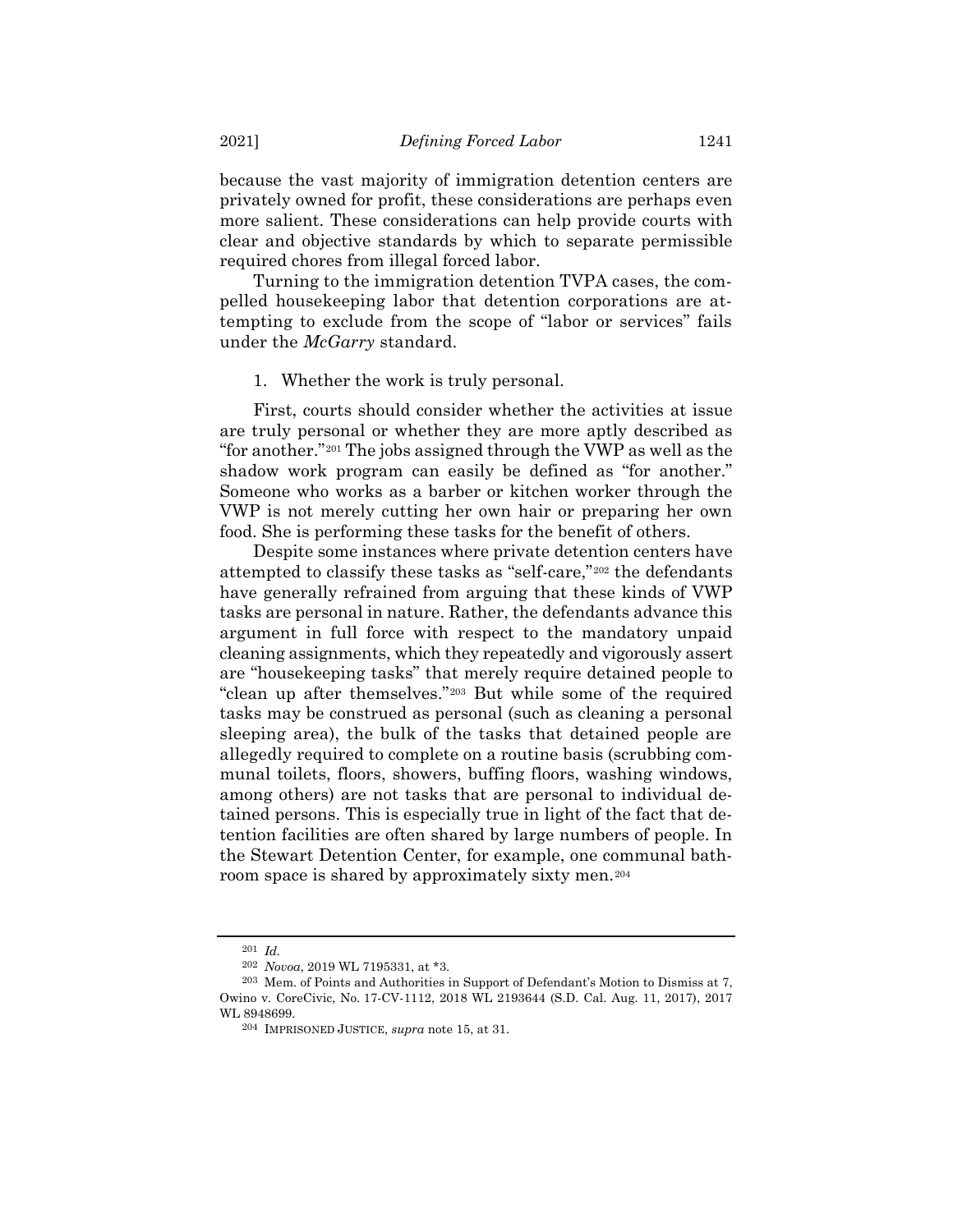Some may argue that it is misguided to focus on the personal nature of a task in the context of a communal living arrangement like an immigration detention center. In communal living situations where many facilities are shared, one might argue, it is impractical and perhaps impossible to leave each individual to clean up after themselves. Instead, it is far more practicable and efficient to split up the labor evenly among residents and have everyone pitch in. Although residents may technically be required to perform a task for others rather than for themselves, they are not required to do anything beyond their fair share of the labor.

This argument falls short for several reasons. First, it presupposes that immigration detention centers must be communal living arrangements. But there is nothing inherent to the concept of immigration detention that necessitates that people detained pending immigration proceedings or removal be held in a communal living environment. People detained by ICE could be housed in private or semiprivate environments rather than in communal, prisonlike conditions. Indeed, the housing arrangements that ICE currently provides vary in the degree to which accommodations are shared. Some detained people, for example, share a cell and bathroom with only one roommate, while others are kept in communal dormitories with up to sixty-six people in thirty-three bunkbeds.<sup>205</sup>

The communal nature of immigration detention is not a required feature of the system but rather a business model selected by private detention corporations. This is unsurprising since there are commonsense cost savings to communal living arrangements. But private detention corporations cannot argue that they are justified in violating federal forced labor law because the law is incompatible or inefficient as applied to their own freely chosen business model. If corporations choose to house detained individuals in communal living arrangements, then they must ensure that the living conditions are safe and sanitary without forcing detained individuals to perform labor for others.

Second, even assuming that a communal living arrangement is unavoidably necessary, the efficiency-based justification for requiring nonpersonal labor from detained individuals is incompatible with the fundamental tenets underlying forced labor laws.

<sup>205</sup> *Barrientos* Complaint, *supra* note [136,](#page-26-0) at 18–19.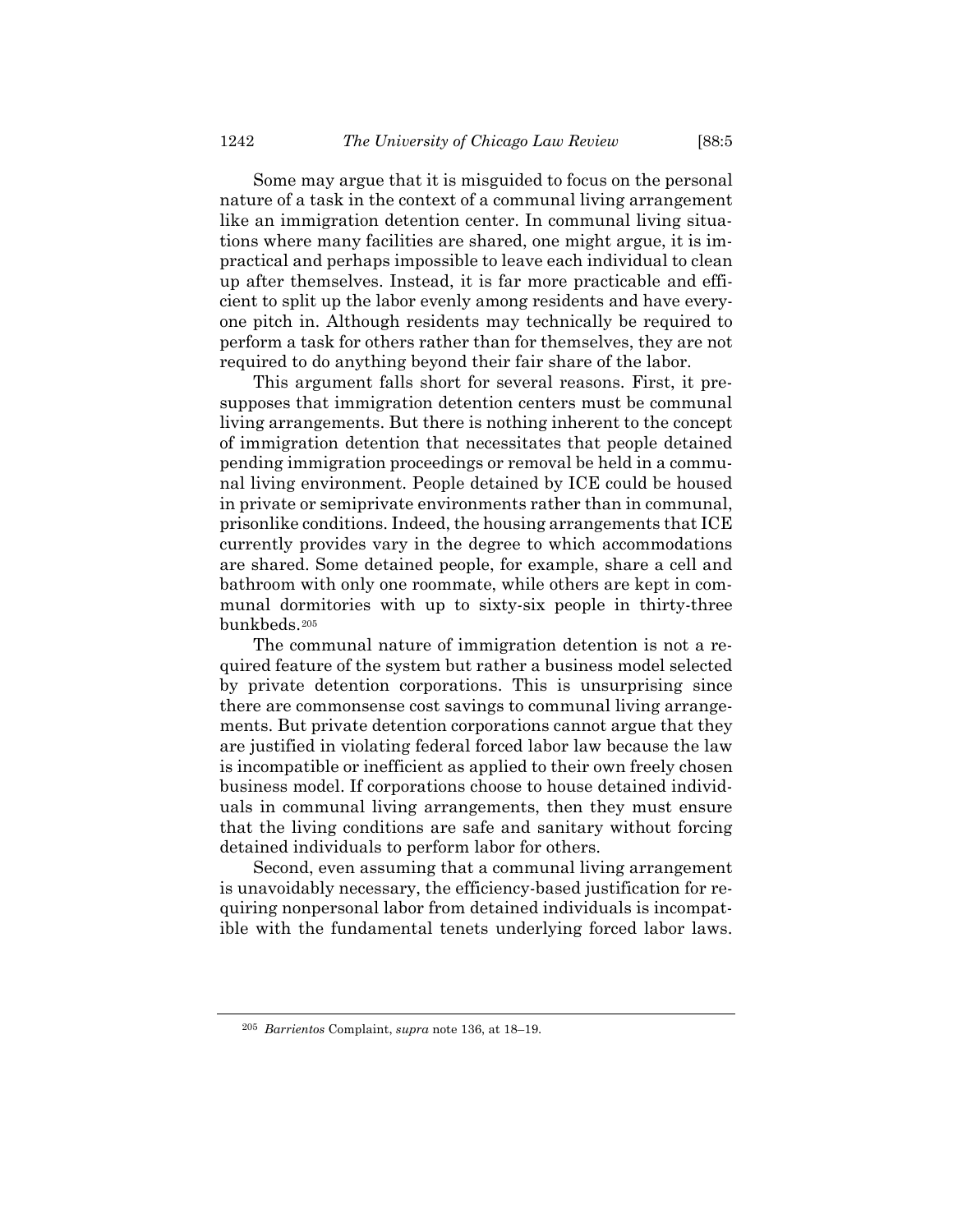Many defenders of pre–Civil War U.S. slavery, for example, argued that slavery was more efficient than a free labor system.<sup>206</sup> Economists continue to debate the economic efficiency of slavery today.<sup>207</sup> But the Thirteenth Amendment and the TVPA soundly reject forced labor in favor of a free labor market, regardless of the comparative efficiency of these alternatives. In other words, prohibitions on forced labor already consider and reject efficiency arguments by their very nature. Courts have no role in questioning that constitutionally and statutorily codified value judgment.

Finally, it is irrelevant that detention centers theoretically divide labor equally among detained individuals and only require them to do their so-called fair share. The question of whether forced labor is fairly divided among the coerced is of no consequence to its legality under § 1589.

In sum, assessing whether the activity in question is truly personal versus for another is a helpful inquiry for determining whether an activity qualifies as "labor or services" under § 1589 in the detention context.

2. Whether the purpose is to defray institutional costs.

Second, courts should consider whether the purpose and effect of these allegedly coerced activities are to defray the institutional costs of the detention center. Again, in terms of the coerced VWP and shadow work program assignments, this factor is clearly present. If the detention corporations could not rely on detained labor to staff the kitchens, paint the walls, or work medical detail for little to no compensation, they would need to pay the state minimum wage to nondetained employees to complete these tasks.

There is also significant evidence that many of the unpaid mandatory cleaning assignments serve to defray institutional costs. This is reflected most clearly in the minimal number of nondetained janitorial staff employed by private detention corporations. For example, plaintiffs alleged that GEO's 2,000-bed Adelanto detention facility in California at one point employed

<sup>206</sup> *See, e.g.*, LARRY E. TISE, PROSLAVERY: A HISTORY OF THE DEFENSE OF SLAVERY IN AMERICA, 1701–1840, at 100 (1987) (noting that "many economists in the antebellum period [argued] that the plantation South . . . created the true basis of wealth for America" and that slavery was "a national benefit").

<sup>207</sup> *See generally, e.g.*, Peter A. Colcanis & Stanley L. Engerman, *Would Slavery Have Survived Without the Civil War?: Economic Factors in the American South During the Antebellum and Postbellum Eras*, 19 S. CULTURES 66 (2013) (debating the economics and profitability of pre–Civil War slavery).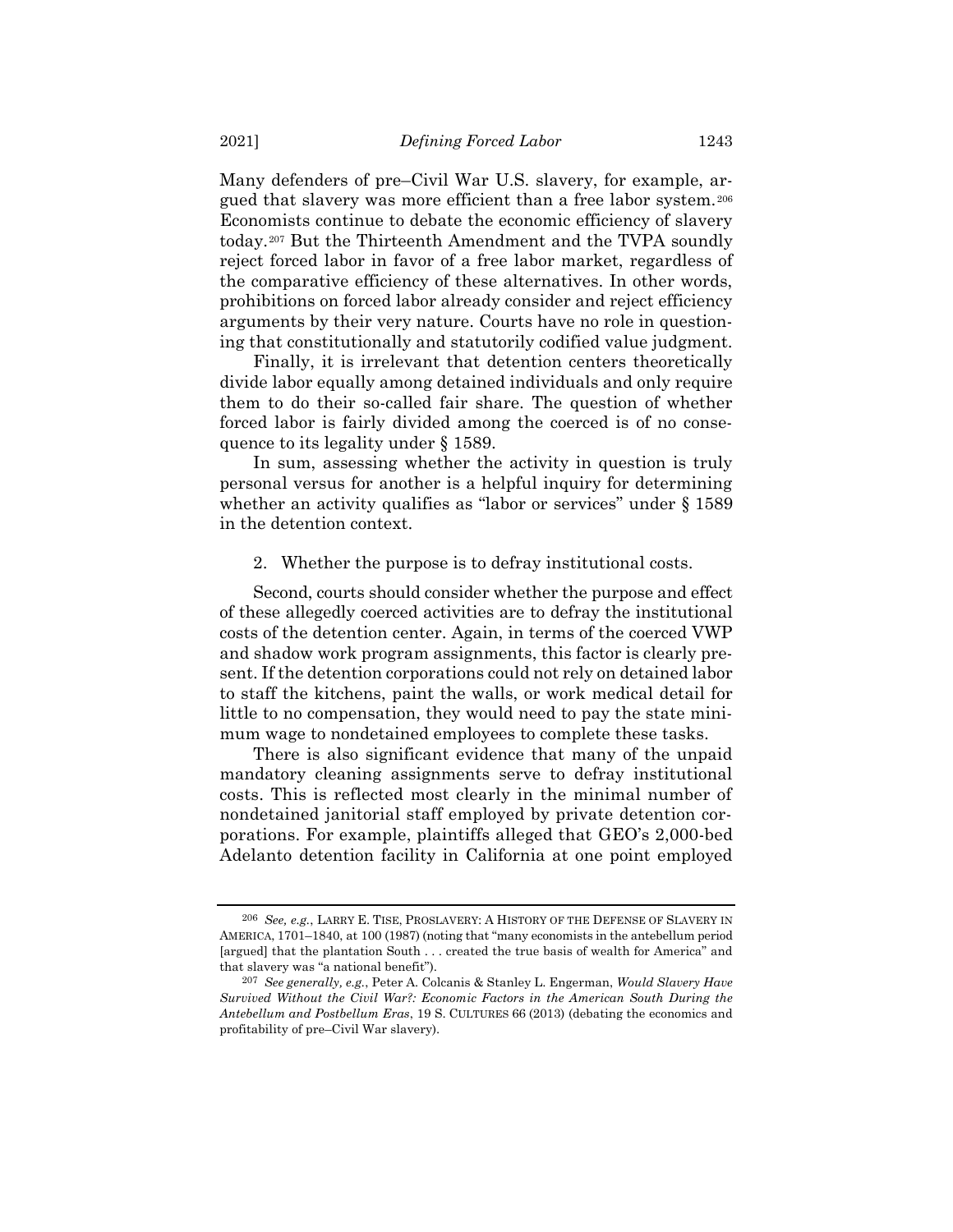only three nondetained janitors.<sup>208</sup> Moreover, these janitors were employed solely to clean areas that detained people were not permitted to enter for security reasons.<sup>209</sup> GEO's 525-bed Aurora detention facility reportedly employs only one nondetained janitor.<sup>210</sup> Because detained labor thus displaces paid, nondetained janitorial labor, it substantially defrays institutional costs. Indeed, according to Stevens's calculations, the use of detained labor saves GEO between \$33 and \$72 million and CoreCivic an estimated \$30 to \$77 million annually.<sup>211</sup>

In contrast, the minor tasks outlined in the PBNDS definition of personal housekeeping are examples of tasks that cannot be reasonably characterized as serving the purpose of defraying institutional costs, such as "stacking loose papers" and "refraining from hanging [items]" from light fixtures and furniture.<sup>212</sup> Instead, the primary purpose of these tasks seems more appropriately characterized as promoting safety and order in the facility.

In some instances, private detention corporations have argued that their use of detained labor has nothing to do with defraying institutional costs. GEO asserts that detained labor is used to "keep detainees busy and reduce disciplinary infractions" rather than defray costs.<sup>213</sup> But GEO has gone further than simply claiming that defraying costs is not the primary purpose of its labor policies. In fact, GEO claims that it would be more profitable—not less—if it did not use detained labor. Defending against an unjust enrichment claim targeting the VWP, GEO claimed that eliminating the dollar-per-day program and hiring "employees of its own choosing (and skill levels)" would result in "*additional* profit on that labor."<sup>214</sup>

However, these claims are inconsistent with the body of scholarship examining the private detention industry. Significant research by scholars and advocates supports the commonsense proposition that obtaining labor at no cost or at one dollar per day is vastly cheaper compared to compensating this labor according

<sup>208</sup> *See Novoa*, 2019 WL 7195331, at \*6.

<sup>209</sup> *See id.*

<sup>210</sup> Brief of Plaintiffs-Appellees at 5, Menocal v. GEO Grp., 882 F.3d 905 (10th Cir. 2018) (No. 17-1125), 2017 WL 3382827, at \*5.

<sup>211</sup> Stevens, *supra* note [15,](#page-5-0) at 402; *see supra* Part III.

<sup>212</sup> PBNDS, *supra* note [11,](#page-4-0) at 406; *see supra* Part V.A.

<sup>213</sup> Motion for Summary Judgment at 7–8, Menocal v. GEO Grp., Inc., No. 14-CV-02887 (D. Colo. Aug. 18, 2020).

<sup>214</sup> *Id.* at 7 (emphasis in original).